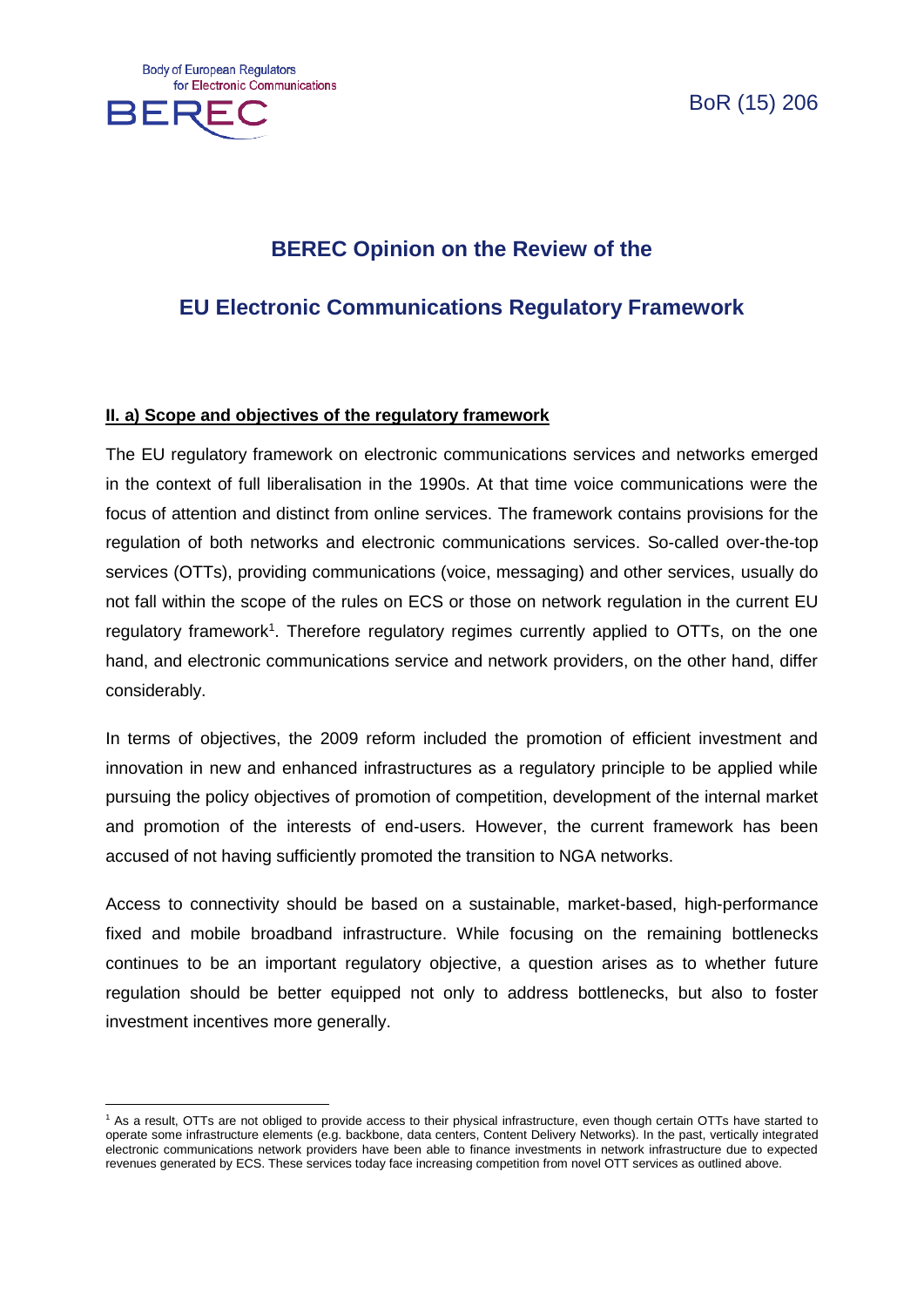The regulatory framework was drafted at a time of vertical integration, when one undertaking provided the electronic communications network and services as well as the facilities associated with the provision of them, such as ducts and poles. This is not the only business case applicable today and pure providers of associated facilities have significantly changed the landscape. On the one hand, municipalities and other local authorities have invested in ducts, while a number of MNOs have sold their masts.

### *Questions:*

*1. Is the current scope of the regulatory framework adapted to the reality and future of the digital market? Is 'conveyance of signals' still an appropriate distinguishing factor to apply to the full range of services available, beyond the Internet access service? Should all communications services be subject to the same rules and if so, should this be under (broadened, adapted) sector-specific legislation or under general rules? How should such communications services be defined? Should providers of pure associated facilities (ducts, poles, etc.) be subject to sector-specific regulation or excluded from it?*

BEREC recognises that the landscape of digital products and services is rapidly developing, and this warrants an analysis of the current Framework, including the regulatory treatment of different players on the same market.

Technological developments, especially the transition to the IP technology, which enable a growing range of services to be consumed online, have included the emergence of new services and business models operating over the internet. The provision of internet-based services commonly known as "over-the-top" (hereafter: OTT) is of increasing importance in the rapidly evolving information- and communication technology industry, and of great value to end-users. Due to the current and expected evolution of new services taking place on-line, the boundary between electronic communication services (ECS) and the content services provided over electronic communication networks becomes increasingly blurred. Whilst the definition of ECS, elaborated at a different moment of technological evolution (with internet-based services at a very early stage of development) has served its purpose in the context of traditional services, it poses some challenges in the OTT environment. Furthermore, different Member States have applied the same definition differently. The resulting lack of clarity in the definition of ECS has opened the door to different interpretations across Europe (including in the context of recent ECJ rulings<sup>2</sup>) that

 $\overline{a}$ <sup>2</sup> Case C-518/11 UPC Nederland BV v Gemeente Hilversun and Case C-475/12 UPC DTh Sàrl v Nemzeti Média-és Hirközlési Hatóság Elnökhelyettese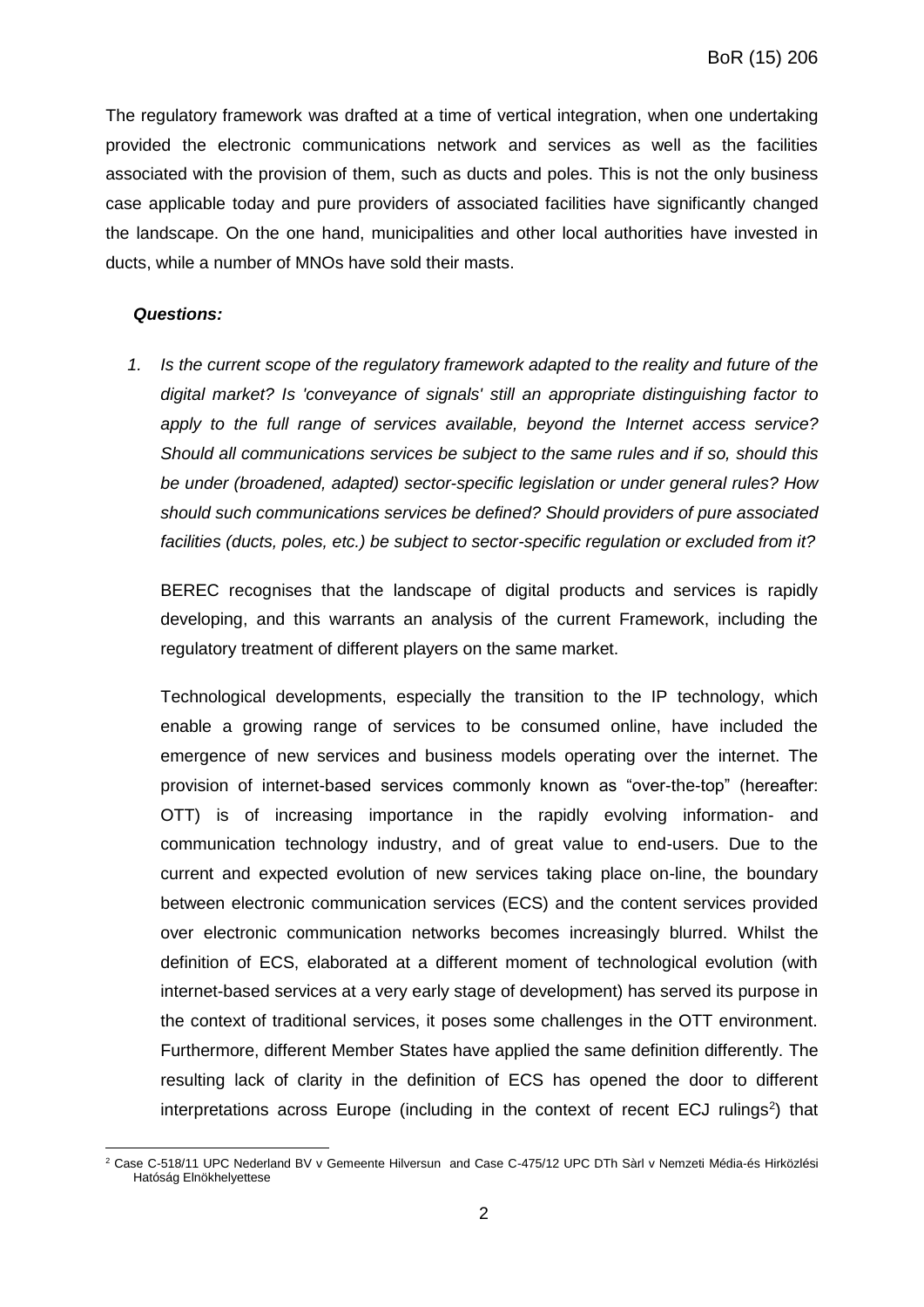potentially reduce the harmonisation between Member States and create uncertainty to providers in the market or those considering entering it.

The main element of the current definition of ECS provided by article 2 (c) of the Framework Directive is the conveyance of signals. It is worthwile to examine whether it is still an appropriate distinguishing factor.

Concerning *electronic communication services*, the scope of the electronic communications framework must be assessed. This can be done by analyzing each of the rules, both obligations and rights, in the framework. Applying this method, each rule is assessed based on its necessity and proportionality in future. This includes determining the types of services to which each rule should apply. This exercise consists of two separate elements: determining the proportionality of applying the rule to different types of service, and then defining the scope of the rule so as to capture the types of services that should comply with it. This exercise requires scrutiny of the entire framework. In BEREC's draft report on OTT services, it notes that decisions about which rule should apply to a service involve a large number of considerations and that the question of a "level playing field" is only one of them. The determination of the types of rules which should apply to different services – even services which might at some level be competing with each other – is legitimately and necessarily informed by a wider range of considerations, including proportionality<sup>3</sup>. This will, in turn, involve considering consumer expectations (such as guarantees currently provided in traditional ECS), and taking care not to undermine the inherent innovative potential of the new services.

As mentioned below under section e) Q. 3)-4), while certain sectoral horizontal obligations might not be necessary in the OTT world, others might have to be implemented in different ways (such as access to 112, which could be applied through means of sending emergency signals appropriate to OTT players) and others might require an extension in scope, i.e the entire above-mentioned assessment shall be carried out looking also at the end users' perspective.

In relation to network regulation, the continued use of the concept of conveyance should be assessed separately from the questions concerning communication *services* as addressed above.

 $\overline{a}$ 

<sup>&</sup>lt;sup>3</sup> BoR (15) 142 draft BEREC Report on OTT services, paragraph 4.4

http://berec.europa.eu/eng/document\_register/subject\_matter/berec/download/0/5431-draft-berec-report-on-ott-services\_0.pdf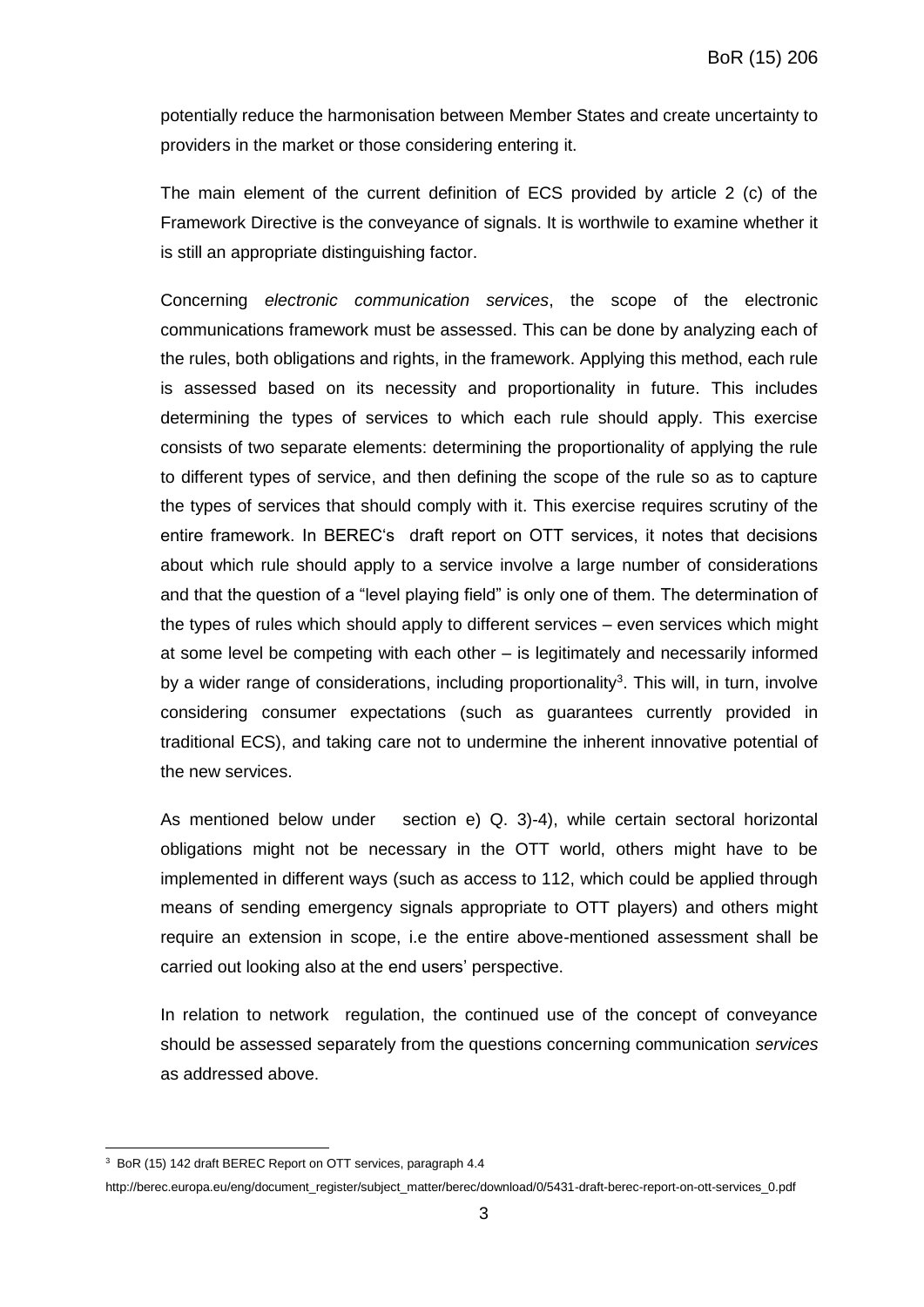The review also provides the opportunity to clarify the treatment of premium rate services (PRS) (sometimes referred to as value-added-services (VAS)), which at present are subject to different and inconsistent treatment across Member States and EU regulatory frameworks.

BEREC would like to underline that the assessment of the scope of the Framework should not necessarily be associated with a heavier regulatory burden on new service providers. Furthermore, and whatever might be decided in relation to OTT providers, it is fundamental that NRAs are equipped with adequate information gathering powers to collect data from all OTT providers, with a view to being able to assess the competitive dynamics and the entire panorama of digital players (see also BEREC considerations in the following sections d) and g).

Considering pure associated facilities, BEREC notes that Directive 2014/61/EC on broadband cost reduction (the Cost Reduction Directive) has very recently addressed this subject, and it will be appropriate to assess the effectiveness of this new toolbox in due course<sup>4</sup>. In the meantime, BEREC underlines the importance of the availability of these associated services for the deployment of networks.

*2. Do the principles and objectives enshrined in Article 8 of the Framework Directive contribute to the promotion of connectivity*5 *and a level playing field in the electronic communications and in general in the digital market? Are they complete, and are the priorities the right ones as we seek to ensure widespread roll-out and take-up of the highest capacity networks possible?*

This question addresses two main objectives, promoting connectivity across the EU and ensuring there is no distortion to or restriction of effective competition, each of them raising its own set of questions and challenges.

First, it is important to clarify that the policy objectives of promoting connectivity and a level playing field in the electronic communications (and even more broadly in the digital market) require a multi-faceted programme of rules, covering various tools and sectors, as those policy objectives are affected by a variety of factors not only within but also outside the telecoms sector. With its Digital Single Market (DSM) strategy the European Commission has sought to take such a holistic approach aimed at

 $\overline{a}$  $4$  The deadline for the transposition of this Directive is the  $1<sup>st</sup>$  January 2016. Therefore, it is too early to know the impact of these measures in the market and the need of additional rules with regard to these services.

<sup>5</sup> Connectivity, i.e. the state of being or being able to be connected, is used in this context as meaning the existence of ubiquitous, high-speed electronic communications networks.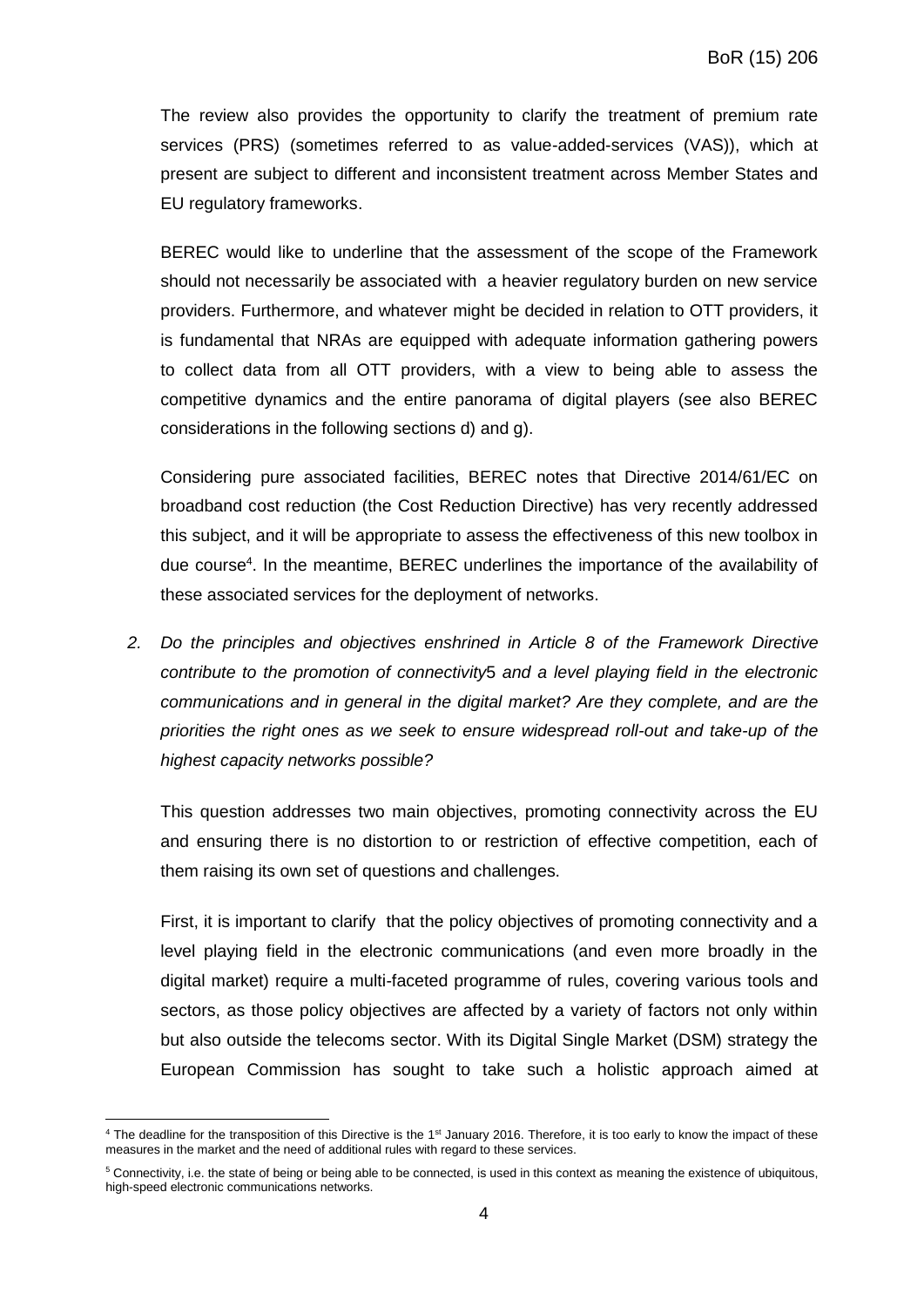significantly increasing bandwidths for connectivity and promoting competition between various different players in the digital ecosystem. BEREC shares the view that the EU should have a high level of ambition in that regard and that the Framework review offers the opportunity to consider how the telecoms Framework can contribute to reach these goals, but also that fiscal, contractual and other horizontal rules are potentially equally, or even more important.

BEREC believes that the regulatory objectives outlined in Article 8 of the Framework Directive (promoting effective and sustainable competition and efficient investment, contributing to the development of the internal market and promoting the interests of the citizens of the European Union), remain valid and appropriate. These policy priorities are based on a very balanced and future-proof set of principles, which reflect the inter-relationship between the various policy objectives, and appropriately accommodate future regulatory priorities.

Providing connectivity across Europe is a policy goal addressed by various aspects of the DSM strategy, and can be pursued through the targeted application of the principles laid down in Article 8 of the Framework Directive. At the same time, NRAs' ability to contribute to the pursuit of connectivity might be further strengthened in the context of state aid (as discussed in section b) and f) below).

BEREC remains of the strong view that effective and sustainable competition drives efficient investment and is glad to see that such view is also explicitly supported by the Commission in the DSM strategy as well as Commissioners Ansip and Vestager's recent statements in this regard<sup>6</sup>. Effective competition at the national level also fuels the development of the internal market – Europe's global competitiveness relies on competitive European (national) markets. A competitive European telecoms sector in turn contributes to a vibrant European economy, which in turn should provide the conditions for continued efficient investment and innovation. Finally, competition serves the interests of European end-users, as it helps to fuel innovation and provides for maximum benefit in terms of choice, price and quality.

While the high-level objectives and regulatory principles in Article 8 of the Framework Directive remain the key priorities, the upcoming review of the Framework offers the

 $\overline{a}$ 

<sup>&</sup>lt;sup>6</sup> See in particular [http://www.wsj.com/articles/eu-antitrust-chief-vestager-warns-against-big-telecom-mergers-1434354161.](http://www.wsj.com/articles/eu-antitrust-chief-vestager-warns-against-big-telecom-mergers-1434354161) In addition, at the FT/ETNO Conference on 15 October 2015, Commissioner Ansip made clear that "*It is competition that will attract the investment to develop the high-speed broadband networks that Europeans need. So relaxing competition rules is not the answer. That would only shift the cost of the required network investments onto consumers. They would then have less choice*  and higher prices. It would be the opposite of what we want, which is for competition to develop. For that to happen, other *providers need fair access to essential infrastructure. A competitive telecoms market is based on connections between different companies' networks*."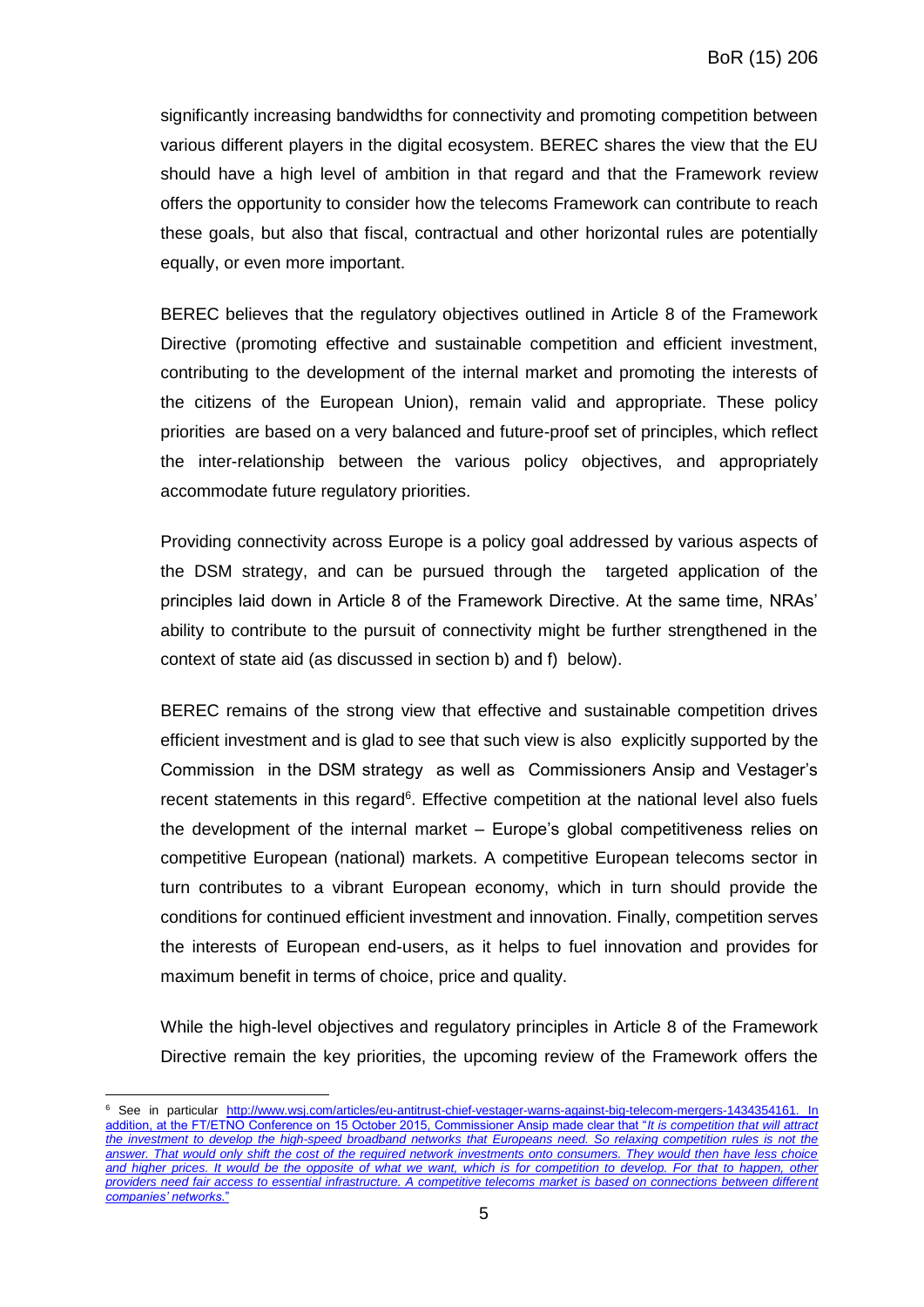opportunity to consider the regulatory toolbox and procedures in order to ensure that regulation can tackle the challenges of technological and market developments and the above mentioned goal of connectivity. The increasing complexity of market situations with new players and new business models, as well as the need to respect the principle of proportionality, mean that flexibility and a differentiated regulatory toolbox enabling NRAs to finetune regulatory interventions are even more important than they have been to date.

*3. Is the current regulatory framework conducive to a level of investment in networks and attractive retail offers that can fulfil the needs of all users (all social groups, including in geographic terms) and thus ensure wide delivery and take-up of innovative private and public services?*

The roll-out of high-speed fixed and wireless broadband networks across the EU requires substantial investments and the Framework should continue to ensure the promotion of NGA networks. Indeed, for this very reason the objective of promoting efficient investment and innovation in new and enhanced infrastructure which was inserted as regulatory principle by the Legislator in 2009 will remain key to enable and foster NGA roll-out.

As stated earlier, effective and sustainable competition is and will remain the best driver of infrastructure investment going forward. The current regulatory Framework has provided positive conditions for widespread investment in capital-intense broadband networks. Indeed, in many EU countries alternative providers and local authorities have taken the lead in rolling out FTTB/H networks, and deployment by regional players has been an asset and the driver for further investment in several Member States. The revised Framework should therefore continue to provide these positive conditions.

In general it is also important to remember that the ultimate purpose of both competition and investment is to serve the needs and preferences of end users (both business and residential customers). Only when taking into account the demand side can a solid business case be developed for both providers of connectivity and service providers. And customers will only subscribe to high-speed broadband lines when they enable them to access innovative services they would otherwise not be able to enjoy. Thus, both competition and demand for services drive investment in infrastructure.

The key to a sustainable business case and market development is that demand for services and the offer of services by providers are "synchronised". Sometimes there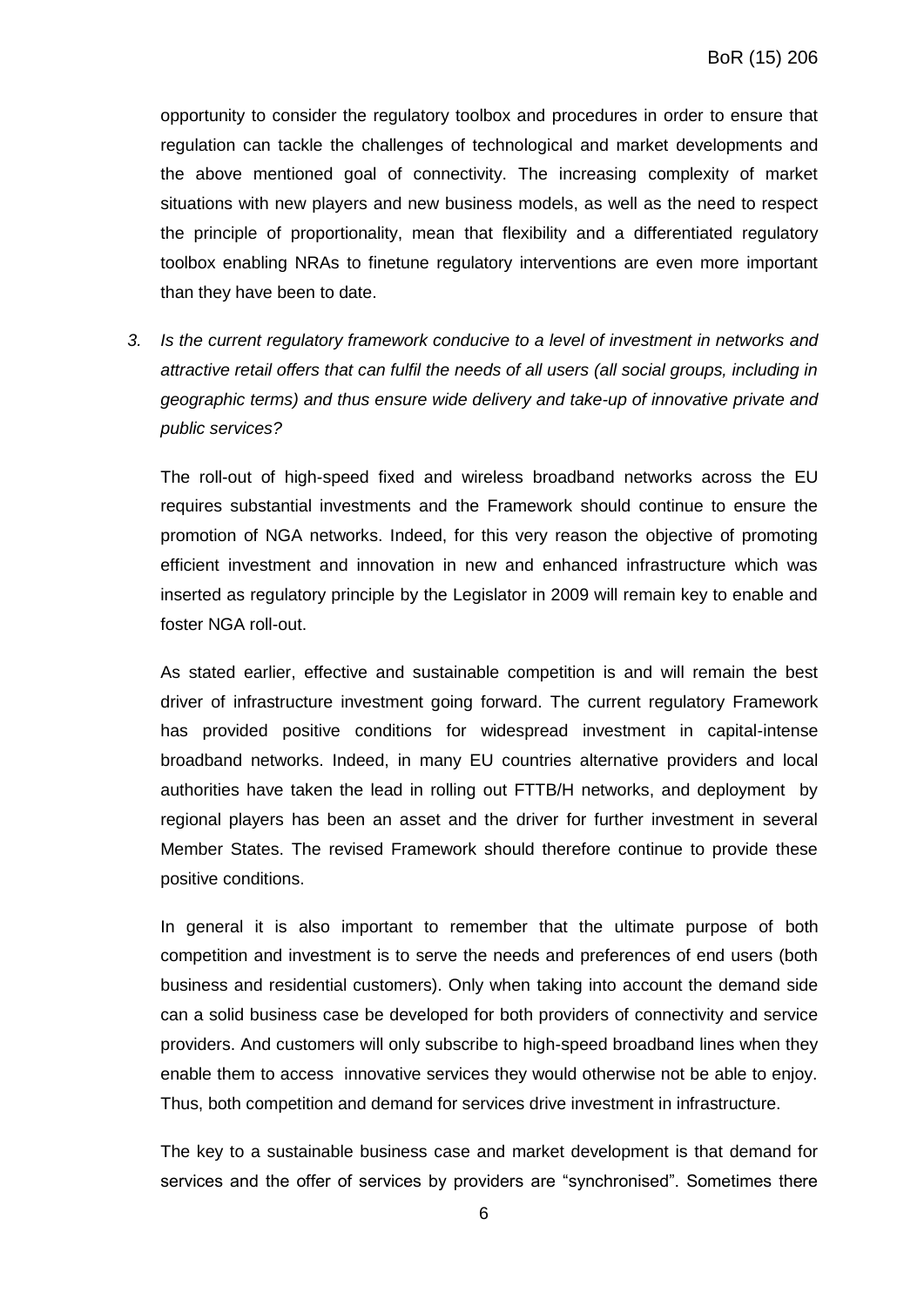might be a mismatch, i.e. the take-up of superfast broadband lines might be slower than the roll-out. This is particularly well-illustrated by the different paths of development of demand for mobile and fixed broadband access. While in mobile broadband demand and data traffic are exploding due to the use of smart devices and increasing consumption of video streaming, a similar explosion in fixed broadband demand has not yet taken place in the majority of Member States, in particular as not all end users see the need for superfast broadband lines. However once "game changer applications" come onto the market, this could speed up end users' willingness to pay, which would in turn increase take-up considerably and with this incentivise further investment in fixed broadband necessary to satisfy this demand. But even once such bandwidth-hungry applications requiring superfast broadband appear, not all end users will necessarily want to consume them, and it is important that this not be interpreted as a sign of market failure.

Ensuring a clear and predictable framework and regulatory regime will be crucial for the significant investments needed and for the further development of national and European telecommunication markets. Legal certainty and stability, as well as a clear long-term regulatory vision, will be important to sustain and encourage efficient investment. One way of providing longer term stability would be longer market review cycles (i.e. longer periods between market reviews), e.g. for those markets that have been shown to be more stable. This would reduce the administrative burdens on both NRAs and operators. Notably, it would also be preferable to uniform sunset clauses (which could expire too early for one market and too late for another).

It is also worth bearing in mind that universal service obligations (see answers to section f) in this respect) and state aid play a role in achieving investment in networks and the availability of attractive retail offers that can meet the needs of all users (all social groups and geographic areas). BEREC agrees with the Commission's view that efforts are needed to address the rural divide. While universal service can be used to meet social objectives of access to basic connectivity and to basic services independently of geographical location, state aid could help achieve universal coverage of high-performance networks in areas where investment by operators would not otherwise occur commercially.

However, in order to exploit the full benefits of state aid, state aid rules need to be coherent with the ex-ante regulatory framework. Although the regulatory Framework recognises the need for consistency, in practice this is not always achieved, and there are no provisions on how this consistency should be ensured. For instance, both

7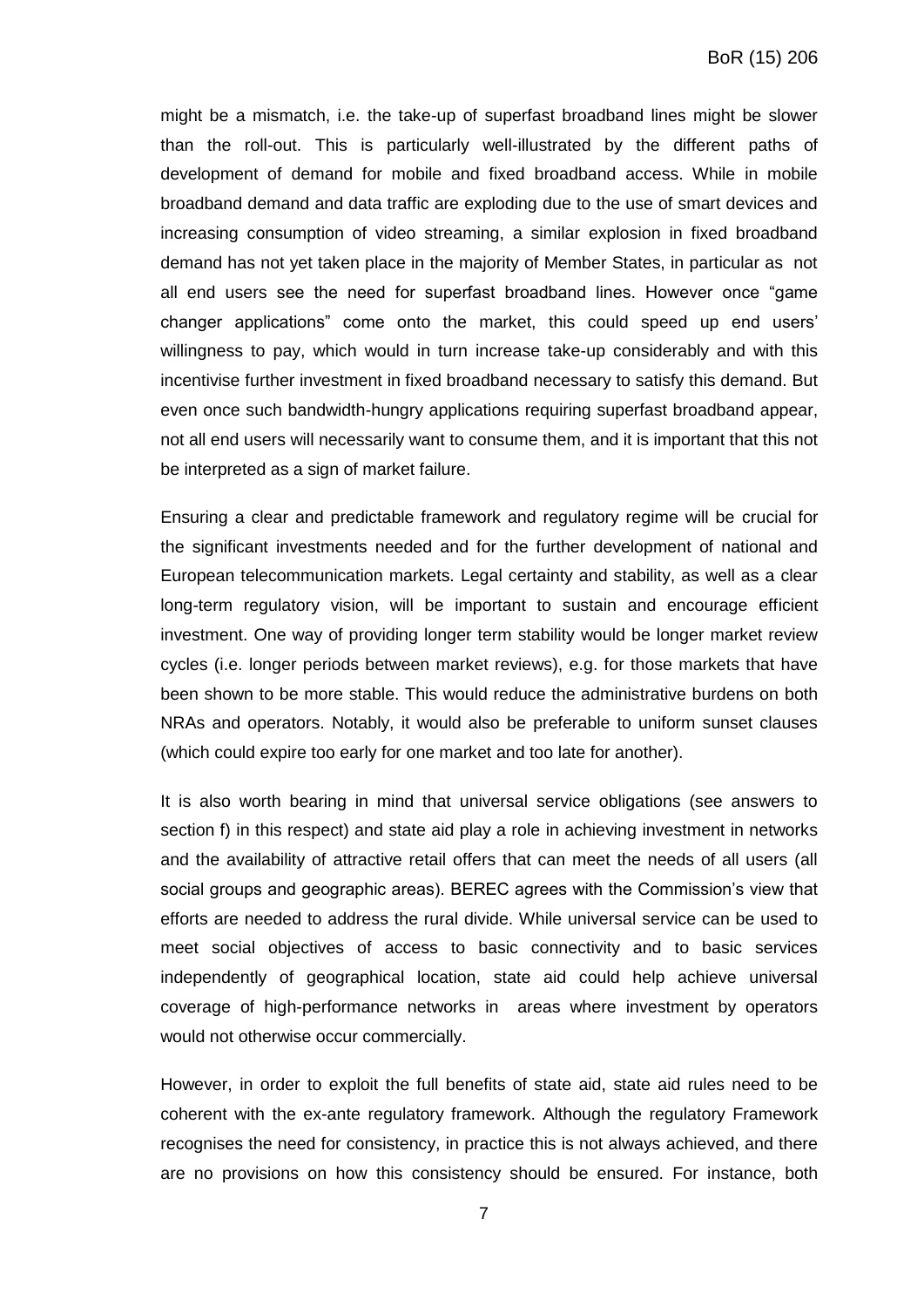regimes involve intervention in the markets and the use of similar regulatory instruments (e.g. access obligations), and it is important to ensure that an intervention under one regime does not conflict with or undermine interventions under the other. Wholesale access is a specific area where the risk of inconsistencies arises, as obligations might be imposed on a provider both under the ex-ante framework and separately as a condition under the state aid regime.

The need for coordination between the two regimes is particularly acute in grey areas (i.e. those with only one basic broadband network and a very low likelihood that another high-speed broadband network will be deployed on a commercial basis), in order to exclude the geographical areas where private investment alone would be enough to ensure connectivity. In these cases, where the challenge lies in the many shades of grey (e.g. white spots in metropolitan areas) rather than in the easier distinctions between white and black areas, a more granular analysis of eligible territories could be needed.

Moreover, technological neutrality should be taken into account in the definition of these areas so that the impact of new technologies (fixed or mobile) able to deliver NGA-level speeds can be considered when analysing and mapping the different areas. In sum, while of course state aid interventions should be designed for maximum efficiency and minimum commercial and competitive distortion, the impact of state aid remedies on adjacent markets should also be considered.

The Broadband State Aid Guidelines already recognised the expertise that NRAs are able to offer to the relevant government authorities involved in designing state aid interventions. The potential interaction between state aid interventions and ex-ante regulation means that NRAs responsible for ex-ante market regulation should be an integral part of this effort. While retaining their independence NRAs should play a technical advisory role in the state aid processes, in particular they should have a role in the assessment of state aid conditions (e.g. in determining obligations in terms of access and pricing) that might be imposed on subsidised networks. Furthermore and where appropriate according to national circumstances, NRAs might be involved in the design of state aid interventions (e.g. in carrying out the mapping work and identifying the areas where public intervention may be required).

In particular, BEREC notes that the Broadband State Aid Guidelines are not binding. For this reason BEREC believes that the role of the NRA in charge of ex-ante regulation should be put on an appropriate (binding) legal footing, in consideration to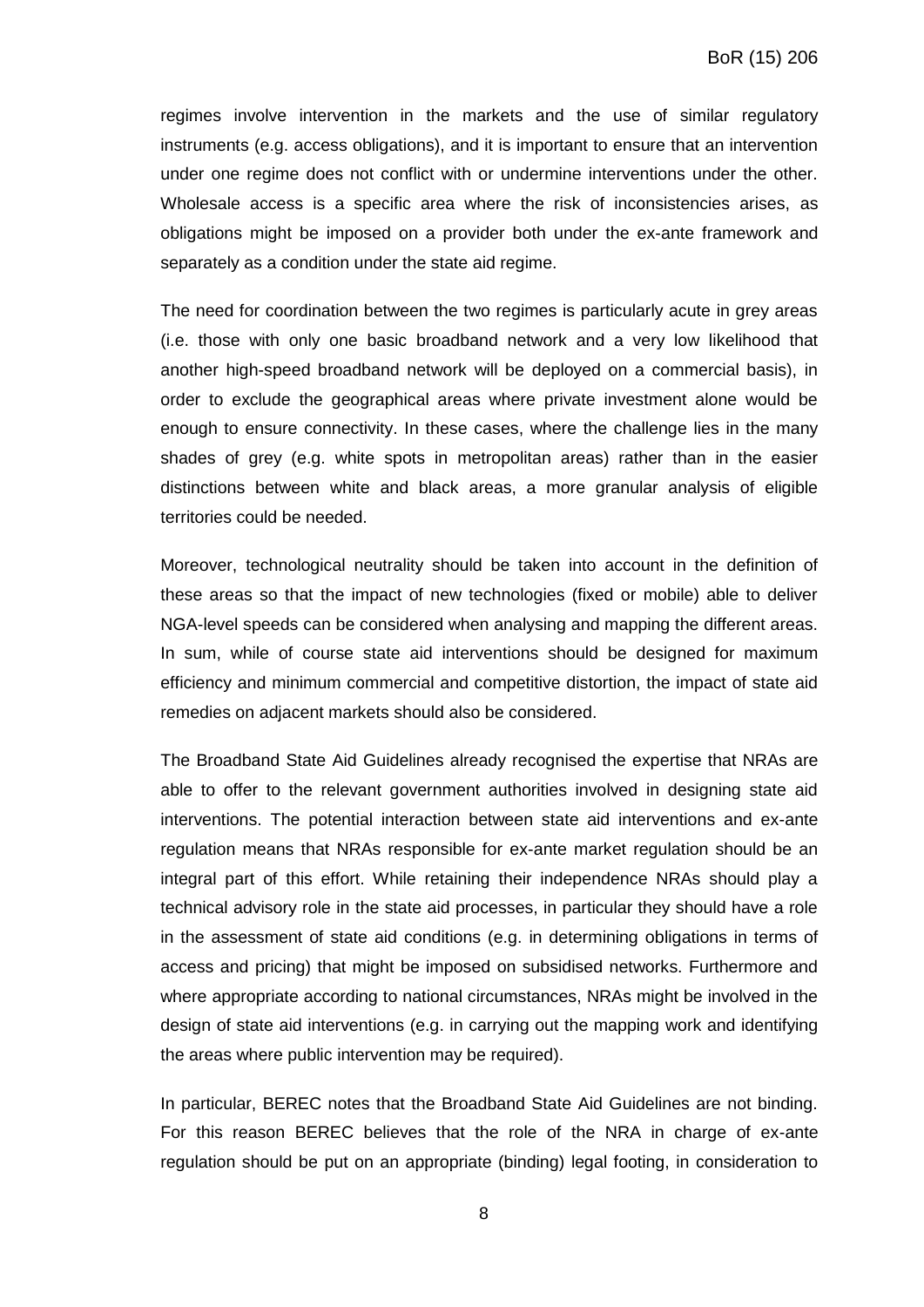the "specific expertise with regard to setting wholesale access conditions and prices, and with regard to solving disputes between operators"7 that these NRAs possess.

Having noted the essential role of the state aid regime in the achievement of connectivity in areas (rural and semi-urban) where the market is unable to deliver, BEREC also recognises, in line with the DSM strategy, the potential role of alternative instruments to state aid, which can contribute to ensure connectivity but potentially with less distortion of the market.

For instance, the public administration can contribute to the coverage of rural areas by ensuring a stable environment for private financing and developing better financing options (such as the long-term financing options and guarantees which are increasingly being used by the EIB, for example under EFSI). The public administration can also contribute by promoting demand through mandatory digitalisation initiatives, promoting the development of digital skills in the population, aggregating demand in local communities to improve a sustainable business plan. Coverage obligations in frequency auctions or in public procurements have been another important instrument successfully used by several Member States to meet their particular national coverage needs.

The use of the European funding available for the deployment of broadband networks, such as the financial resources under the Connecting Europe Facility, the European Structural and Investment Funds or the Investment plan for Europe, are also relevant tools to help achieve the European Digital Agenda targets.

These are further discussed in question II.b)7 below, in the context of promoting the deployment of NGA networks.

In conclusion, an assessment to identify the best instruments (universal service, state aid, EU or other alternative measures), taking into account how they interact and complement to each other, is needed and should ideally be considered by the competent bodies when designing these.

 $\overline{a}$ <sup>7</sup> BEREC Opinion on the draft revision of the EU Guidelines for the application of state aid rules in relation to the rapid deployment of broadband networks BoR (12) 91 Page 7.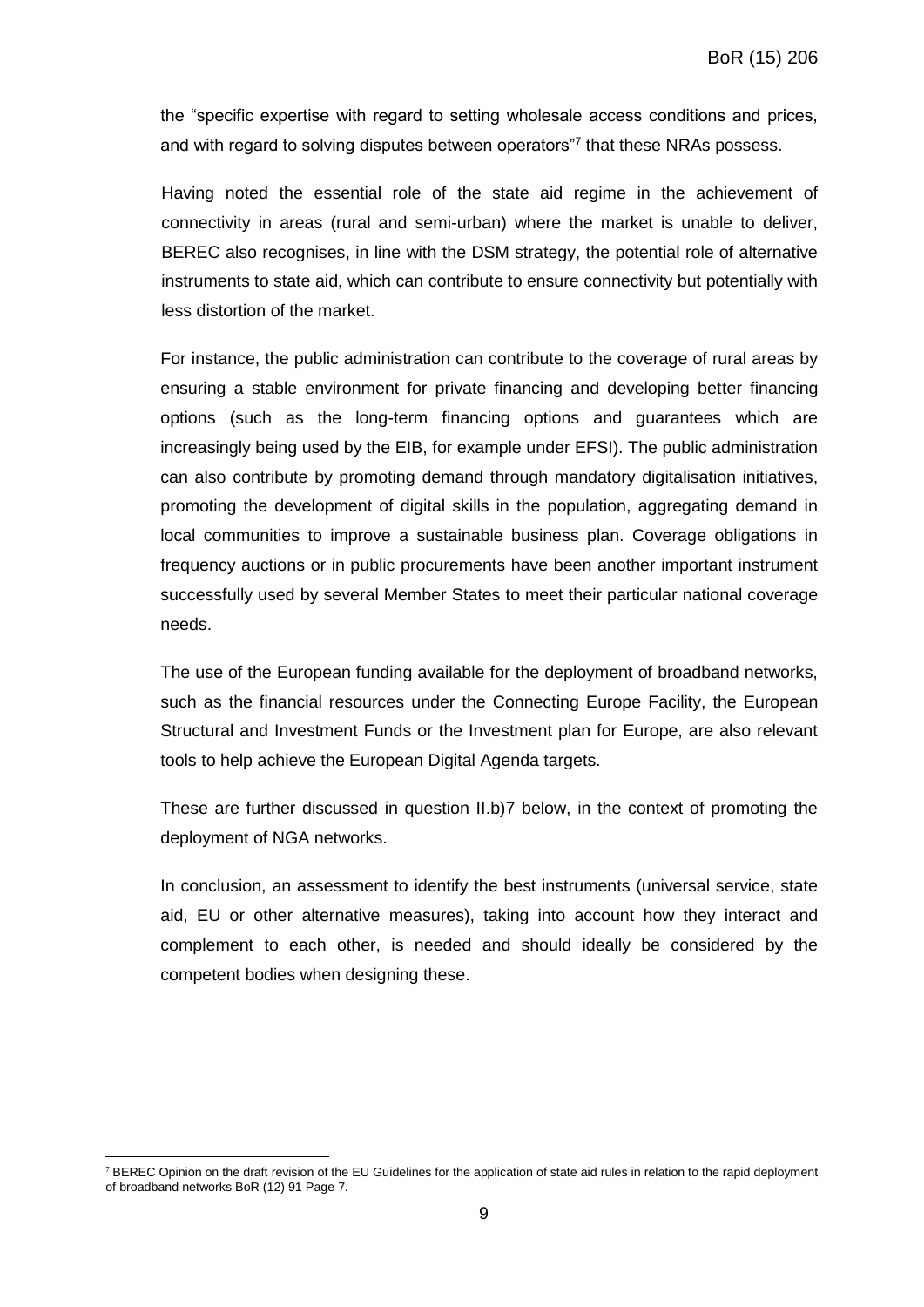#### **II. b) Regulated network access**

The current framework for electronic communications has delivered more competition and better prices and choice for consumers, and certain investment pressure which may still not be sufficient for future connectivity needs. However, as noted, it is often criticized for not having sufficiently promoted the transition towards high-capacity Next Generation Access (NGA) networks fit to meet future needs, and the huge investments required. Although telecom markets have become more integrated, progress is slow and the provision of connectivity to businesses and consumers remains highly fragmented and divergent across the Union.

The Digital Agenda for Europe targets included universal access to connectivity at 30 Mbps. This indicates the Commission's ambition to ensure territorial cohesion in Europe. The penetration target of 100 Mbps (50% of subscriptions in Europe by 2020) sought to anticipate future competitiveness needs, in line with forecast global developments.

The vision of ubiquitous, high-speed, high-capacity networks as a necessary component for global competitiveness remains the right one as confirmed by the Digital Single Market strategy. While, on the basis of current trends, the 30 Mbps target for 2020 is likely to be largely reached, the uncertainty of adoption dynamics remains a key constraint to investment in high-speed fixed connectivity. The EUR 90 billion investment gap identified in order to meet the 100 Mbps take-up target for 2020 will not be entirely filled from EU and national public sources, which was never intended. The incentives for private operators to do more must therefore be examined afresh.

The review offers an opportunity to assess ex-ante wholesale access regulation in light of market and technological developments. This includes looking at the transition to NGA networks and to an all-IP environment, with a view in particular to ensuring that regulation addresses the remaining bottlenecks that impede effective competition and choice for consumers, lowers barriers to investment and facilitates cross-border services, while insisting on the sufficiency of ex-post competition law in markets where competition has sufficiently developed. This involves taking stock of the level of competition, including infrastructure competition, that has developed in the market since liberalisation, and identifying any areas where enduring bottlenecks require particular attention in view of a risk of abuse of dominant market positions and the European ambition to have a universally connected society. The challenges ahead also call for assessing the appropriateness of using regulatory incentives in order to secure network investment commitments in areas unlikely to be served by the market or at a level of ambition unlikely to be attained by the market in the short term, including how to deal with strategic overbuild threats in areas that can at best support one NGA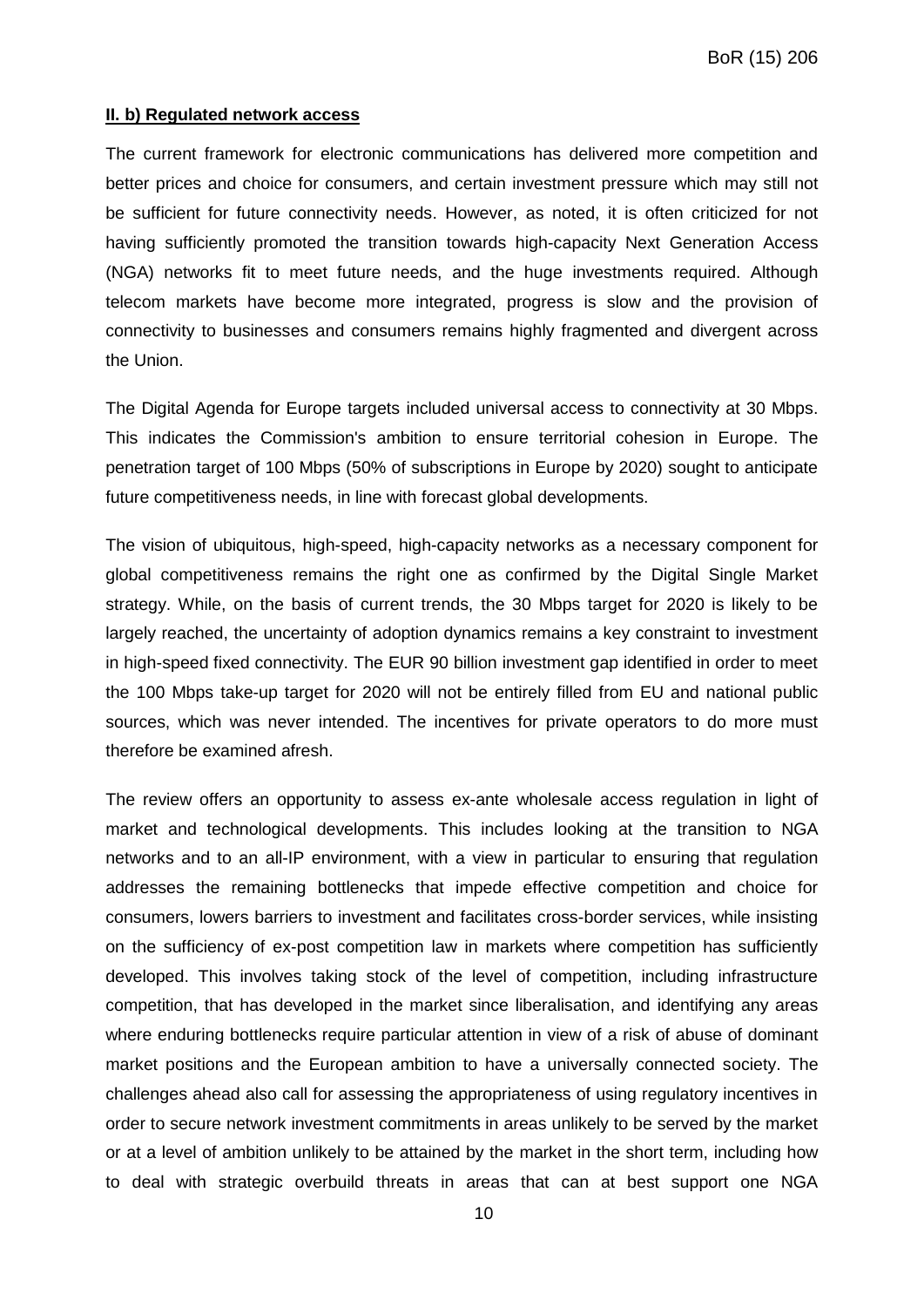infrastructure, that would damage investment incentives and competitive dynamics in the long term.

The current regulatory framework incorporates the principle of technological neutrality. At the same time, it recognises the public interest in efficient investment in new and enhanced infrastructures. In regulatory practice, certain distinctions have already been drawn between historic copper networks and NGA networks in terms of the varying performance, demand and in particular risk associated with them. As NGA becomes more common, it needs to be considered whether – at least in more densely populated areas – the risks linked to NGA rollout will be mainly limited to complete network upgrades or roll-out up to the end-users' premises, justifying a corresponding focus in any regulatory incentives to those.

## *Questions:*

 $\overline{a}$ 

1. *Is ex-ante regulation of access and interconnection still necessary? Does the current regulatory model, including the analysis of relevant markets and the identification of SMP operators, continue to be the best operational tool in determining the threshold for regulatory intervention? If not, what changes would you foresee?*

#### **Concerning the regulation of interconnection**

Ex-ante regulation applied to termination<sup>8</sup> has led NRAs to designate each operator as having significant market power (SMP) on its own network. These markets are significantly different from other access markets, because each network constitutes a separate relevant market. Therefore, each provider offering termination services on its network is a de facto monopolist (unless countervailing buying power exists). Termination markets typically feature the same competitive conditions across different Member States and ex-ante regulatory intervention is pretty much standard.

For as long as the regulation of termination rates remains necessary, it should be possible for NRAs to review these stable markets less frequently than every three years, as currently required under the Framework. In order to reduce the regulatory burden and increase regulatory stability and thereby improve investment conditions, the revised Framework should allow for longer market review cycles for markets such as these that have a proven record of stability.

<sup>&</sup>lt;sup>8</sup> While it is clear that interconnection includes more than just termination (e.g. origination, transit, peering) in answering this question BEREC has focused on the termination market included in the 2014 Recommendation on Relevant Markets.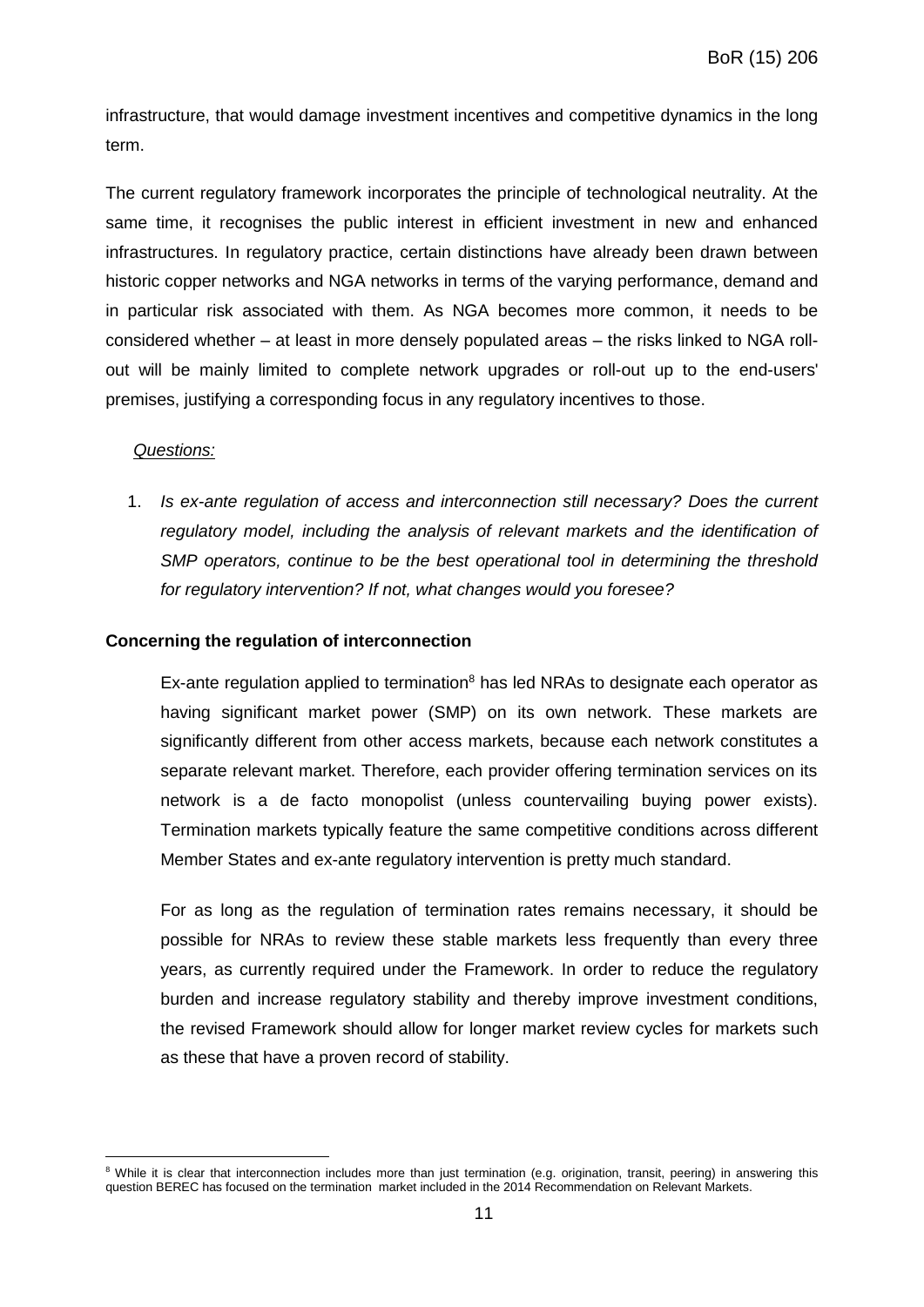Furthermore, given their unchanging characteristics (around market definition and SMP) these markets could also benefit from a simplified regulatory approach, reducing the burden of undertaking a full market analysis every few years. For the same reasons, and as recommended in the BEREC Opinion on the Commission's draft Recommendation on relevant product and service markets<sup>9</sup> the process for imposing remedies on new entrants in termination markets (those who share the same characteristics as regulated operators) could be simplified.

At the same time we have observed the progressive convergence of termination rates over recent years, and it is therefore possible that alternative approaches to charging for termination will be more efficient during the lifetime of the revised Framework. The revised Framework should therefore provide sufficent flexibility to enable the application of such alternative approaches if and when appropriate.<sup>10</sup>

#### **Concerning the regulation of access**

 $\overline{a}$ 

Ex-ante regulation of wholesale markets in the electronic communication sector has proven to be an efficient tool to create sustainable competition in former monopolistic (end user) markets. Migration to NGA networks has not fundamentally changed the bottleneck characteristics of broadband access networks, since high barriers to entry persist, and in most EU Member States ex-ante regulation is still needed.

SMP-regulation remains an important tool in many Member States

In many national markets, depending on local market characteristics, the designation of an SMP provider following an economic market assessment remains an important instrument and the trigger for the imposition of appropriate wholesale access obligations..

In many countries, mandated access to the incumbent fixed network (including conditions covering fairness, reasonableness and timeliness, e.g. in relation to quality of service, under Article 12(1) of the Access Directive), generally the most ubiquitous one, significantly reduces barriers to market entry, enables new business models and fosters innovation. This in turn contributes to mitigating the risk of potential abuses of market power. Generally speaking, therefore, the SMP regulatory model has worked

<sup>9</sup> BEREC Opinion on the Commssion's recommendation on relevant product and service markets within the electronic communications sector susceptible to ex ante regulation BoR (14) 71; page 17

<sup>&</sup>lt;sup>10</sup> Such as "Bill and keep" regime: in 2010 BEREC concluded that "Bill and keep" is more promising than CPNP as a regulatory regime for (voice) termination in the long term. The application of cost orientation in the current CPNP environment has brought down termination rates. This can be considered as a major step towards BaK.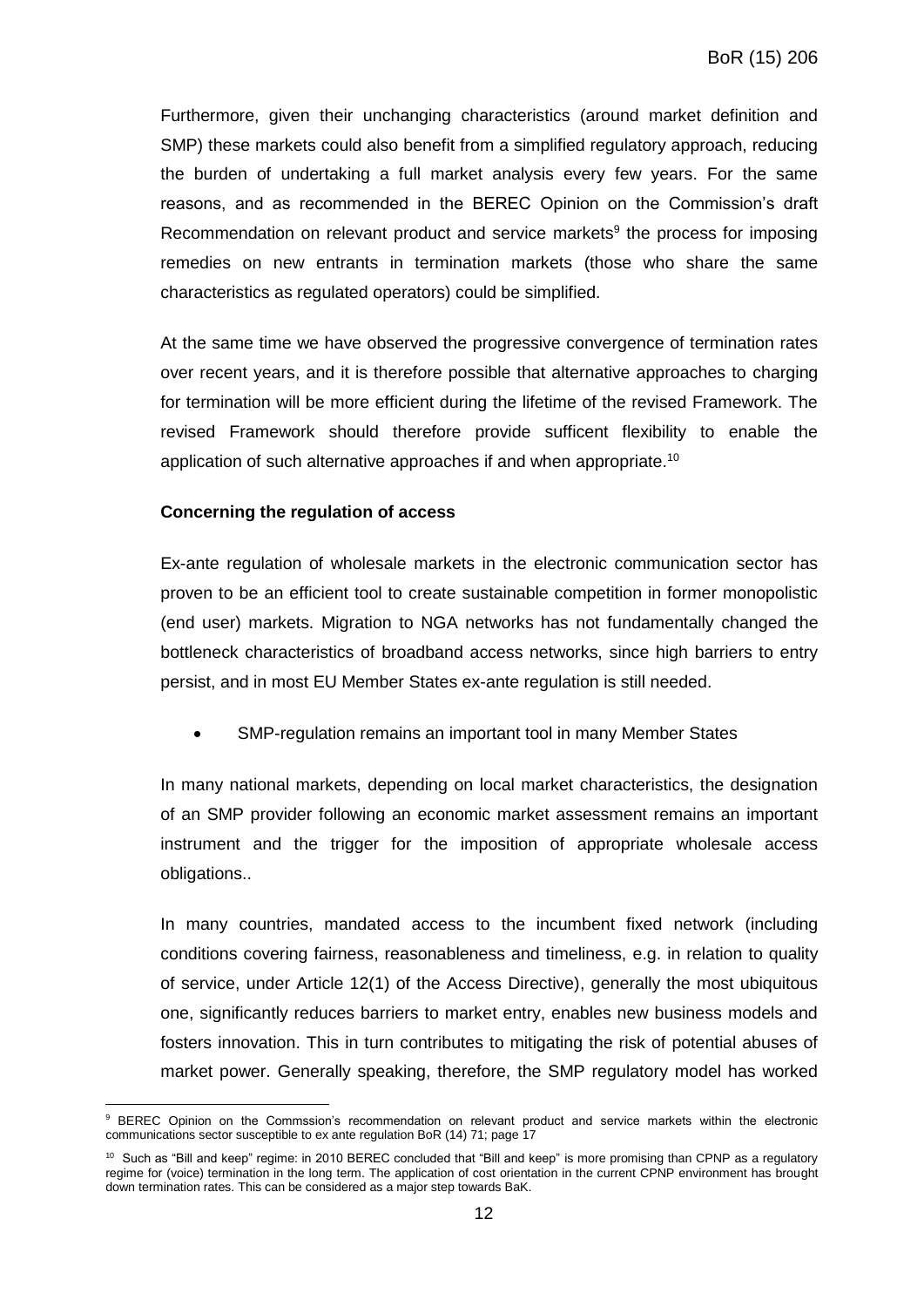well and is still considered to be appropriate for determining the threshold for regulatory intervention in a number of access markets.

At the same time, the current Framework could be improved, and NRAs could be given greater flexibility in their regulatory toolbox, for example as discussed below.

 Growing importance of symmetric regulation: the need to reassess the relationship between asymmetric and symmetric regulation

NRAs already have some symmetric regulation powers in their toolbox (namely under Article 5 of the Access Directive and under Article 12 of the Framework Directive), and these should be considered to ensure they can be exercised. For example, it could be useful to make clear on the face of the Directive that the powers in Article 5 of the Access Directive are not exhaustively defined in paragraph 1, subparagraphs (a) through (c), as recently confirmed by the ECJ in case C-556/12.

Where a direct relationship between control over ubiquitous infrastructure and market power cannot be identified or is not conclusive, the potential of local "bottlenecks" will raise the question of whether general access obligations are required to ensure effective competition. Where local "bottlenecks" exist which could harm competition, providing a general access obligation on a SMP operator – either at national or at regional level – might no longer be an efficient means to prevent barriers to market entry. In these cases a symmetric access obligation imposed on all operators irrespective of SMP could be a more effective regulatory instrument.

The situation differs between Member States depending on their market structures, but in the cases described above, symmetric regulation of access to fibre networks could be an option, in particular where it is unlikely that there will be a second fibre access to a house. Access to high capacity fixed networks will be extremely important to preserve end user choice. At the same time, NRAs considering the use of such symmetric tools will have to consider the impact of their interventions on investment and innovation incentives.

## **The Framework needs to be able to address duopolistic/oligopolistic scenarios**

Duopolistic/oligopolistic market scenarios, driven by consolidation or the deployment of NGA networks and technological convergence, are likely to become a more frequent occurrence in some of the electronic communications markets in Europe. This trend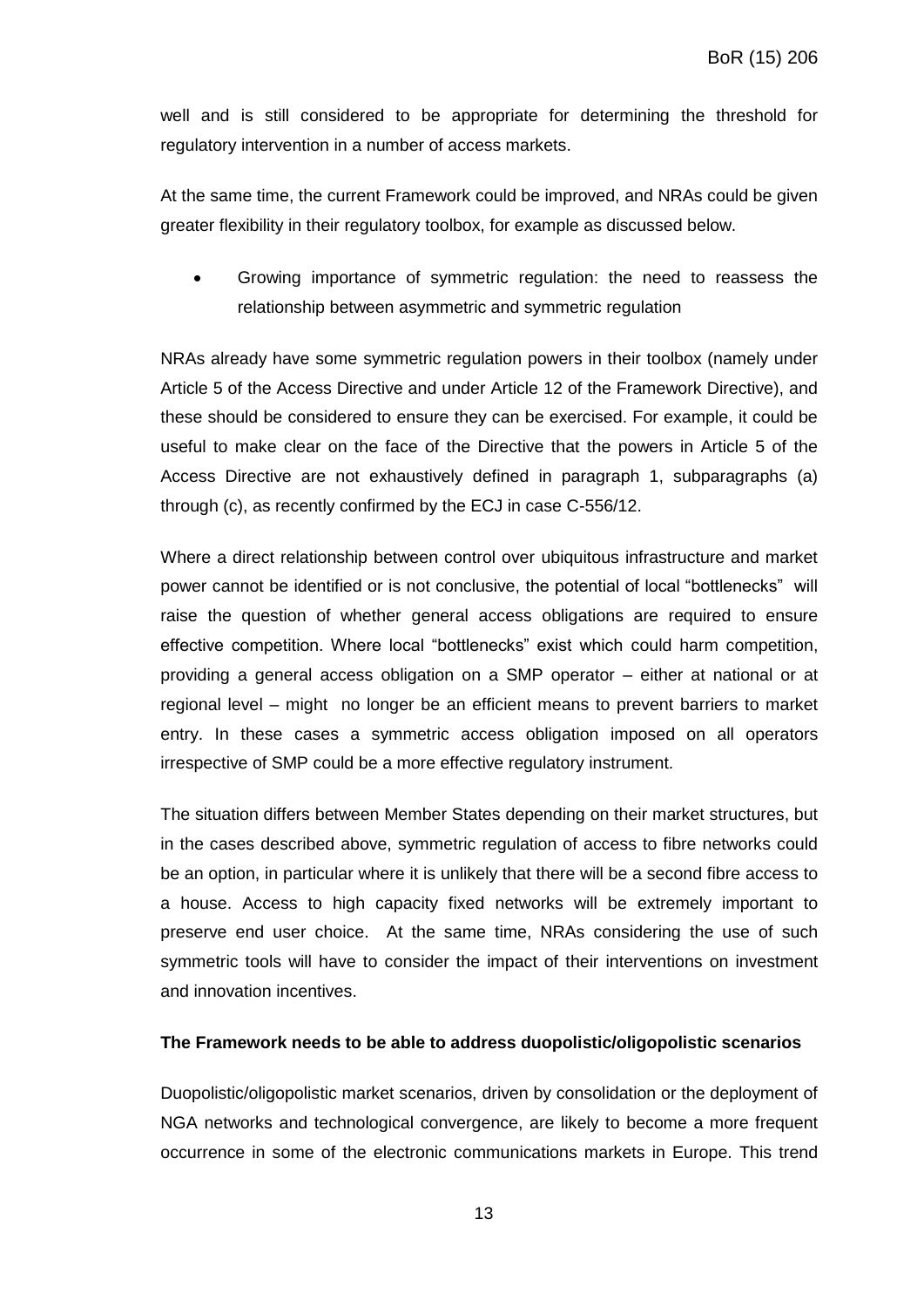has significant implications for competition, and is creating increasing challenges for NRAs with regard to the application of the SMP framework and regulatory toolbox.

NRAs should be able to address duopoly scenarios – e.g. where NRAs are unable to find a single SMP operator in the relevant market but where two players are nonetheless not effectively competing.This is especially relevant, for example in the market for internet access, where the duopoly situations (with only two infrastructurebased competitors) is more likely to develop. As described in BEREC's report on oligopolies, duopolistic/oligopolistic communications markets face a high risk of evolving in a non-competitive manner and are less likely to support efficient and sustainable competition ("two are not enough"). BEREC's report on oligopoly analysis and regulation has identified several possible options for adapting the Framework regarding the regulatory treatment of oligopolies, including potential market indicators of non-competitive oligopolies. BEREC will carry out further work on this topic during 2016, including considering possible practical approaches to address these concerns.

*2. Considering the transition to NGA networks, network virtualisation and all-IP, what will be the enduring bottlenecks and the vital inputs that an access seeker would need to effectively compete downstream?*

The transition to NGA networks, network virtualisation and all-IP are quite different phenomena, both in nature and in their state of development. The transition to NGA networks affects the external plant (whether fibre, copper or coax) and is well understood. Network virtualisation, meanwhile, refers to the active part of the network, the transmission and switching component, and is a new trend, still in development and thus of uncertain impact. The trend towards all-IP refers to the protocol of the transmission, whether transported over HW-based traditional networks or virtualised networks, and is also better understood. All three complement each other and have the potential to change the landscape of electronic communications over the next couple of years.

However, their impact on market regulation might not be the same.

The transition to NGA networks has an impact on the traditional bottleneck which is the last mile, the connection to the end user. Whether it is copper-based or fibre-based, whether it is vectoring-based, P2P or NG-PON2-based, the innate characteristics of the network topology might give rise to a monopoly in the absence of regulatory intervention. Thus, BEREC believes that the existing bottlenecks will remain in NGA networks in the future, regardless of the NGA technology. The exact network location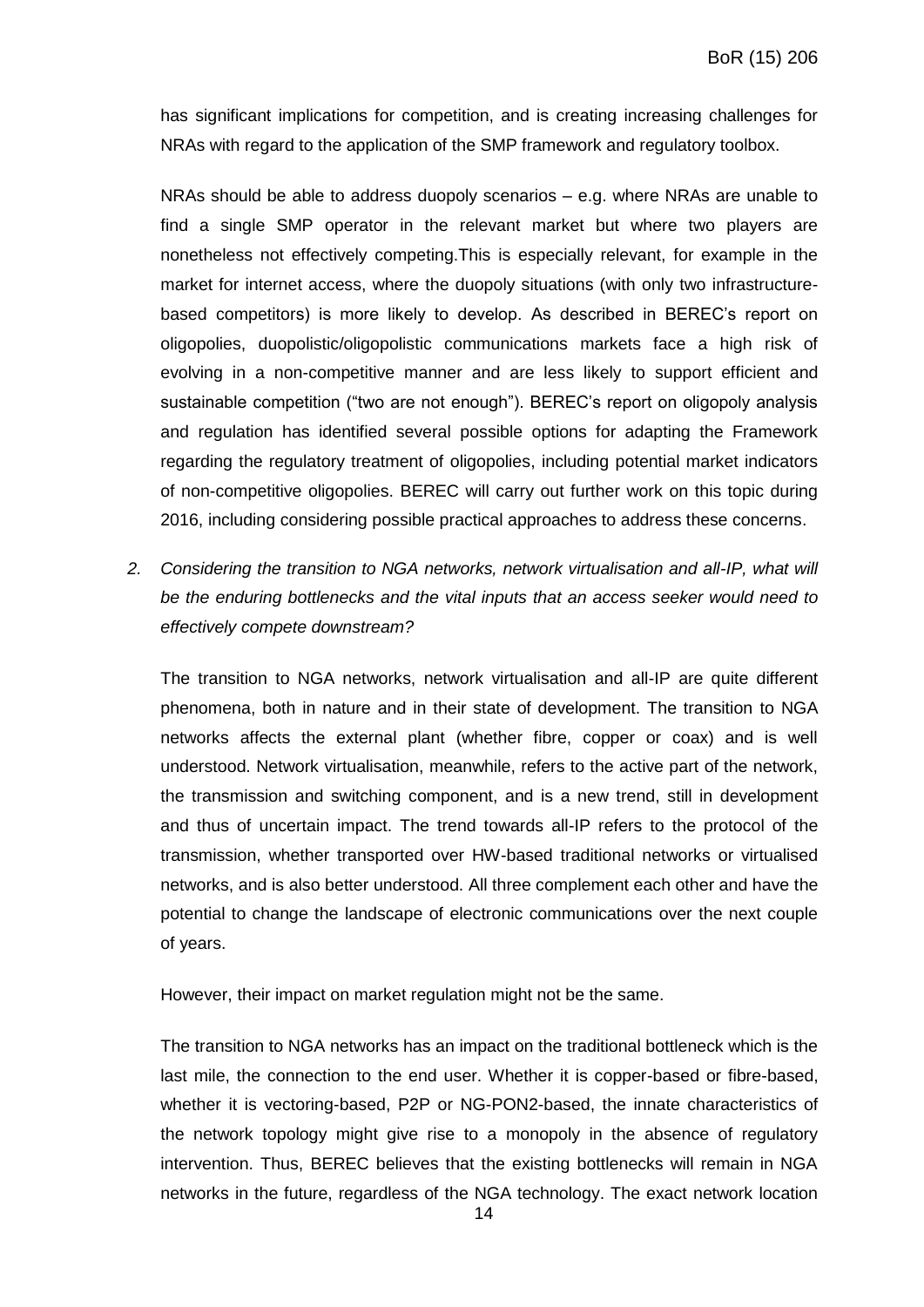of the bottleneck might change and it could give rise, bottlenecks in some areas within a country and not in others, allowing several operators to build their own network. Thus a careful market analysis will still be needed in order to decide if and how to regulate this last mile. The enduring bottlenecks will include at least access to the terminal segment of the local loop, access to civil engineering (including ducts, trenches, colocation facilities and ancillary services) and access to the backhaul links. There may also be a continued need for backhaul using dark fibre. The role of different bottlenecks differs between MS. The availability of ducts up to the bulding constitutes a "game changer" for NGA-roll-out.

Software-Defined Networking (hereafter SDN) and Network Function Virtualisation (hereafter NFV) aim to transform the way that networks are built and operated, through the implementation of network functions in software that can run on a range of industry standard server hardware. SDN/NFV will impact the way networks are implemented, and possibly have an impact on the characteristics of bitstream and VULA products, but are not expected to cause a shift of paradigm in access regulation.

The trend to all-IP will possibly impact the services offered to customers and how they are transported within the network, as well as potentially impact the end user equipment. While the trend to all-IP will simplify interconnection and lower its costs, it will not necessarily impact on access regulation.

*3. Is any change needed to improve the regulatory regime as regards access to civil engineering infrastructures?*

On the regulatory regime for access to civil engineering infrastructure, BEREC notes that the Cost Reduction Directive has very recently addressed this subject. In the Directive the general mechanism foreseen for the imposition of access to civil engineering infrastructure is dispute resolution. As its transposition into national law is to be completed by 1 January 2016, with implementation of new measures by 1 July 2016, we have no evidence of the effectiveness of its toolbox, and it is too early to address the need for any changes to improve the regulatory regime for access to civil engineering infrastructure. However, similar provisions have been implemented in the past in some Member States with successful results in terms of NGA deployment.

*4. What market developments are likely to have an impact on fixed backhaul needs and hence on access requirements to backhaul, especially in the context of increasing fixed-mobile convergence? Do you foresee any obstacles to access to backhaul in the future? Are the current rules adequate to address them?*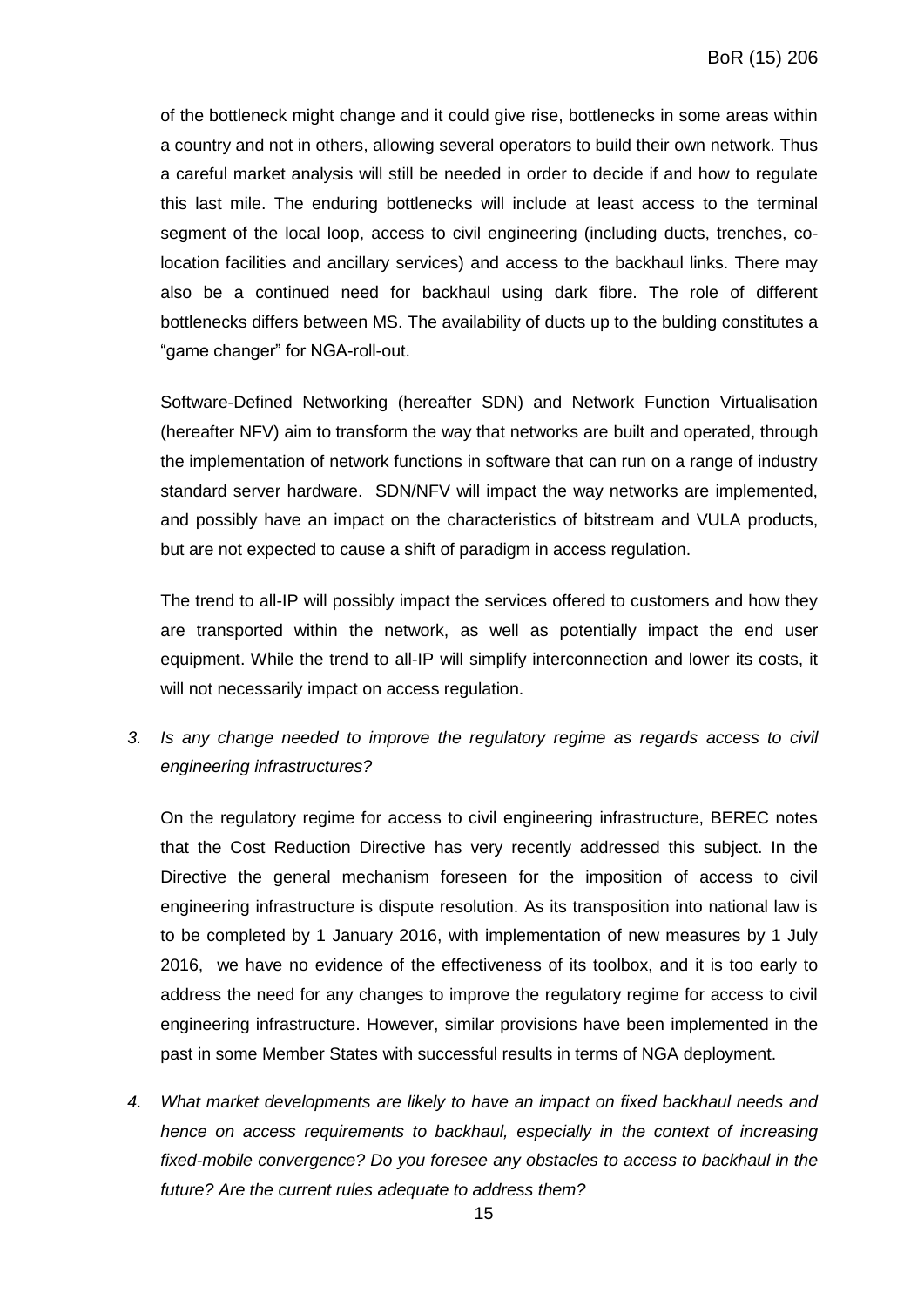Fixed backhaul connects fixed or wireless access infrastructure with the backbone.

Wireless [base stations](https://en.wikipedia.org/wiki/Base_station) are often connected to the corresponding [base station](https://en.wikipedia.org/wiki/Base_Station_subsystem)  [controllers](https://en.wikipedia.org/wiki/Base_Station_subsystem) and further on to Layer 2 aggregation nodes via copper or fiber lines, but also by point-to-point [microwave radio relay](https://en.wikipedia.org/wiki/Microwave_radio_relay) transmission (terrestrial or, in some cases, satellite) or by [point-to-multipoint](https://en.wikipedia.org/wiki/Point-to-multipoint_communication) microwave access technologies, such as [LMDS,](https://en.wikipedia.org/wiki/Local_Multipoint_Distribution_Service) [Wi-](https://en.wikipedia.org/wiki/Wi-Fi)[Fi,](https://en.wikipedia.org/wiki/Wi-Fi) [WiMAX,](https://en.wikipedia.org/wiki/WiMAX) etc.

Fiber line backhaul infrastructure allows the highest transportation capacity. This characteristic will become increasingly important as the demand for mobile access to broadband networks or broadband internet continues to generate growing data traffic. Fibre line backhaul connections of wireless base stations will be needed for the unimpeded transport of high traffic volumes, e.g. created by high-capacity LTE wireless access technology. This effect will be reinforced by the the roll-out of 5G. Fixed backhaul might, for instance, be used to carry traffic from the hand-over point of local wholesale access products (be they physical or virtual) to higher points of the network hierarchy.

Fixed backhaul might be considered as a relevant wholesale market, and fixed backhaul products might be included in market 4/2014. Different kinds of products can be used for backhaul, e.g. specific backhaul wholesale products, leased lines or dark fibre. If significant market power is found, the appropriate access obligations should be imposed. Where asymmetrical regulation might not be an adequate solution to the competitive problems found, and in those cases symmetric regulation could provide NRAs with a means of intervening in those markets. To date, the current rules – both SMP and symmetric regulation – have been adequate to address those potential problems, even if their relative weight might differ between national markets, as discussed above.

*5. Is the maintenance of copper networks a barrier to NGA deployment? Should copper switch-off be promoted to sustain a more rapid transition to the highest capacity NGA networks? If so, how?*

To provide households with high-capacity broadband access lines, an appropriately powerful infrastructure is needed. While BEREC has a preference for a technologyneutral approach, fibre infrastructure currently appears to be the most future-proof, and the role of other technologies, such as cable (at least in the short term), should also be taken into account.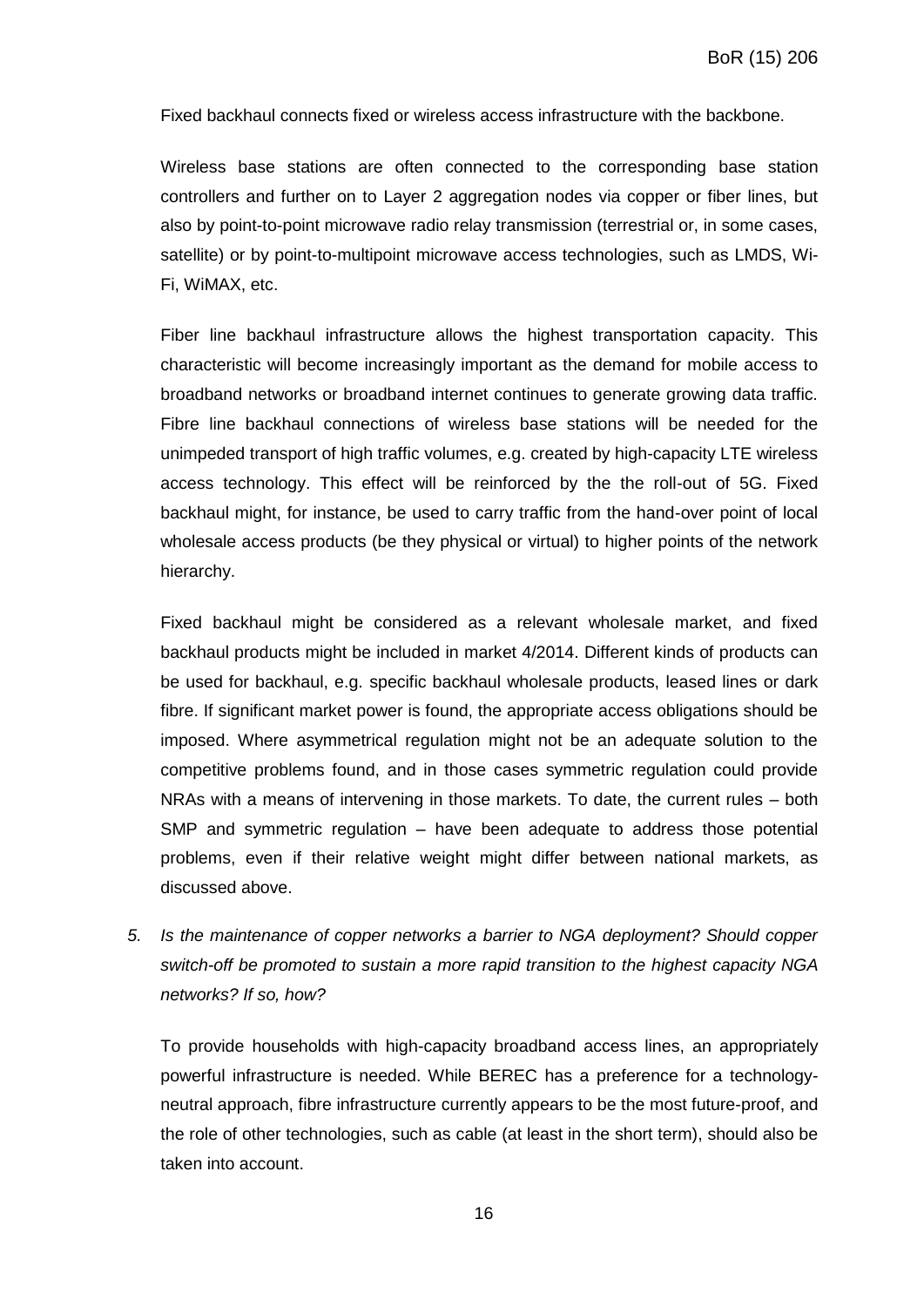Hybrid copper/fibre infrastructure like FTTC infrastructure is also capable of providing high-capacity broadband access lines, especially if they are provided over VDSL-Vectoring technology in line with the gradual increase in demand for higher capacity. Therefore, copper networks should not in general be considered to be a barrier to NGA deployment. Such a negative assessment would also contradict the principle of technology neutrality which has been, and will continue to be, central to the Framework.

Decisions aimed at promoting roll-out of high-capacity access lines should accommodate all appropriate technologies (FTTH/B, FTTC, TV-Cable, LTE) and look to foster competition, which in turn will lead to greater investment and innovation. Of course, the provision of sufficient spectrum for high-capacity mobile infrastructures will also be important. As discsussed in above, if there is no market-driven investment, state aid projects could be used to promote investment.

However NGA investments using copper could lead to a reduction in or delay to FTTH investment. Wherever access to FTTH infrastructure is available in an area already covered by copper networks, the continued maintenance of the latter is generally not the most cost-effective solution. In these cases, the operator will generally decide on the commercially appropriate time-table for switch-off, and there could be scope for support from the NRAs in order to minimise the existence of parallel networks and help promote a more rapid transition to the highest capacity NGA networks. Any intervention to *mandate* the transition would be structurally intrusive by nature, inconsistent with the principle of technology neutrality, and would have to be considered carefully, taking into account its implications on investments made and on alternative operators relying on copper unbundling.

The experience across Member States reveals that each national market has its own particularities including in terms of progress on fibre network deployment, usage of copper-based services and related end-of-life products, and commercial agreements between network operators. It is therefore best to leave the question of copper switchoff to be managed by national network operators and relevant stakeholders at the national level, with the support of NRAs. Best practices and lessons learned from each Member State's switch-off experience can provide valuable insights, and BEREC will continue to play a role in disseminating this knowledge.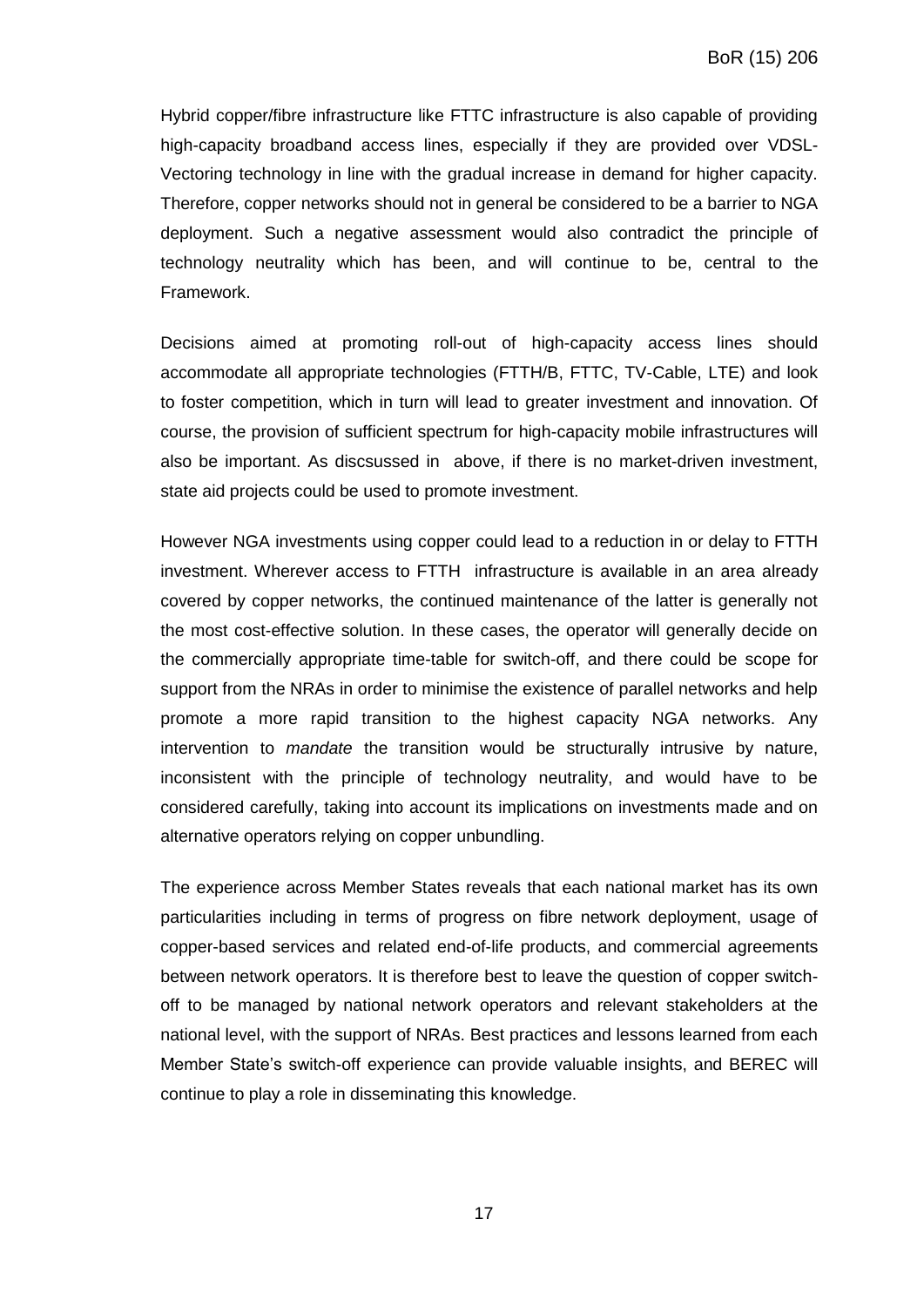*6. Should NRAs have the power to address access bottlenecks in relation to any input, whether or not this related to electronic communications services and networks, and have you identified market failures that might justify such powers?* 

The intention of this question is fairly unclear, especially in its reference to access bottlenecks "not related to electronic communication services and networks".

First of all, NRAs do not regulate access bottlenecks, but markets with ECS where a market failure has been found. That means a provider will have been designated as having significant market power in providing a specific wholesale access or telco (retail) service. Infrastructure bottlenecks might be the reason for high barriers to market entry and low market shares of competitors, and this could lead to a finding of SMP. In some cases, access to non-telco infrastructure (like fibre lines or ducts rolled out by energy companies) could reduce access bottlenecks in the telco industry by facilitating the accessibility of remote or capacity-constrained telco infrastructure.

Having said that, BEREC recalls that the bottleneck exists in the telco infrastructure and not (necessarily) in the non-telco infrastructure. The relevant question is around access to this telco infrastructure, which according to Article 12 of the Framework Directive should be addressed through symmetrical regulation. The Cost Reduction Directive also addresses this issue, albeit not through direct powers for NRAs to mandate access (other than as a result of resolving a dispute). Its transposition into national law has not yet been completed in all EU Member States, so NRAs do not have any experience with it and it is therefore too early to consider any further need for adapting the Framework.

*7. Should alternative regulatory models be considered to secure investments in areas unlikely to be served by the market, with the overall aim of promoting the fullest possible coverage of NGA networks across the EU? If so, which models would be the most effective?*

As a general observation it is worth considering whether the introduction of alternative/supplementary regulatory measures into NRAs' regulatory toolbox (such as forms of "ex-post" sector-specific measures) would be appropriate. This could enable NRAs to reduce the regulatory burden and to deregulate more quickly where appropriate. Competition remains the best incentive to investment. Pro-competitive access regulation, together with demand-side measures, together help contribute to the achievement of coverage targets, as discussed in the previous question, above. The copper switch-off is best left to the operators to manage as a commercial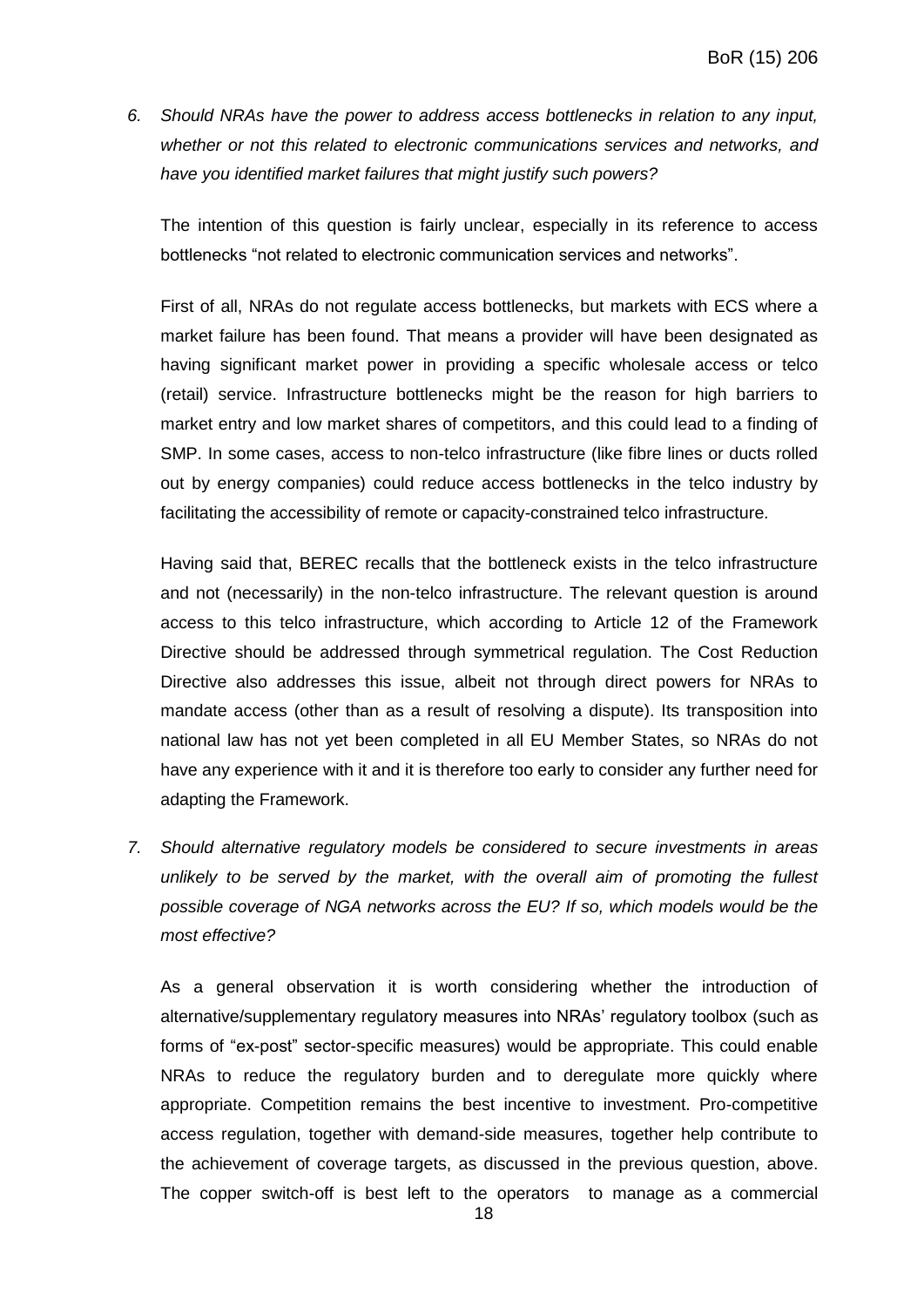decision, as they will have to take into account (a) having to manage their capex outlay, (b) responding to customer demand. If there is no customer demand or appetite to pay for fibre access, then this does not constitute market failure and so should not be subject to any ex-ante regulatory intervention. When commercial investment reaches its limits, other tools, including state aid, could become necessary.

BEREC is of the opinion that the state aid regime has been and remains a very useful tool to bring investment to underserved areas. However, and despite the clear benefits of the state aid scheme, its application, as explained in question IIa)3, has revealed a number of difficulties (delimitation of the state aid areas, consistency with the *ex-ante* regime, etc.), and the potential impact on competition will always need to be carefully considered. Furthermore, there are limits to what it can achieve, as even the prospect of benefitting from state aid might not always be enough to unlock investment.

Therefore, there is merit in considering other (potentially complementary) options that could contribute to the objective of achieving full connectivity across the country, all of which are already available to NRAs and/or Member States, and can be pursued under the current Framework. For instance:

- The ability to add coverage obligations linked to spectrum auctions where appropriate. Among the conditions set in spectrum assignment processes, coverage obligations could be included that would oblige winning bidders to achieve a defined level of mobile broadband coverage that extends to rural areas which might be otherwise be commercially less viable for mobile service providers. This measure would require availability of sufficient spectrum, and would involve the elaboration of coverage maps, the determination of a percentage of coverage to be reached, or the definition of specific characteristics of the areas to be served – e.g. areas with less than 500 inhabitants. The decision of whether or not to impose coverage obligations, and how such obligations should be defined, should be left to each Member State, which is best placed to align the national broadband policies with the circumstances in its country.
- Infrastructure deployments by non-telecom utilities. Although a provision aimed at facilitating access to utility infrastructure has been included in the Cost Reduction Directive<sup>11</sup>, Member States could consider other measures, e.g. mandating or

 $\overline{a}$ <sup>11</sup> <http://eur-lex.europa.eu/legal-content/EN/TXT/HTML/?uri=CELEX:32014L0061&from=EN>

*<sup>&</sup>quot;(…) any network operator has the obligation to meet all reasonable requests for access to its physical infrastructure under fair and reasonable terms and conditions, including price, with a view to deploying elements of high-speed electronic communications networks".*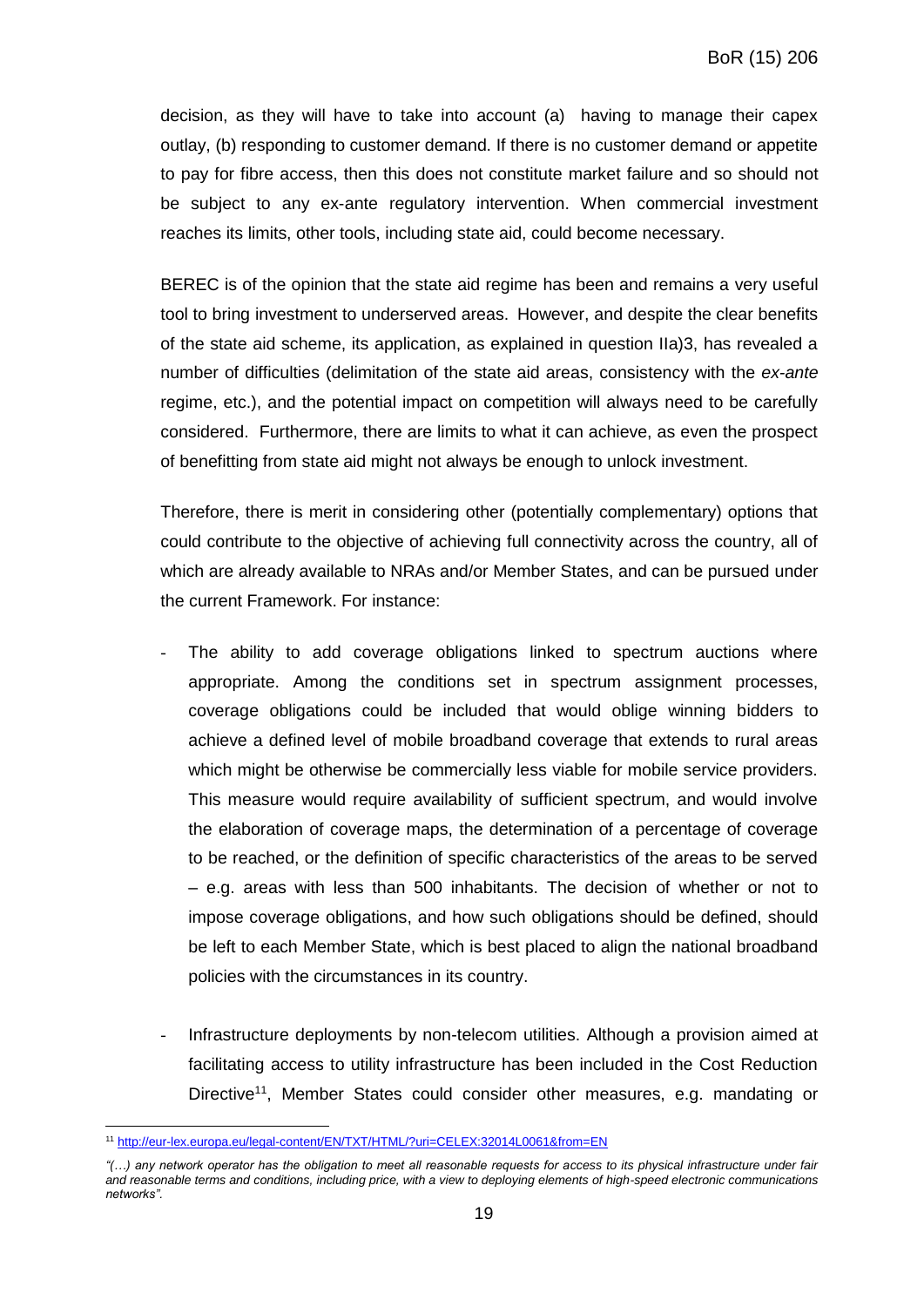creating incentives for new utility deployments (including new water, energy, transport or sewage networks) to allow for more space within their infrastructure for the deployment of high-speed broadband. Also, the implementation of measures included in the Cost Reduction Directive will play an important role in enabling easier planning consent and rights of way.

- The risk of deploying technologies that exceed the current demand should be compensated in the calculation of wholesale tariffs for access to such technologies – rather than alleviating access obligations for operators deploying networks in rural areas, which could lead to the creation of local monopolies. Thus, some benefits can still be awarded to the first mover, but not at the expense of competition.
- While state aid mainly acts on the supply side, measures could be considered to foster demand for broadband services, either through the regulatory Framework or through government policies (e.g. digital education) or through increasing demand from state services (e-government, physical location of government departments). These demand-side initiatives (already described in question II.a)3 above) help to support the business case for investment by operators.

Although demand-side actions are not the most direct or comprehensive way of encouraging NGA rollout, they are likely to create fewer distortions in the market than many supply-side measures, as they would allow different operators to compete in neutral conditions, allowing end-users to decide on the most suitable offers for their needs.

*8. As NGA becomes more common, should the regulatory framework provide specifically targeted incentives for operators that choose to complete network upgrades or to rollout NGA networks up to the end-users' premises given the possible different level of associated investment risks compared to incremental upgrades of copper networks?* 

As already mentioned in the answer to question 5 above, specifically targeted incentives such as those described in this question would contradict the requirement for technological neutrality, whereas the Framework should remain open and flexible to all appropriate infrastructures and technologies to achieve roll-out of high-capacity access lines.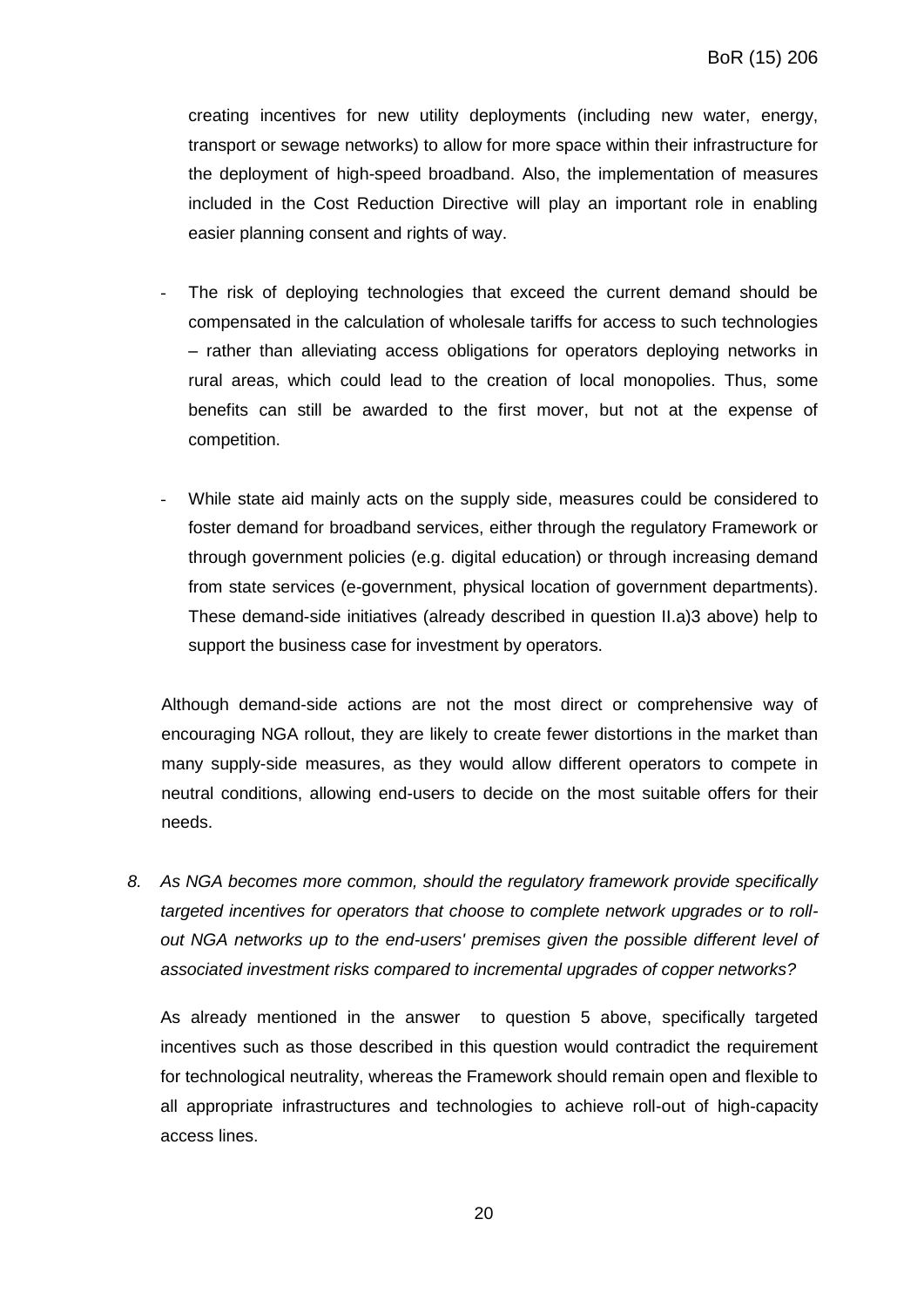With regard to the shift from FTTC to FTTP in urban areas, the level of investment risks can already be considered by NRAs, as set out in Article 13 of the Framework Directive. In order to encourage investment by the operator, including in next generation networks, NRAs should take into account the investment made and allow the operator a reasonable rate of return on adequate capital employed, taking into account any risks specific to a particular new investment network project. In this scenario, operators will tend to prioritise urban areas which have lower average deployment costs.

With regard to the promotion of fibre deployment in rural areas, targeted incentives for FTTH deployment may be considered in the context of state aid measures, as already discussed in question 7 above.

## **II. c) Spectrum management**

In light of the EU objectives beyond 2020, the Commission seeks to evaluate the results of the current regulatory framework with regard to the use of radio spectrum. This evaluation will look at the regulatory framework's original objectives and its adequacy for the new connectivity vision and challenges.

Wireless technologies are rapidly transforming our societies and economies. Demand for wireless connectivity has exploded with regard to Internet access, mobile, nomadic and fixed wireless data and new services within telecommunications, transport, energy, social services and healthcare. As spectrum-enabled services today are worth approximately EUR 500 billion per annum – and are expected to grow to approximately EUR 1 trillion by  $2023^{12}$  – spectrum supply is crucial for the Digital Single Market.

However, many European citizens, especially in rural areas, are still deprived of access to wireless broadband services. European industry investments in fourth generation technologies are still having to catch up on other world regions, instead of leading them, due to delays in spectrum assignment, despite efforts made in the RSPP. Europe's telecoms sector remains nationally fragmented and the current institutional set-up fails to ensure consistency across the EU regarding both the timing and substantive conditions under which spectrum is made effectively available. The duration of rights of use of spectrum appears to be a key determinant of the investment environment for new network assets using such frequencies, while coordination of such durations could lead over time to better synchronisation and easier

 $\overline{a}$ <sup>12</sup> Sources: Eurostat Structural Business Statistics 2011, London School of Economics 2013, GSMA 2013, Analysys Mason 2012, GSMA PricewaterhouseCoopers 2012, PMSE Impact Assessment 2014.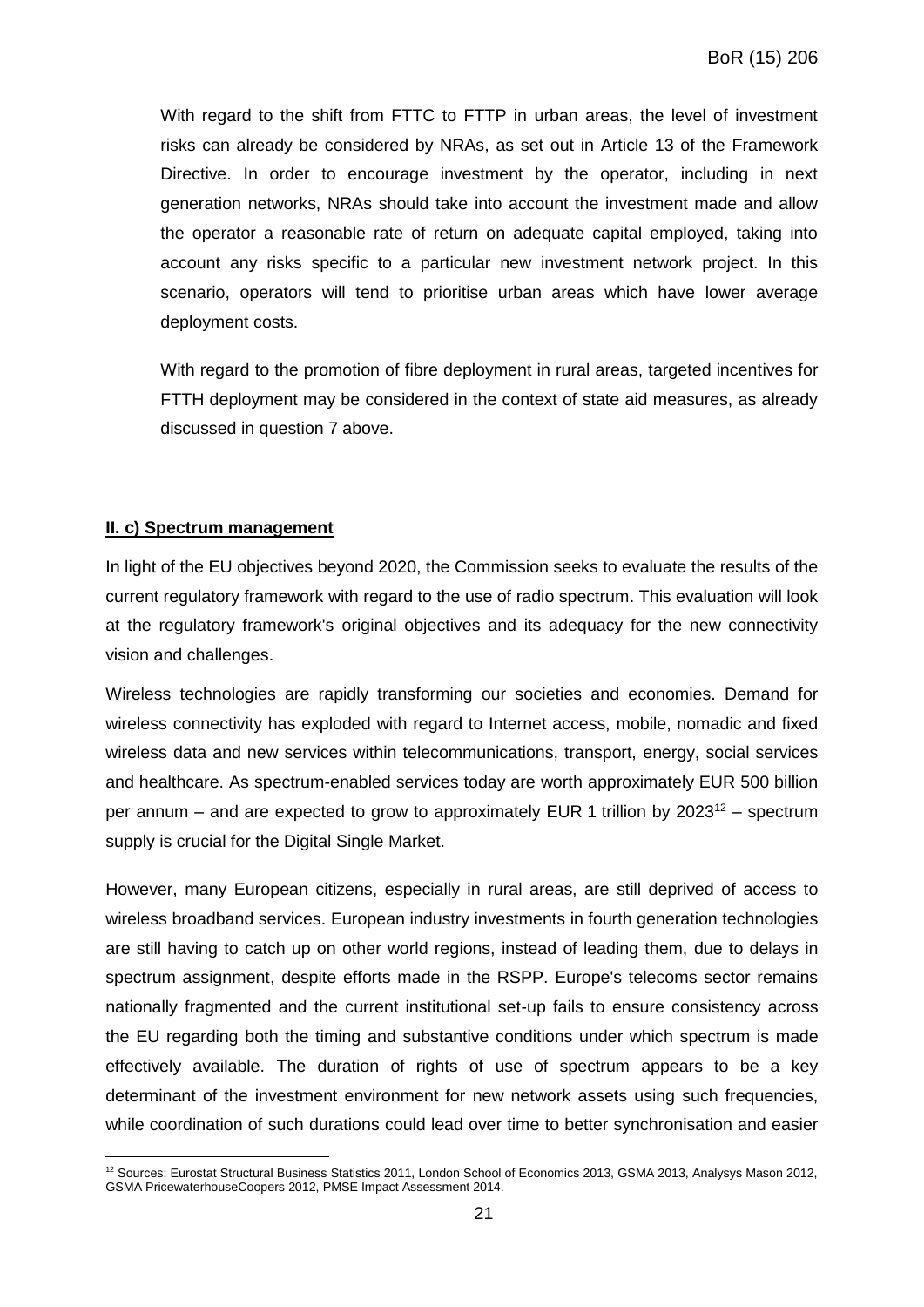planning of spectrum acquisition and renewal over multiple Member States. This could be complemented by greater ease of trading, leasing or sharing of spectrum rights within the licence period, thus improving market mechanisms and better ensuring that the rights of use are available to the party that values them most. The imperative of ubiquitous, high-quality wireless broadband indicates that the regulatory framework should encapsulate experience and best practice built up to date regarding coverage conditions attached to the most suitable frequency bands. In addition, the regulatory framework could lay down greater guidance on the types of conditions which most directly determine the market structure and ease of entry and sustainability of competition and investment. Over a decade of experience should also permit key insights from both auction and comparative procedures to be reflected in the framework, thereby improving predictability while leaving to competent authorities sufficient leeway to take into account existing market structures, anticipated demand and valuations and the quantity and character of the bands for assignment or renewal in a given procedure.

Spectrum management should accompany and support the internal market to increase productivity and growth as well as the welfare of European citizens. Such a vision cannot be achieved without coordinating certain procedures and spectrum assignment conditions, which are essential for investment predictability and decision-making as well as for driving competition.

BEREC is of the view that the introductory text above does not provide a comprehensive picture of the European situation, and it draws conclusions without clearly outlining the reasons for the alleged shortcomings. For example, in Europe more harmonised spectrum for mobile broadband is available than in all other parts of the world, including the US, Australia and Japan(see draft RSPG opinion on RSPP<sup>13</sup>). Indeed, the first 4G networks in the world were rolled out in Europe, under the current regulatory Framework. The reasons for slower 4G investments in parts of Europe do not lie in a lack of spectrum, but involve a variety of other factors, including the economic climate, the availability of investment funding, and above all demand and how well the previous networks and technologies met the demand. Under the existing regulatory Framework, 4G coverage in Europe rose significantly, from 59.1% in 2013 to 79.4% in 2014<sup>14</sup>. Thus the Framework cannot explain any reluctance of parts of European industry to invest. On the contrary, changes to the regulatory Framework, and the threat of changes, add uncertainty to the market.

 $\overline{a}$ 

<sup>&</sup>lt;sup>13</sup> http://rspg-spectrum.eu/wp-content/uploads/2013/11/RSPG15-621rev-RSPP\_draft\_opinion\_PC.pdf

<sup>14</sup> " High speed mobile broadband (4G based on LTE) coverage went up from 59.1% in 2013 to 79.4% in 2014.", [https://ec.europa.eu/digital-agenda/en/news/broadband-speeds-europe-are-not-delivering-their-promisses-broadband-prices-are](https://ec.europa.eu/digital-agenda/en/news/broadband-speeds-europe-are-not-delivering-their-promisses-broadband-prices-are-declining)[declining.](https://ec.europa.eu/digital-agenda/en/news/broadband-speeds-europe-are-not-delivering-their-promisses-broadband-prices-are-declining)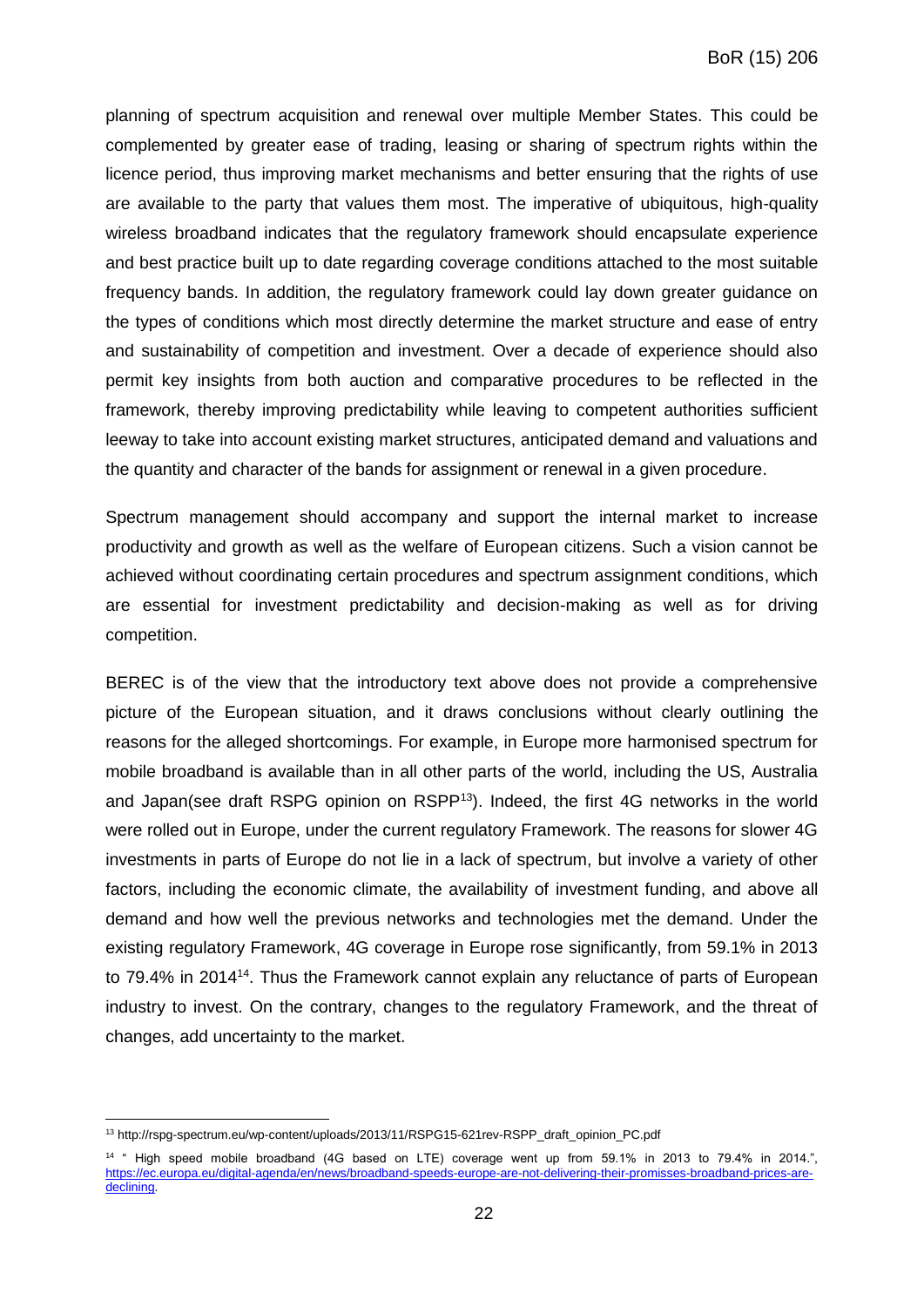#### *Questions:*

 $\overline{a}$ 

*1. Should spectrum across the EU be managed in a more coordinated framework and manner? If so, what criteria and procedural elements of spectrum assignment should be coordinated (e.g. licence durations, coverage requirements, timing of awards and renewals, conditions for trading, leasing or sharing spectrum, conditions directly affecting market structure (e.g. caps, reservations, wholesale requirements), auction methods)?* 

Broadband access is important for the EU citizens and companies, and in rural areas wireless broadband is an important means of giving all citizens connectivity alongside fixed network access. BEREC generally welcomes a holistic and strategic approach to the promotion of the European digital single market. However, before designing detailed measures, in addition to the existing harmonisation process already defined in the European Framework<sup>15</sup>, it is important to agree upon a common vision and a shared ambition for wireless connectivity, against which to assess the efficacy of existing rules, then it is possible to identify whether there are any gaps in the Framework that might prevent us from achieving that vision.

Connectivity objectives will vary from one Member State to another, and for each mobile service might include things such as the indoor coverage or connectivity along roads and railways. The means that connectivity objectives do not translate directly into a given amount of allocated spectrum. The solutions to the challenges of delivering connectivity to Europe's industries and consumers are multi-faceted, and simply allocating spectrum will not solve the problem. As already mentioned earlier, there could be other issues that need to be analysed and addressed, pertaining to e.g. demand or competition.

The important question to start with is what would characterize a well-functioning wireless communication market in the EU in the coming ten years.

The question should be analyzed through two angles: a) connectivity for EU citizens (wireless broadband access throughout the Union) b) from a market perspective, ensuring competition, investment, innovation and growth.

Having set out the objectives, we can then consider what the obstacles might be to their achievement, and what measures might be effective and proportionate to reach the objectives. At the beginning of the Framework review process it is thus essential to

<sup>&</sup>lt;sup>15</sup> Defined in particular in the Radio Spectrum Decision adopted in 2002 and involving international organizations such as the **CEPT**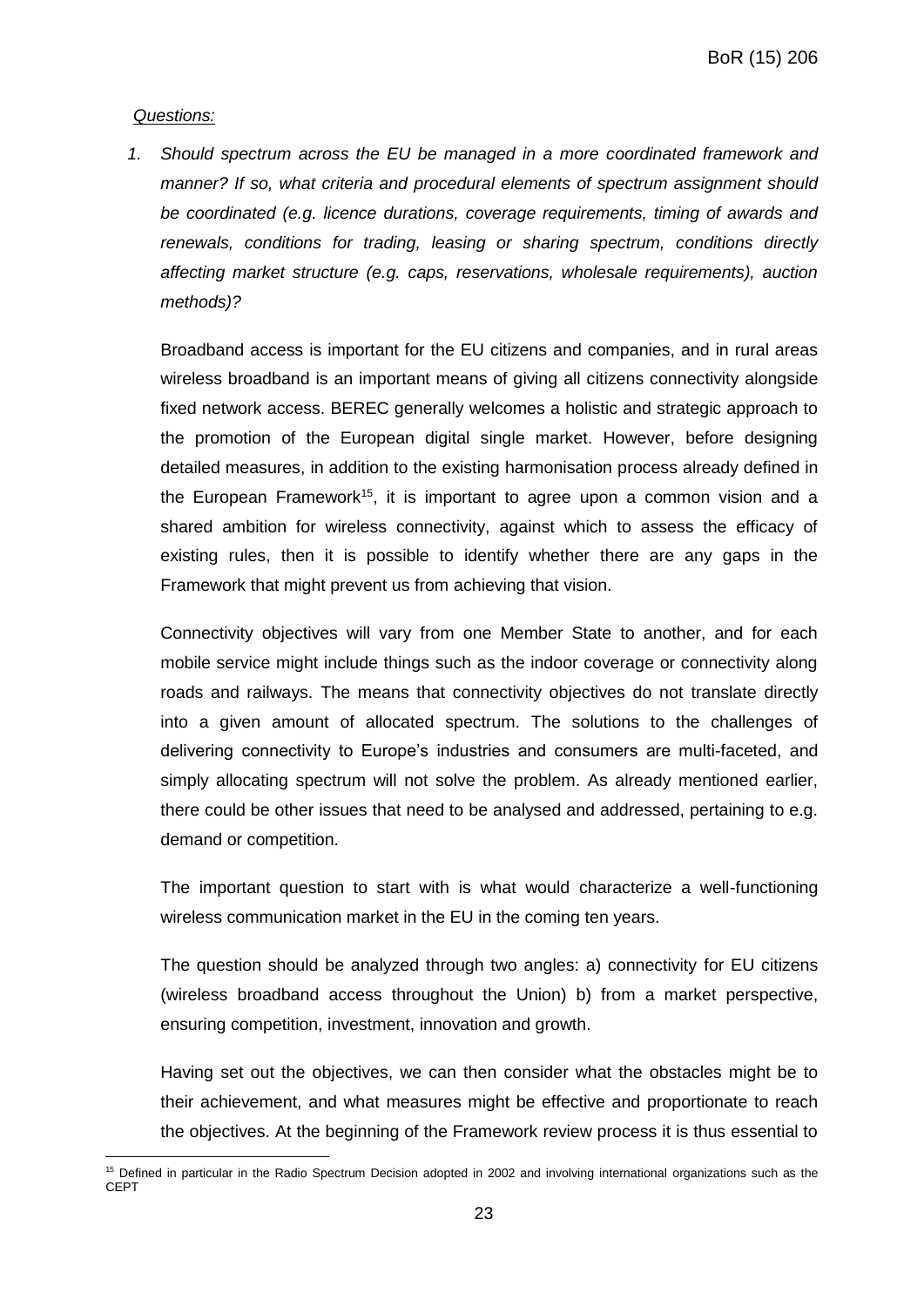take enough time to set out the vision, the objectives, and find the obstacles to meet the objectives. Only then is it possible to agree on measures.

To achieve those objectives, the appropriate measures would typically vary between Member States, reflecting the different circumstances (obstacles) and needs (objectives) across Member States. The EU is and will remain a diversified region, with intractably different geographies, and often significant variation in patterns of demand.

In the DSM strategy, the Commission points to the slow roll-out of 4G networks in Europe as a general problem. In reality, the roll-out strongly varies across the continent, with some MS among the first in the world some others moving at a different pace.<sup>16</sup> An assessment of the underlying reasons for the perceived delay is nonetheless needed.

The speed of roll-out in a specific region could be attributable to a number of different factors, including the level of demand, levels of competition (given the positive impact of competition on roll-out and investment), the availability of spectrum, the cost and efficiency of building and land permit processes, the degree of legal uncertainty, and any complicating national regulations/constitutions. Each factor would require a different response, some of which could be pursued under the current Framework and/or which are within the scope of competences of the Commission.

BEREC agrees that the timing for the release of spectrum for ECS in the EU is important and the current processs of harmonisation of the timing has been proved valuable for the market and the end users. And we note that the Commission already has the power to harmonise the release of spectrum for ECS within certain timelines, and to enforce those decisions. Regarding the timing for release it is also a matter of setting reasonable time schedules and enforcing them.

As it happens, the Commission granted derogations to all countries which did not meet the deadline for release of the 800 MHz band, in recognition of the difficulties they faced in resolving interference issues, particularly those Member States sharing a border with non-EU countries.

Against this background, greater "coordination" of the criteria and procedural elements of national assignments (including coverage requirements, timing and conditions of

 $\overline{a}$ 

<sup>&</sup>lt;sup>16</sup> The Commission claims Europe trails other regions on 4G deployment. However, despite variations across Member States, the main operators in the EU are investing heavily in very high speed mobile networks. It should also be borne in mind that the quality and coverage of 3G networks is higher in the EU than in the US, which has had an important impact on the timing and pace of 4G deployment.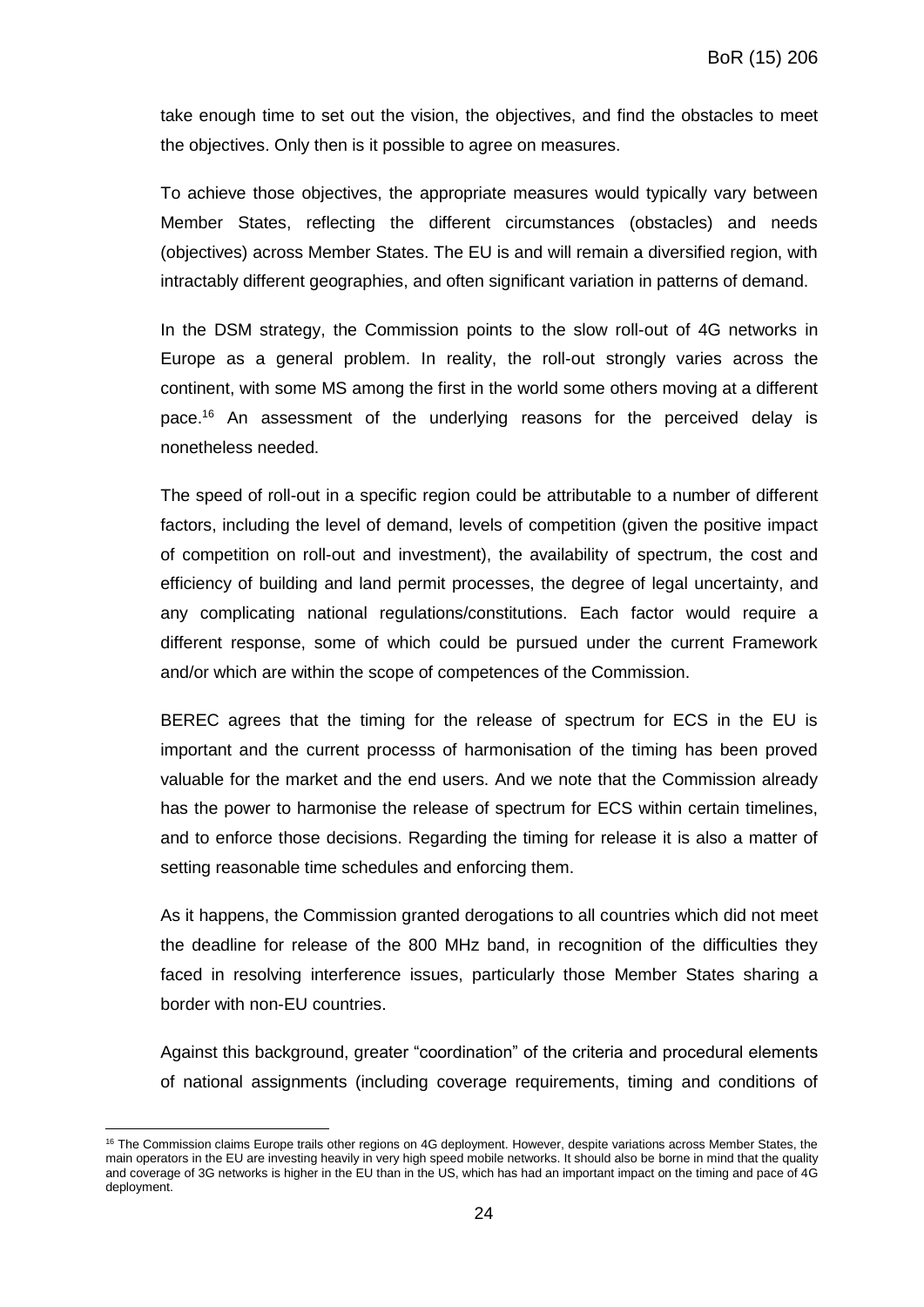renewals) would not lead to greater efficiency in improving the roll out of high-speed mobile broadband networks. It would also seriously risk hindering such roll-out, potentially creating more restrictive award processes, undermining innovative solutions, and slowing all of Europe down to the speed of the slowest, or at the very least, the average.

It is important that national spectrum authorities are able to design their spectrum awards and licence conditions to reflect the situation in and meet the needs of their Member State. The common EU objective of connectivity will best be met by ensuring each Member State can move as quickly as it can, and manage its spectrum as efficiently as it can.

It is important not to lose sight of the fact that the vast majority of coordination of spectrum use occurs at the global and regional levels, through the ITU (where spectrum is allocated to different uses, and cross-border interference is addressed) and the CEPT (where detailed technical rules to ensure maximally efficient spectrum use across the greater European landmass beyond the EU are developed). Neither organisation produces decisions on the use of spectrum which bind its members. And the speed to market of new wireless services depends more on the development of (globally defined) common standards for equipment (and the interoperability of equipment and networks) than it does on the coordinated availability of spectrum.

In any event, it should be borne in mind that Articles 8a to 9b of the Framework Directive and Articles 5 to 8 of the Authorisation Directive already harmonise important aspects of the spectrum managed in Member States. This framework guarantees important EU-wide principles of regulation aimed at ensuring the efficient use of this scarce resource at national level, including technology and service neutrality, the principle of general assignments, the removal of obstacles to spectrum trading, and the ability of holders of rights to use frequencies to transfer or lease those rights. In addition, Article 4(3) of the Radio Spectrum Decision (676/2002/EC) already empowers the Commission to issue binding decisions for "technical implementing measures with a view to ensuring harmonised conditions for the availability and efficient use of radio spectrum", including the harmonisation of frequency bands to be used for ECS.

*2. How could a more coordinated approach be reached, that enables innovative and progressive national approaches which reflect local market realities without compromising EU consistency?* 

25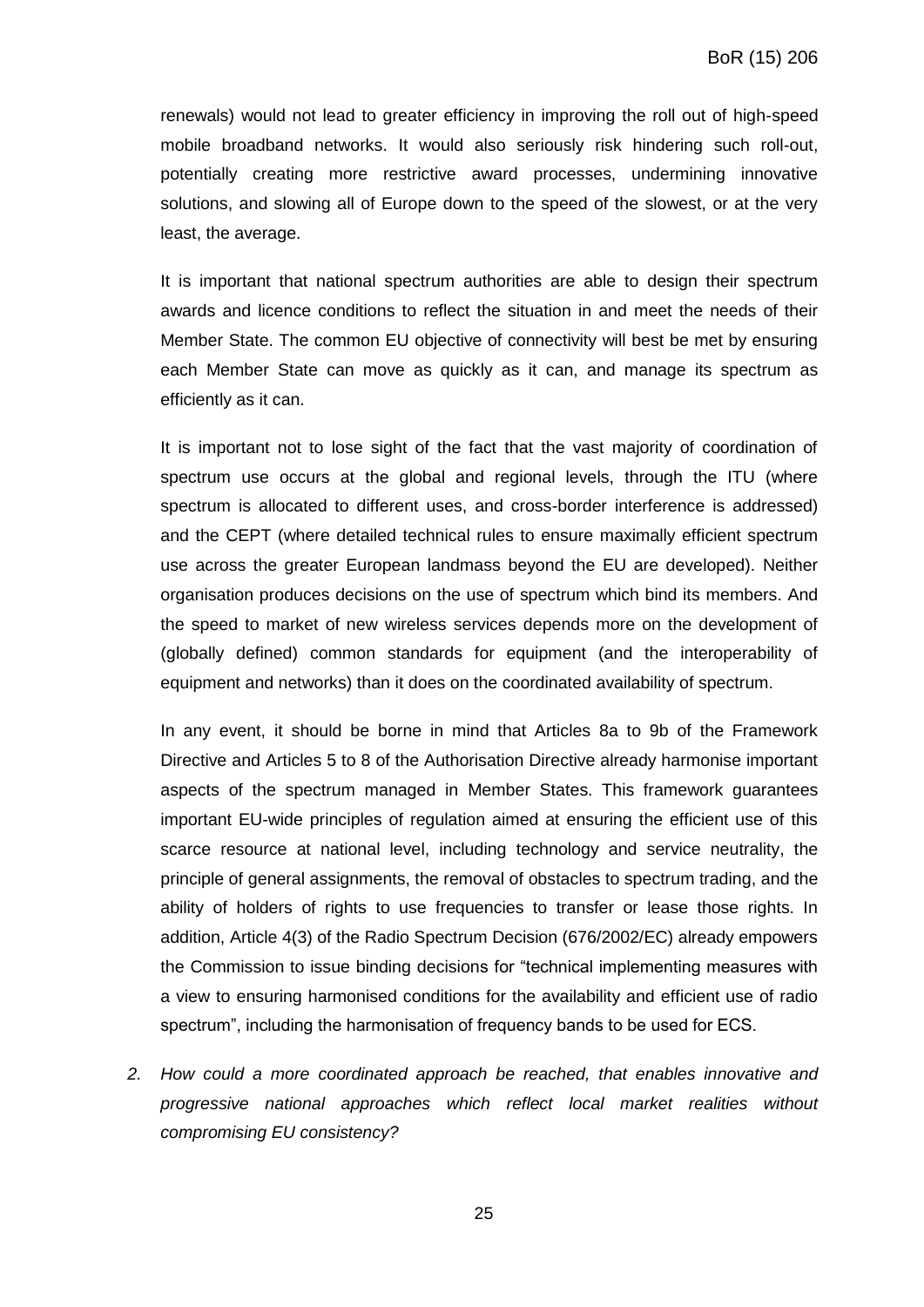Common policy goals and adherence to those are far more important than a coordinated approach for the promotion of the single market. We would welcome a discussion on the merits of overarching objectives for, e.g., the availability and access to wireless communication services, strengthened competition and common principles for spectrum awards (which could be based on the recent work of the RSPG). While there is certainly merit in these objectives, it is very much jumping to conclusions to claim that the diversity of coverage requirements and licence durations, or the absence of EU-wide criteria for spectrum assignments, create barriers to entry, hinder competition or reduces predictability for investors. Any such claims should be substantiated with evidence before an appropriate response can be proposed.

The existing Framework already enables innovative and progressive national approaches which reflect diverse local market realities without compromising EU consistency. It is not obvious that a "more coordinated approach", as suggested in this question, would result in more efficient spectrum management in the Member States. Rather, as noted above, more "coordination" (on top of the existing harmonisation of regulatory principles) could delay spectrum administration procedures, could hamper both innovation and progress, and ultimately slow down roll-out.

The spectrum awards and the awards processes in the EU have developed substantially throughout the last ten years, typically driven by innovative solutions in different Member States which came about from the need to address the requirements and objectives of that Member State. This has led to a considerable weight of experience among Member States, and also to a palette of tried and tested approaches that other Member States can learn from and be inspired by. Coordination is not a useful goal in and of itself. Rather, the goal should be to define the desirable outcomes for the market and for end users, and to share best practices on how to achieve them.

*3. Would such an approach require an EU-level coordination procedure? How could such an approach be realised in line with the subsidiarity principle and with minimisation of administrative burden?* 

The phrasing of this question implies a positive answer to the previous questions, whereas BEREC does not believe that there should be greater coordination in the ways described in those questions. Nonetheless, it is worth remembering that the EU already has a substantial number of coordination and harmonisation processes in the areas of spectrum management, which have by large worked well in releasing spectrum for ECS. Furthering that EU-level coordination in the absence of a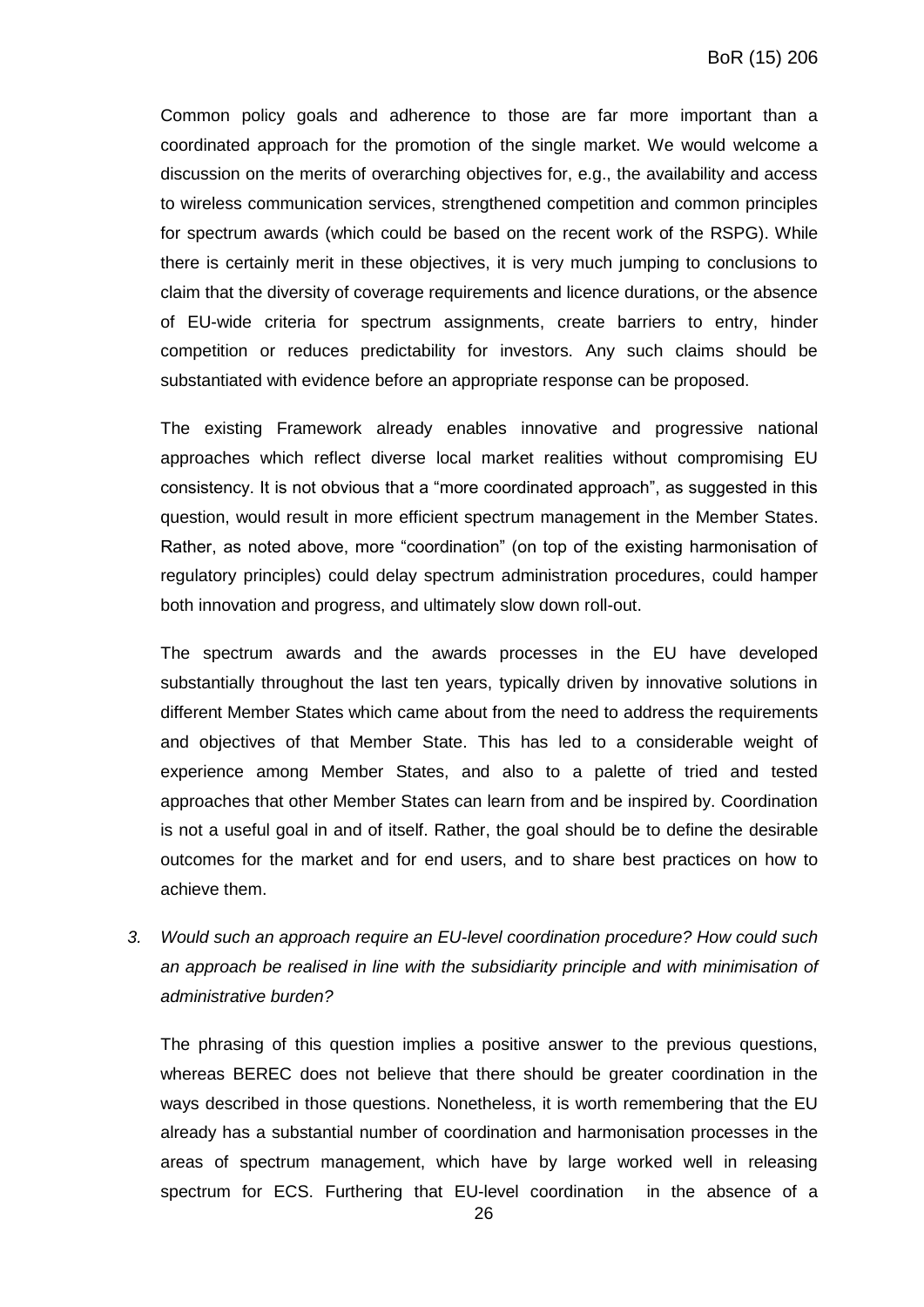demonstrated regulatory failure is not necessary and would undermine efficient frequency management and raise regulatory costs by adding complexity to the decision-making processes.

It is of course essential for the functioning of the single market in mobile communications that Member States designate and assign the same frequency bands for ECS and harmonise technical conditions in order to ensure the availability and efficient use of radio spectrum for those services. This is already ensured through the work of CEPT and the COM-Decisions based on Art. 4(3) of the Radio Spectrum Decision.

## *4. What is the appropriate institutional forum for European spectrum coordination?*

Once again, this question presumes a positive answer to the preceeding questions. BEREC believes that the current approach, composed of the global and regional coordination processes including the ITU, the CEPT, the RSC and the RSPG, the mandatory principles of the Framework and Authorisation Directives, and existing Commission powers, together with the global standardisation process, have already delivered appropriate levels of globally and regionally harmonised spectrum use and equipment for the market. For the reasons described above, in principle, there is no need to change the existing European framework for spectrum regulation.

At the same time, more sharing of best practice and support on spectrum awards or spectrum management could be carried out through the RSPG, working together with BEREC. Indeed, existing procedures are already highly effective.

In order to spread best practices, guidelines on spectrum awards and in particular on the award or auction designs which have become the most commonly used in Europe have already been prepared by the RSPG, working with BEREC. These have just been adopted and published for public consultation<sup>17</sup>. This type of cooperation among NRAs can be continued by developing further guidelines to promote objective, transparent, non-discriminatory and proportionate spectrum assignment procedures. Competent bodies for spectrum awards can strengthen their cooperation in order to support each other by providing advice on spectrum auctions.

 $\overline{a}$ 

<sup>&</sup>lt;sup>17</sup> RSPG Report on Efficient Awards and Efficient Use of Spectrum

[http://rspg-spectrum.eu/wp-content/uploads/2013/11/RSPG15-619-Draft\\_report-Efficient\\_Awards\\_Use\\_of\\_Spectrum\\_PC.pdf](http://rspg-spectrum.eu/wp-content/uploads/2013/11/RSPG15-619-Draft_report-Efficient_Awards_Use_of_Spectrum_PC.pdf)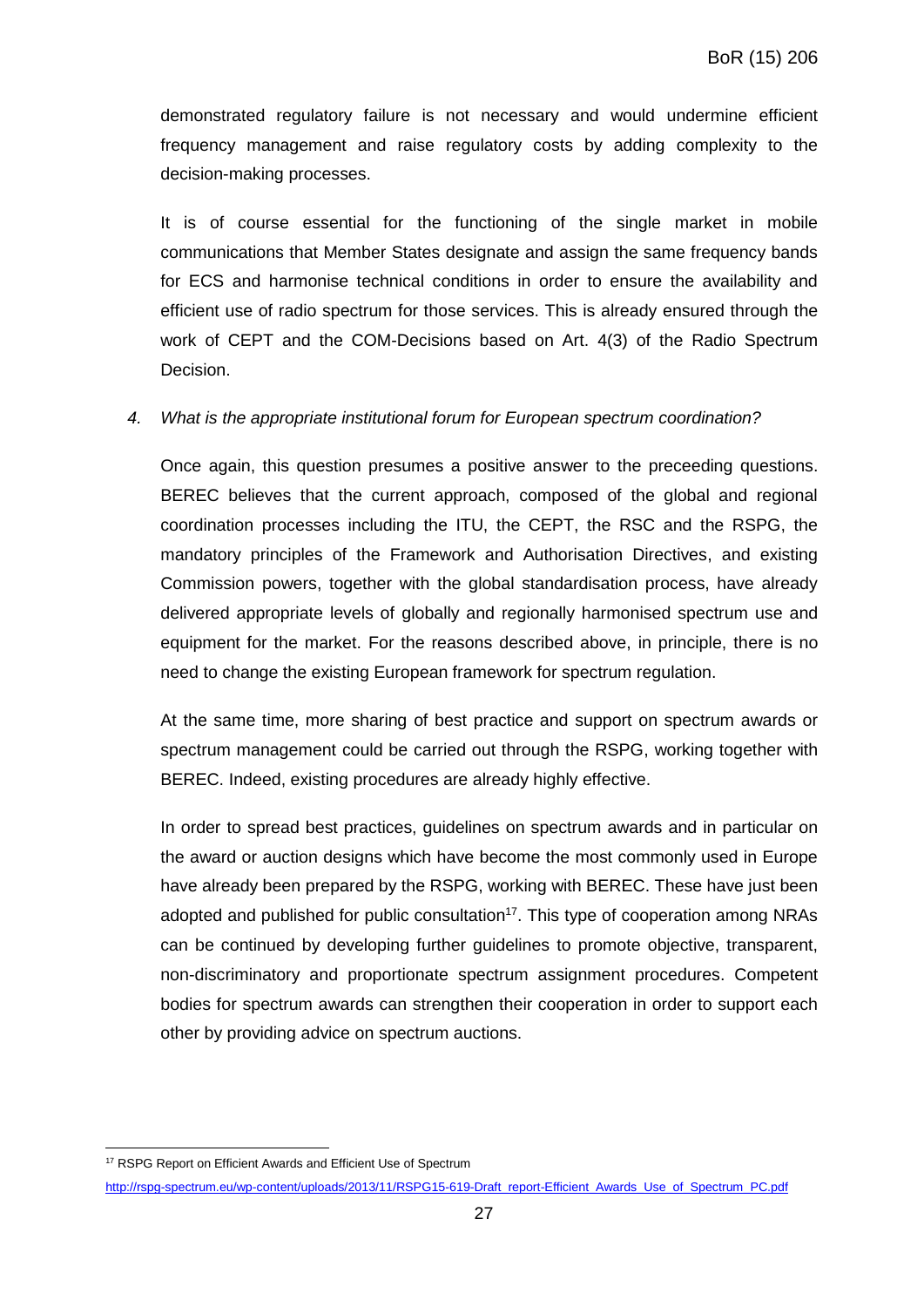#### **II. d) Trends in network technologies and operations**

The most important trend in network environment over the next decade is likely to be the convergence of fixed-mobile and wireless, crystallised by the commercial deployment of 5G networks by 2020. 5G will enable networks to cope with rapidly increasing data traffic, thanks to denser/smaller cells and even greater offloading to fixed networks via WiFi links. 5G will integrate networking, computing and storage resources into one programmable and unified infrastructure which will allow for an optimised use of all distributed resources. Furthermore, 5G is expected to be a key enabler for machine-to-machine communications (M2M) and for the Internet of Things. M2M represents one of the fastest growing segments of the wireless communications market where other types of identifiers may be considered in the future, in addition to ordinary forms of numbering identification, facilitating pan-European or global services.

There is also a trend towards the "virtualisation" of network functions through various approaches such as "Software Defined Networks" (SDN) and "Network Function Virtualisation" (NFV). Virtualisation results from the implementation of network functions in the "cloud" such as set-top boxes, mobile signal encoding/decoding, firewall, routing schemes and traffic prioritisation. This means that functions are based on software servers, instead of locally-distributed and dedicated hardware equipment run by the operators. Network virtualisation should facilitate the emergence of pan-European telecom services.

Yet another driving force in network technologies and operations concerns the shift to "all-IP" networks. This transition, which has been driven by the gradual roll-out of NGN, implies moving the point of interconnection for voice services from distributed local central offices to a central point in the network, thereby enabling cost savings for operators as well as a more efficient network management (including across countries).

New issues may arise from these developments such as:

- greater needs for fixed backhaul for mobile networks, and less clear distinctions between access and backhaul networks as wireless networks densify;

- growing demand for virtual network infrastructures accessed and programmed from the core of networks;

- new vertical applications (or 'verticals') based on specific network platforms with dedicated features and performance requirements (e.g. latency rather than throughput for gaming, high reliability and low latency for health or automotive, etc.);

- operators are likely to explore opportunities to expand their portfolio to services beyond the mere provision of connectivity and to offer integrated M2M platforms and M2M services themselves (new forms of vertical integration).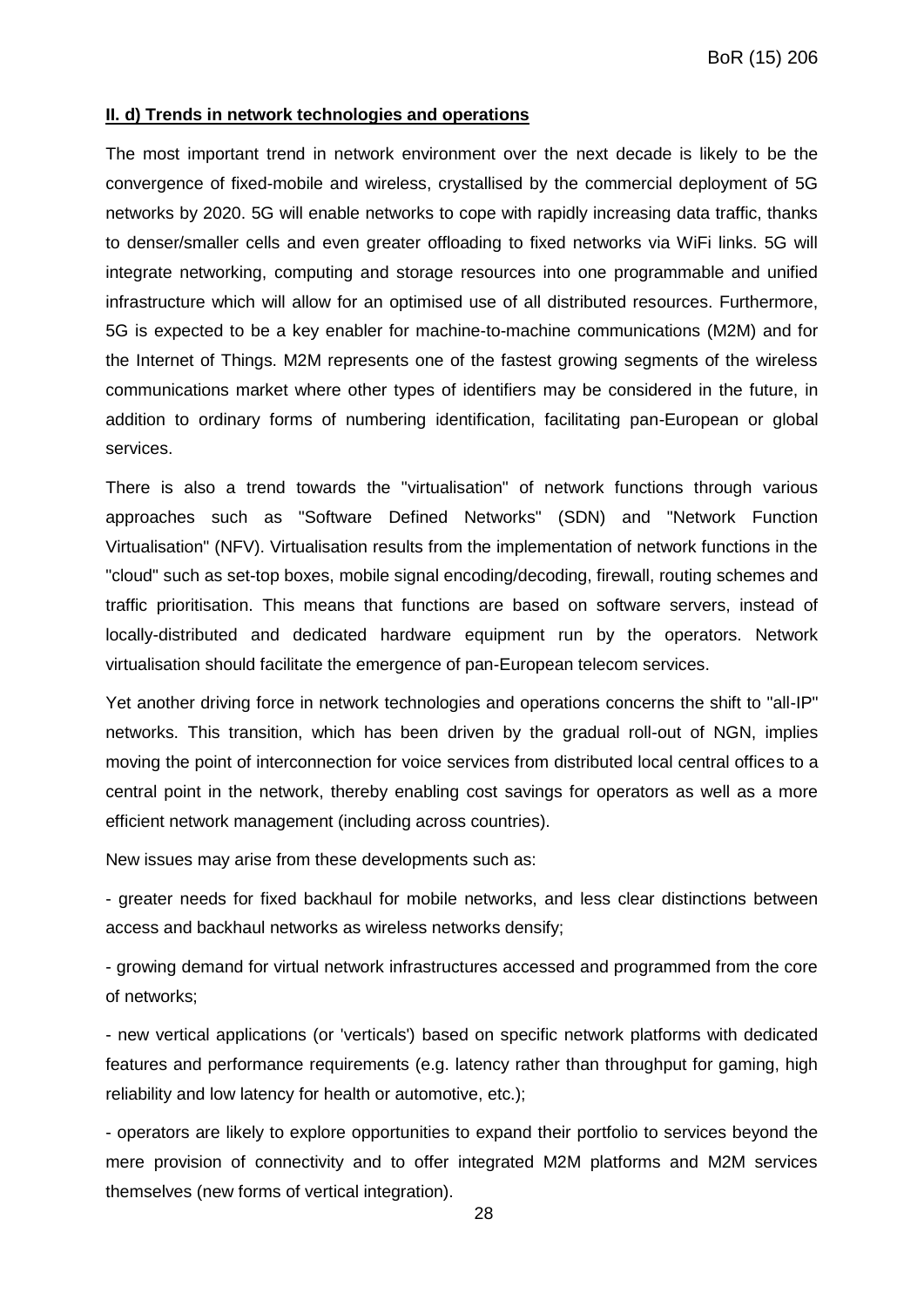#### *Questions:*

1. *Do you consider that the developments described above – which are naturally subject to significant uncertainty – should be taken into account during a review of the regulatory framework with a horizon of 2020 and beyond? Which are in your view the most important?*

BEREC note the key trends in network technologies and operations outlined by the European Commission, namely: the convergence of fixed-mobile and wireless, crystallised by the commercial deployment of 5G by 2020; the growth in both Machineto-Machine (M2M) communications and the Internet of Things (IoT); a move towards the virtualisation of network functions such as SDN and NVF; and the shift to 'all-IP' networks.

BEREC considers that these trends should indeed be taken into account during the review of the Framework with a horizon of 2020 and beyond. The rationale for their consideration in the review and some additional, associated issues that arise and merit consideration are set out below.

No one trend is necessarily ranked more importantly than the other, though there are arguments that M2M/IoT will be the most significant technology trend that will emerge in by 2020 and become increasingly important thereafter. If M2M/IoT were to be considered the service layer, with the other technology trends (i.e. 5G, all-IP networks and SDN/NFV) as enablers, then we can say that these enablers will support an exponential growth in M2M/IoT communications.

While IoT services hold the promise of a major impact on the economy as well as on society, these services are at different phases of development, characterised by experimental business models and exploratory alliances, including 'verticals'. In the next few years, IoT-enabled services will pass through a variety of different models, and a variety of solutions will emerge, each of which will utilise different technologies. In adopting a technology-neutral stance today, it is important that policymakers allow different models to thrive, fostering the development of alternative technical solutions and service models. Such neutrality will allow competitive forces to have as much freedom as possible in order to shape the market going forward.

The shift to 'all-IP' networks, already discussed in question II.b)2 above, will bring benefits to network operators (in terms of a reduction in hardware, management and maintenance costs, while improving security and scalability) as well as end users (enabling the use of unified communications platforms that integrate voice, video,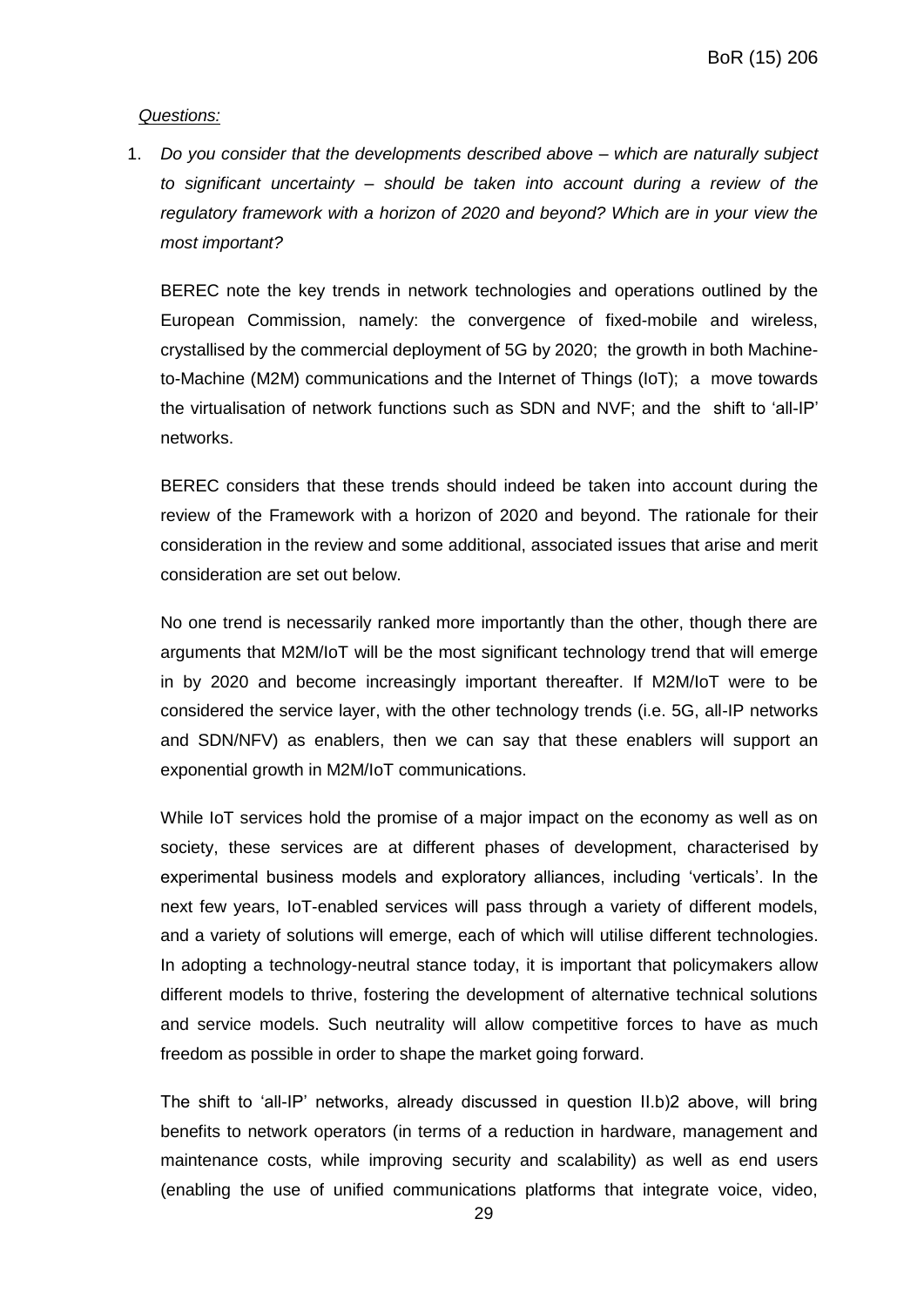instant messaging, text, presence and other features through a single interface). The review of the Framework should ensure that the revised Framework is consistent with the net neutrality provisions in the TSM Regulation, ensuring that network operators cannot favour their own bespoke services (including 'verticals') over competing services by blocking (throttling, degrading, etc.) such competing services in order to better monetise the data crossing their networks.

The virtualisation of network functions (SDN, NFV), also discussed in question II.b)2 above, have become core enabling technologies for meeting future demands and ensuring the relevance of service providers in a cloud-centric world, and holds tremendous promise for the future of networks, including reduced CapEx; reduced OpEx; accelerated 'Time-to-Market' (reduced time to deploy new networking services); and greater agility and flexibility to address changing demands.

However, software virtualisation could raise reliability issues, which could in turn have a detrimental effect on end users. These issues should therefore be dealt with at the appropriate level/forum to ensure high standards for network reliability, coupled with appropriate penalties for failing to meet these standards, , and thereby to ensure there is consumer confidence and take-up of new product offerings.

While the issue of regulatory incentives to foster migration to 'all-IP' is addressed in question II.b)5, a similar question arises in relation to the roll-out of 5G networks. For example, there is no guarantee that network operators will have the commercial appetite to invest in the commercial deployment of 5G networks from/by 2020, particularly in circumstances where they are making sufficient returns on investments from their existing (presumably 4G) networks and there is insufficient competition to drive further investment in 5G networks. As already argued above in relation to NGA roll-out, competition is the best means of fostering investment, and the same applies to investment in 5G.

Bearing in mind the ongoing consolidation taking place across the telecoms industry, particularly in the mobile sector, and the importance of competition to fostering investment, the 5G "agenda" will make it all the more important that NRAs are able to address uncompetitive duopolies/oligopolies, as discussed in question II.b)1 above.

2. *To what extent should the framework apply to M2M services and the new players related to them? For example, what changes, if any, are needed in the framework in relation to numbering and addressing to facilitate M2M deployment in Europe? Would*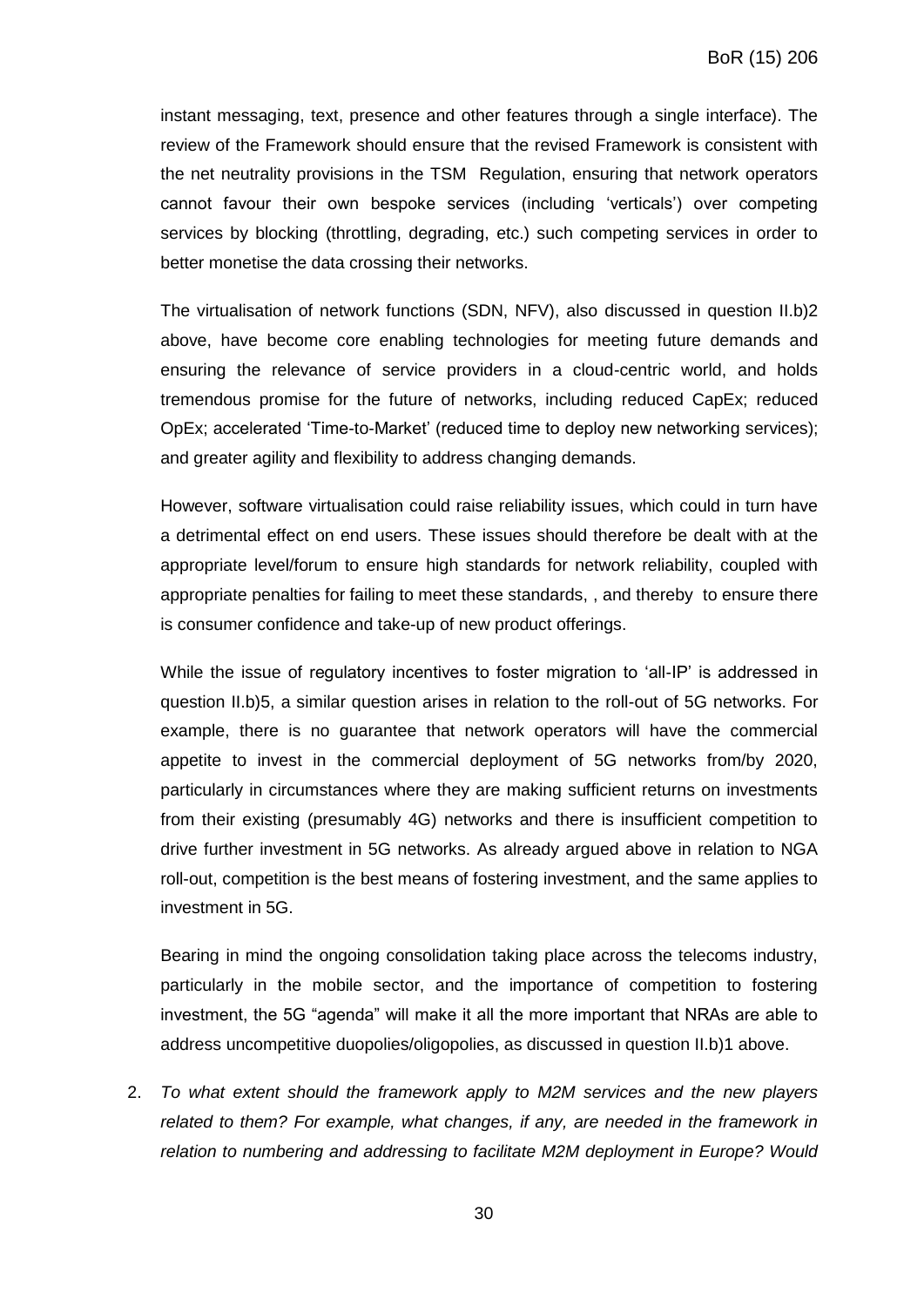*a European numbering space contribute to the development of M2M (in particular for mobile objects and sensors) and if so, how should it be administered?*

M2M services have shown strong growth in recent years and are expected to continue to grow significantly in the near future18. At the moment they are in varying phases of development and take various shapes. One main characteristic of M2M communications is the fully automatic communication (or with limited human intervention) of data from remote devices. The value chain and the business models of the M2M services greatly differ from the traditional models applied within the electronic communications sector(e.g. voice telephony) and where there is a contractual relationship between a connectivity service provider and a consumer (B2C model). In the M2M value chain, the connectivity service provider often has no contractual relationship with the consumer but only with other service providers, and the business model is a B2B or B2B2C model. However, there are also business models where the consumer has a contract with a connectivity service provider and the M2M service is provided over the top of this (i.e. as an OTT service).

Against this background, the Framework applies to the service provider who provides connectivity over a public network for remuneration in the M2M value chain. Such an operator is responsible vis-à-vis NRAs for compliance with the obligations deriving from the Framework. In contrast, other players in the M2M value chain (e.g. M2M users such as car manufacturers, providers of energy including smart meters) typically do not provide an ECS unless they wholly or mainly resell connectivity to the end-user. According to this approach, the majority of M2M users would not be subject to the rules of the Framework. However, since there are so many different types of packages including connectivity, and since business models are just beginning to evolve, the question of when an M2M user might qualify as an ECS provider has to be carefully assessed, also taking into account the spirit and purpose of the law.

At the same time, it is advisable to assess during the review of the Framework, whether and, if so, to what extent the existing rules which were primarily construed for voice telephony should nonetheless apply to M2M communications. In doing so, we should take into account possible regulatory costs and/or the possible number of notifiable market players (cf. in more detail section II. a) 1).

One of the areas where the Framework might require adapting to the specificities of M2M is the area of international roaming.

 $\overline{a}$ 

 $18$  The response builds on the BEREC draft report on enabling the Internet of Things, BoR (15) 141.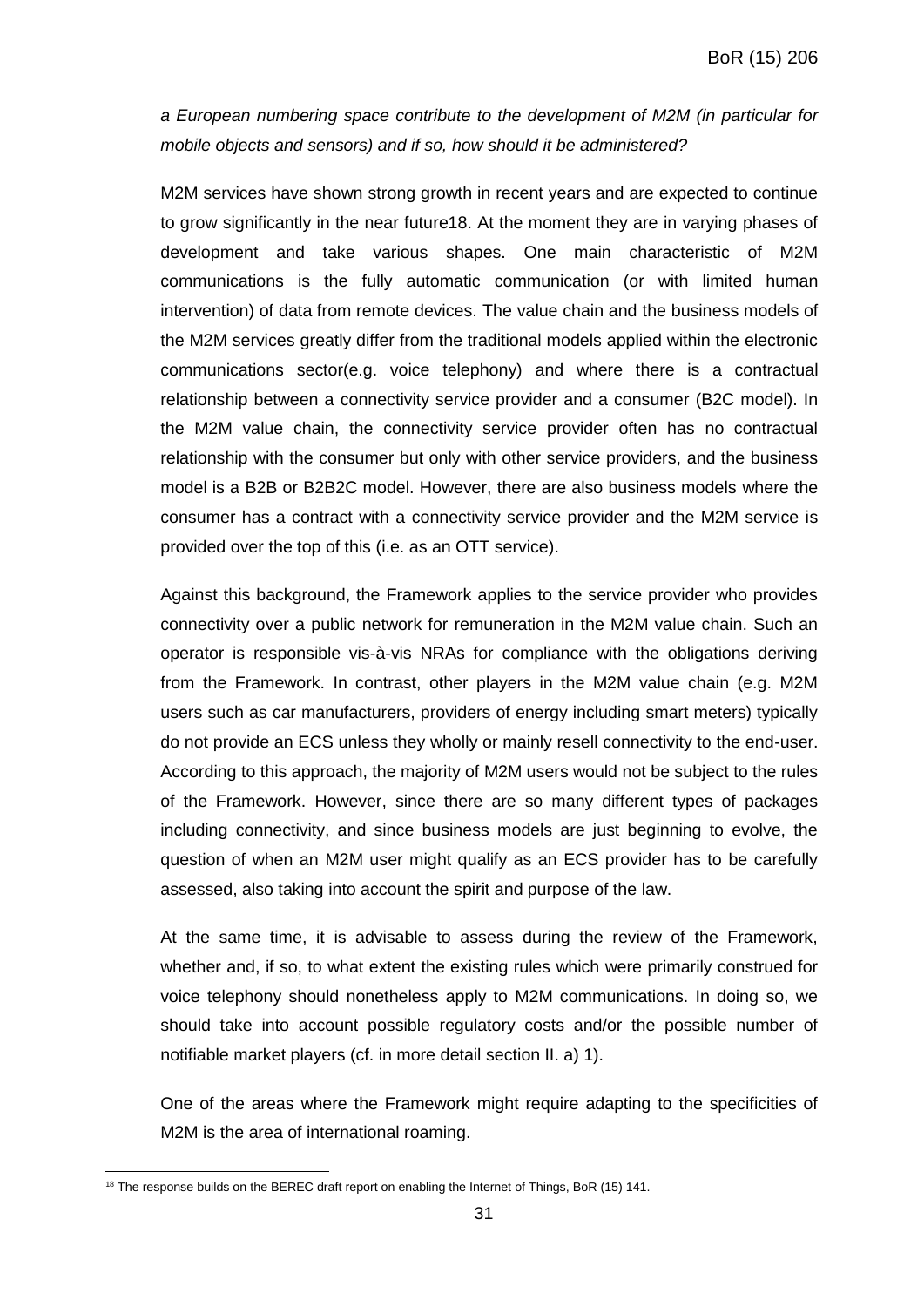The Roaming III Regulation did not address the admissibility of permanent roaming as such, nor its applicability to M2M communications in the context of permanent roaming. The Roaming Regulation as amended by the TSM Regulation (Article 3), allows operators to include conditions in their reference offers to prevent permanent roaming or anomalous or abusive use of wholesale roaming access for purposes other than the provision of regulated roaming services to roaming providers' customers while the latter are periodically travelling within the Union. In other words, this would imply that the wholesale access obligation in relation to such services does not apply to situations of permanent roaming, but that operators may nonetheless offer permanent roaming services on a commercial basis.

- With regard to M2M roaming agreements, BEREC notes on the basis of the available data that there do not appear to be issues such as refusal to conclude roaming agreements or tariffs exceeding the price caps under current regulatory conditions. However, debates around an obligation to grant or a right to refuse access might occur in the future when "roam like at home" (RLAH), as defined in the TSM Regulation, comes into effect, and applies to M2M (by mid-2017). Furthermore, on certain national markets there seem to be competition distortions stemming from the fact that the roaming operator could benefit from the coverage of all the visited networks, while visited networks (in the absence of national roaming) are often prevented from doing so themselves. The use of permanent roaming might in some instances reflect the absence of national roaming. All of these issues are currently being investigated by BEREC.
- Any possible further revision and/or clarification of the Roaming Regulation should take into account the specific M2M context. Considering that M2M connectivity services might be a truly single European market, BEREC notes that permanent roaming is currently used for the provision of a number of M2M services and might facilitate the creation of such a market. Apart from that, the rationale for permanent roaming differs in the case of, on the one hand, person-to-person communications and, on the other hand, M2M communications. In the context of the review of the wholesale roaming market to be finalised by the Commission in mid-2016, it might be worthwhile to consider an access right for M2M permanent roaming. Given that the Roaming III Regulation is a consumer protection instrument, it might be possible to address permanent roaming in the context of M2M in a different regulatory instrument.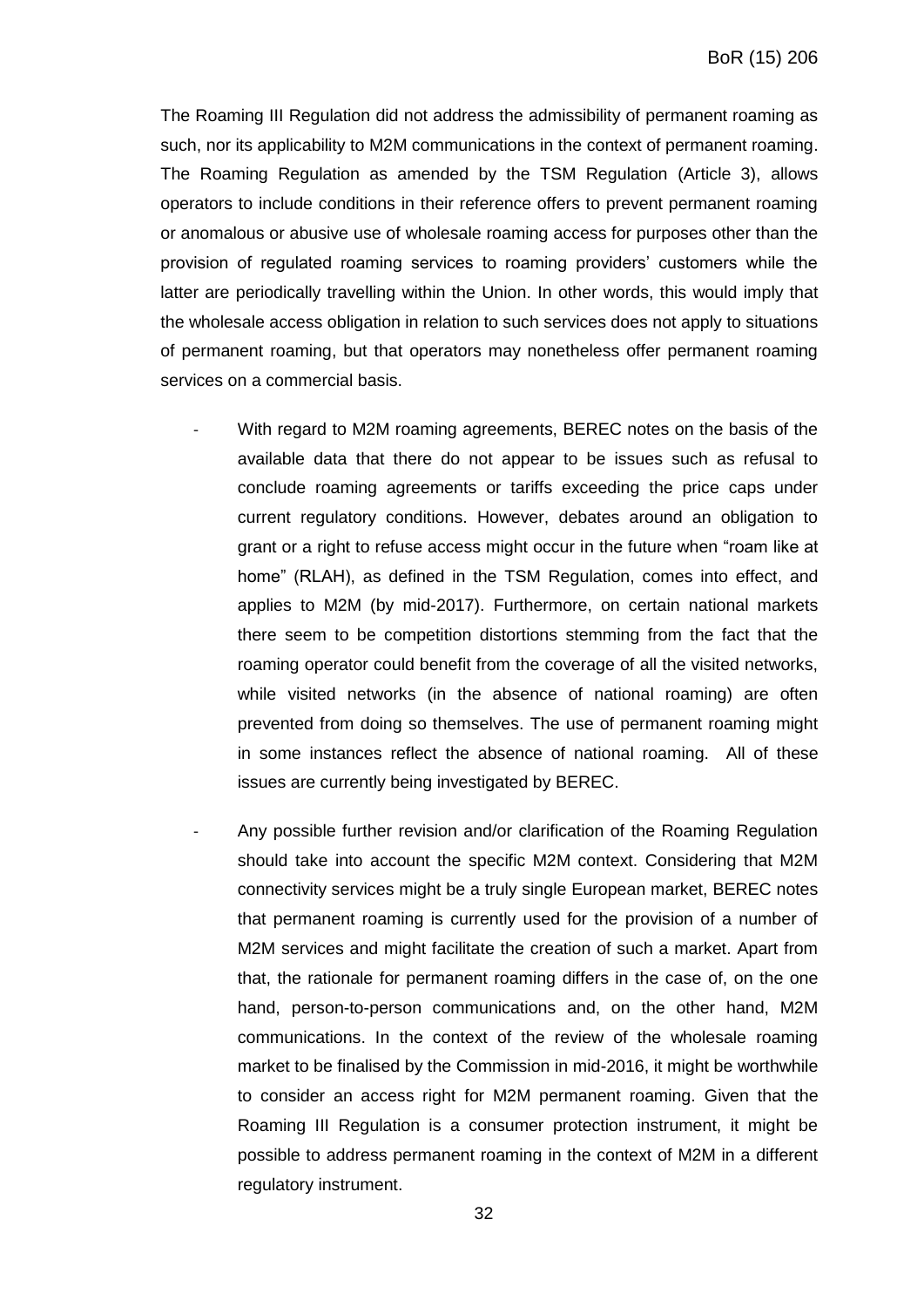BEREC has begun to consider what changes might be needed in the Framework in relation to numbering and addressing to facilitate M2M deployment in Europe.

The identifiers used for M2M applications in public networks are: E.164 (e.g. MSISDN) and E.212 (IMSI) numbers as well as IPv4 and IPv6 addresses. In the short and medium term – and perhaps even in the long term – classical telecommunications numbers (E.164 and E.212) will continue to be one solution to identify M2M entities. In the longer term, the use of IPv6 addresses might become the preferred solution. However, NRAs are notably not competent to assign IP-addresses.

Most of the numbering issues NRAs currently have to tackle – and which are primarily dealt with by CEPT and/or ITU on an international level – concern M2M services based on mobile connectivity for public networks:

- 1. Firstly, the alleged scarcity of E.164 numbers does not seem to be a barrier or a problem that needs to be solved in order to foster the development of M2M. In any event, any scarcity of E.164 numbering resources would be properly dealt with by NRAs at the national level, e.g. through introducing a new numbering range for M2M services or increasing the mobile numbering resources (by using numbers with more digits).
- 2. Secondly, the current national regulation in several countries (and also the present version of ITU-T Recommendation E.212) does not allow M2M users to be assignees of mobile network codes (MNCs), even though this could be one way of facilitating a change of network operator without having to physically swap SIMs. On this issue CEPT has suggested in the ECC Report 212 that CEPT countries should consider relaxing the MNC assignment criteria. Still, broadening the circle of assignees could lead to a scarcity of E.212 MNC resources since in many European countries only 100 MNCs are available. A flexible approach at national level on how to solve this issue might be appropriate. Finally, a standard for remote programming of SIM (over-the-air provisioning; OTA) is currently being developed which is likely to solve the lock-in issue.
- 3. Thirdly, the permissibility of the extra-territorial use of national E.164 and E.212 numbers for M2M servicesand/or the possibility of developing M2M solutions based on global ITU-resources might need to be considered for M2M services to be economically viable. In the case of extra-territorial use of numbers, assurances would be needed that public interests such as security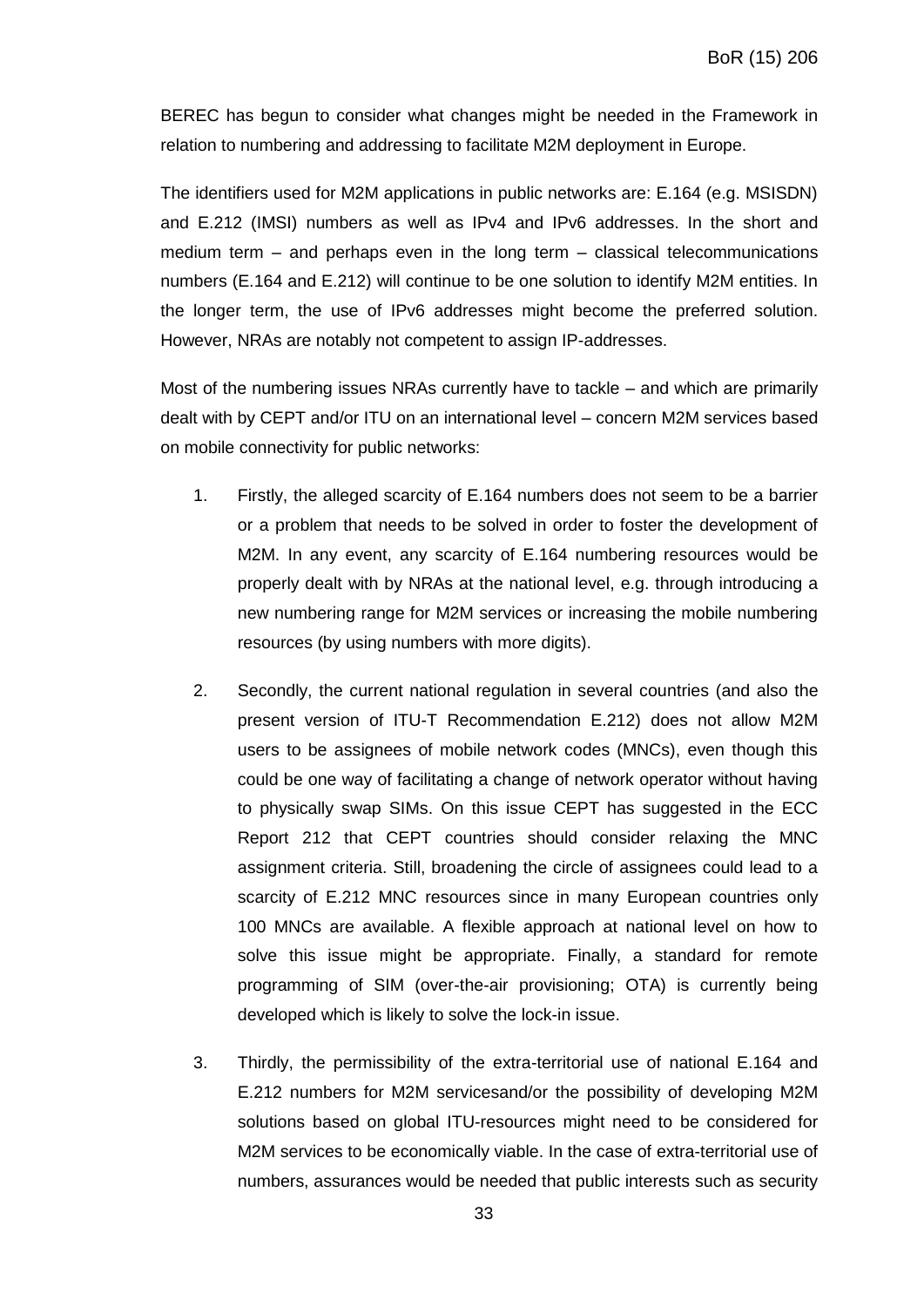would not be compromised. Alternatively, there is a potential regional solution for Europe recently suggested by the European Commission using a European numbering scheme.

Further work is clearly still needed to assess which of these solutions is preferable to address the need for global marketing of connected devices and whether these solutions might be used in a complementary way.

An assessment of these solutions, including the European numbering scheme, will be made in the final BEREC report "Enabling the Internet of Things", which will also reflect the results of the stakeholder consultation.

Finally, a review of Article 30 of the Universal Service Directive (which regulates number portability) might be appropriate to foster M2M communications, firstly, in order to facilitating a change in provider beyond number portability (e.g. by promoting OTAprovisioning of SIM or making it mandatory). Secondly, with regard to the applicability of number portability specifically in the M2M context, since number portability might not be an issue for M2M users and/or end-users who do not need to communicate, or even be aware of possible phone numbers associated to their M2M devices.

3. *What are the spectrum challenges for the Internet of Things (IoT) and M2M, and what changes, if any, are needed in the licensed, unlicensed and shared use of spectrum to meet their future heterogeneous spectrum needs?*

IoT and M2M services can be deployed using a range of communications technologies, both wired and wireless. Many of these services will require the flexibility or mobility of wireless networks and will, therefore, rely on the availability of spectrum to support their connectivity.

There is no one single description of the spectrum requirements for IoT and M2M services; rather, the requirements of a particular IoT and M2M service will influence the technologies used to provide it. In general terms, IoT and M2M rely both on licensed spectrum – either for private/professional networks or for public mobile networks (terrestrial systems capable of providing ECS) – and unlicensed spectrum (such as SRD or RLAN) in a wide range of spectrum bands.

In the longer term and as the market develops, the spectrum requirements for IoT and M2M services might change and, also given the variation in maturity in the evolution of the IoT and M2M industry across Member States, it is therefore important for NRAs to monitor market developments and spectrum use and, if objectively justified and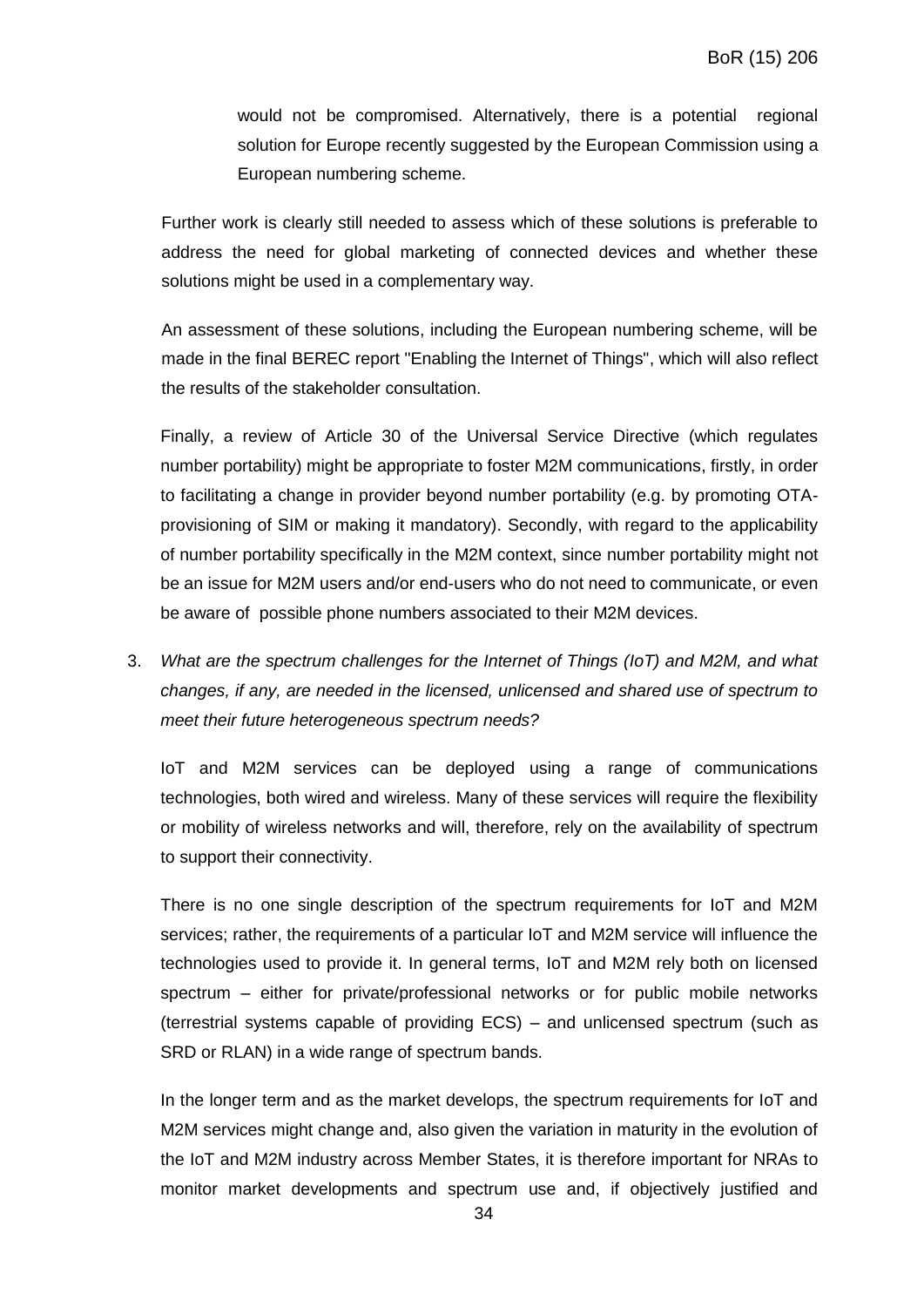necessary, take steps to make additional spectrum bands available for IoT and M2M services. For the benefit of harmonisation, industry is invited to make use of the established processes via ETSI and the CEPT if it identifies demand for additional spectrum.

It is worth mentioning that a recent RSPG Report on "Strategic Sectoral Spectrum Needs"<sup>19</sup> focused on the development of a strategic policy approach to meet spectrum needs for different sectors and in particular for the IoT, due to the high availability of spectrum resources that can be used to address the different needs of different IoT and M2M services. The RSPG concluded that there is no case for a harmonised European solution for dedicated spectrum for specific services or applications, and that future spectrum needs for IoT and M2M can be addressed via the ETSI and CEPT processes.

*4. Is the emergence of the network virtualization phenomenon combined with the emergence of new network platforms likely to impact the demand for regulated wholesale access and interconnection products under the relevant timeframe of this Review? What regulatory adaptations are needed to cope with future needs in that area?*

As already discussed in question II.b)2 above, Software-Defined Networking (hereafter SDN) and Network Function Virtualisation (hereafter NFV) aim to transform the way that networks are built and operated through the implementation of network functions in software that can run on a range of industry standard server hardware. SDN/NFV could come to subsitute today's network operators' large variety of proprietary hardware appliances which are used in networks. NFV allows the software to be dynamically moved to, or instantiated in, various locations in the network as required, without the need for installation of new equipment. In the SDN architecture network intelligence and state are logically centralised (through the decoupling of control and data planes) and the underlying network infrastructure (based on NFV) is abstracted from the applications.

In a nutshell, the benefits of SDN/NFV can be identified as:<sup>20</sup>

 $\overline{a}$ <sup>19</sup>[http://www.cept.org/files/9421/RSPG13-540rev2\\_RSPG\\_Report\\_on\\_Sectoral\\_needs.pdf.](http://www.cept.org/files/9421/RSPG13-540rev2_RSPG_Report_on_Sectoral_needs.pdf)

<sup>&</sup>lt;sup>20</sup> NO ETSI NFV ISG (2012), p. 8, ONF (2012), p. 2 [\(https://www.opennetworking.org/images/stories/downloads/sdn](https://www.opennetworking.org/images/stories/downloads/sdn-resources/white-papers/wp-sdn-newnorm.pdf)[resources/white-papers/wp-sdn-newnorm.pdf\)](https://www.opennetworking.org/images/stories/downloads/sdn-resources/white-papers/wp-sdn-newnorm.pdf); [https://portal.etsi.org/NFV/NFV\\_White\\_Paper.pdf<https://portal.etsi.org/NFV/NFV\\_White\\_Paper.pdf>](https://portal.etsi.org/NFV/NFV_White_Paper.pdf%3chttps:/portal.etsi.org/NFV/NFV_White_Paper.pdf)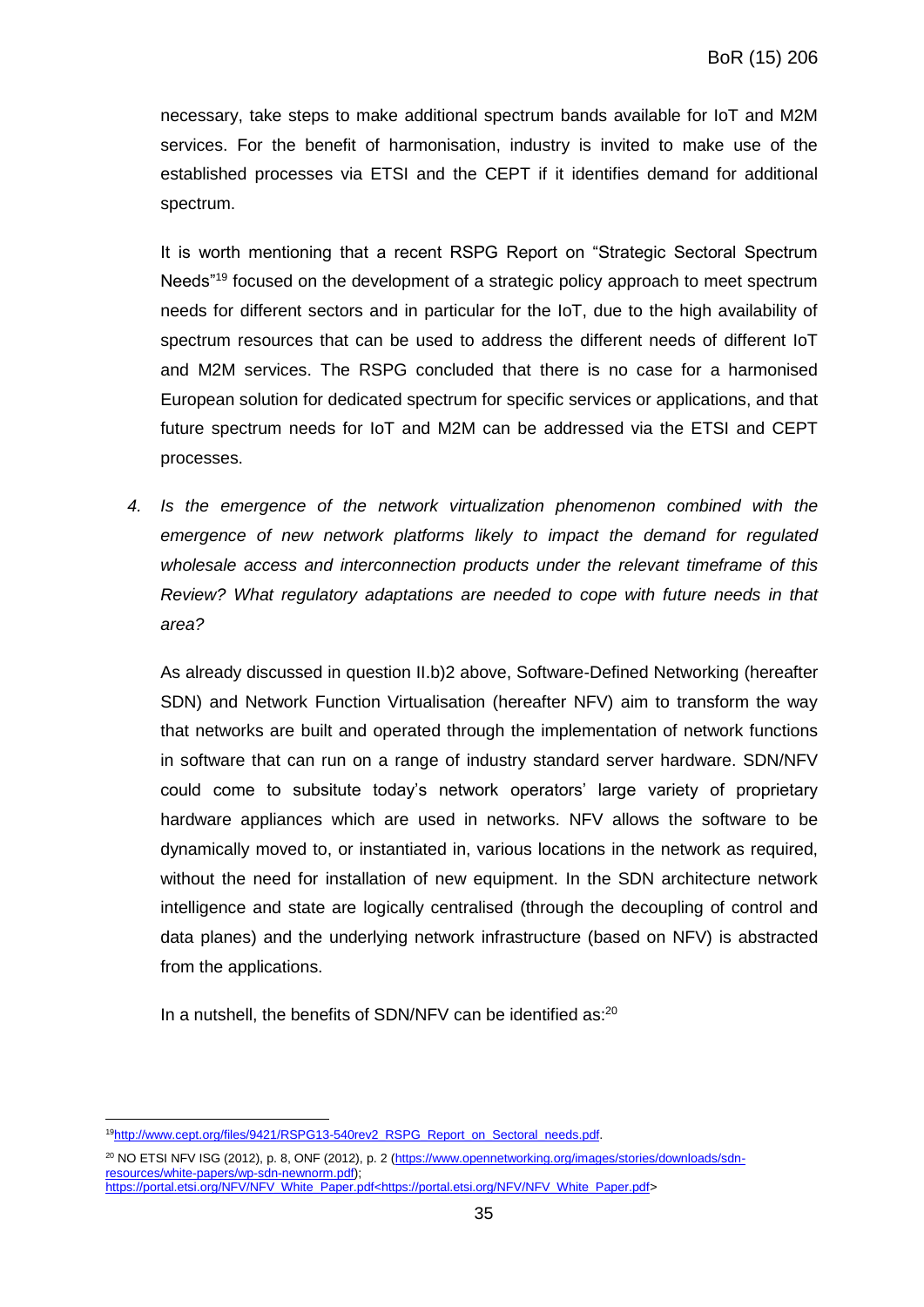- Carriers gaining unprecedented programmability, automation, and network control, enabling them to build highly scalable, flexible networks that readily adapt to changing business needs,
- Reduced equipment costs (CAPEX) and reduced power consumption (OPEX),
- Rapid innovation,
- Much more efficient test and integration,
- Targeted service introduction (services can be rapidly scaled up/down as required),
- The enabling of a wide variety of ecosystems and greater openness,
- The optimizing of network configuration and/or topology in near real time,
- Support for multi-tenancy<sup>21</sup>, and
- Improved operational efficiency.

The SDN/NFV phenomenon is expected to be more relevant for core network operation rather than NGA networks. Virtual networks enabled by SDN/NFV-based networks stand out due to reduced network specific investments (reduced risk of sunk costs because of reduced equipment costs (CAPEX)) and improved operational efficiency (because of reduced power consumption (OPEX)) compared to traditional networks. This might facilitate innovation in network services and completely change the cost structure of a network, potentially impacting on the costs and the way they are calculated.

Should multi-tenant-capable SDN/NFV become available and implemented in the networks of operators and should multi-tenancy therefore become a reality, several operators could have access to and share (virtualised) physical network infrastructure. In this case the new technology could have an impact on the value chain and could, in the most optimistic scenario, lead to new forms of competition (because competitors would not need to build up new infrastructure but could instead rent the necessary capacity at significantly lower costs). Consequently, due to the significantly lower barriers to entry, many parallel virtual networks could be created and could compete against each other. This could lead to simpler and cheaper wholesale access products, which of course would also need to be adequately designed.

 $\overline{a}$ <sup>21</sup> Thereby allowing network operators to provide tailored services and connectivity for multiple users, applications or internal systems or other network operators, all co-existing on the same hardware with appropriate secure separation of administrative domains.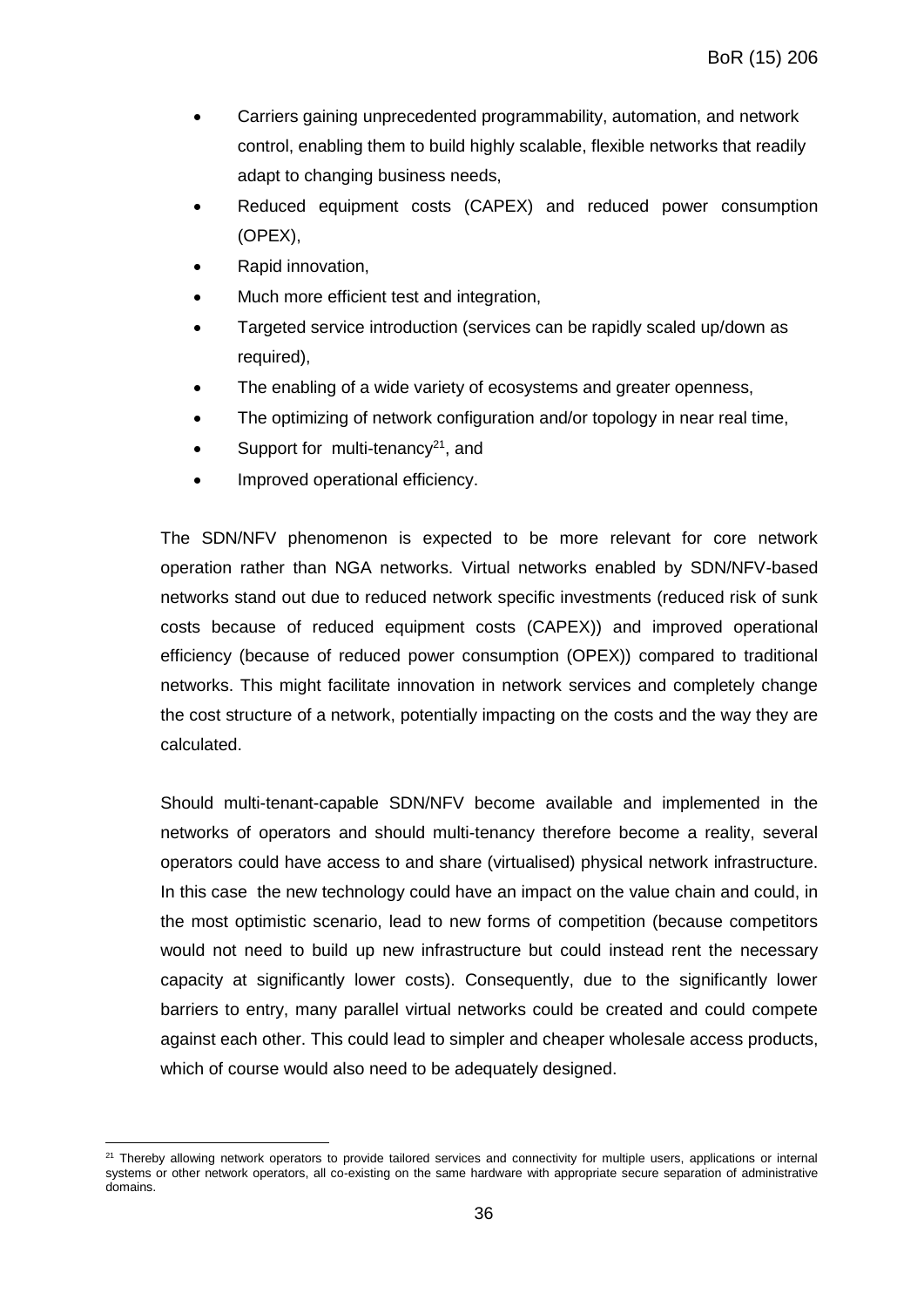However, multi-tenancy might not be in the interest of network operators who might prefer to use SDN/NFV to optimise their own network. Therefore, not only the size of the different effects and their interaction but also the practical relevance of the options, will require further in-depth analysis. In that context the potential impact of SDN/NFV on infrastructure competition – particularly in access networks – still needs to be assessed.

As a preliminary view, it does not seem that the virtualisation itself requires a new regulatory approach, and the current Framework (the Access Directive) seems sufficiently flexible and open in order to enable NRAs to impose the required access products, taking into account the above-mentioned constraints. However SDN/NFV has the potential to completely change the way networks are built and operated, and this remains an area of dynamic developments. For these reasons, it is not yet possible to reach a final view on the regulatory implications of SDN/NFV, and BEREC will therefore continue to carefully monitor ongoing developments in the area of SDN/NFV and contribute with its conclusions to the Framework review in due course.

5. *Is it necessary to foster the migration to all-IP by means of regulatory incentives? Is coordination at EU level required?*

Migration to all-IP is a term refering to a whole range of developments. Migration to all-IP could take place in different parts and levels of the network (core network, concentration network, access network). It could only take place within the boundaries of an operator's network or also impact on how network operators interact with other network operators or end-users. Accordingly, IP migration could impact wholesale products provided to other service providers, as well as retail products provided to endusers.

While it appears that NGA roll-out is the main driver for migration towards all-IP, BEREC notes that IP can be used across both copper and fibre networks. The question of copper switch off should therefore be kept separate from the question of migration to all-IP.

While many network operators have been running their core networks based on IP already for some time, migration to IP in the access networks has been taking place at different speeds across Member States.

A network operator will decide to migrate its network to all-IP on the basis of cost efficiency and impacts on revenues, and this process is well under way in most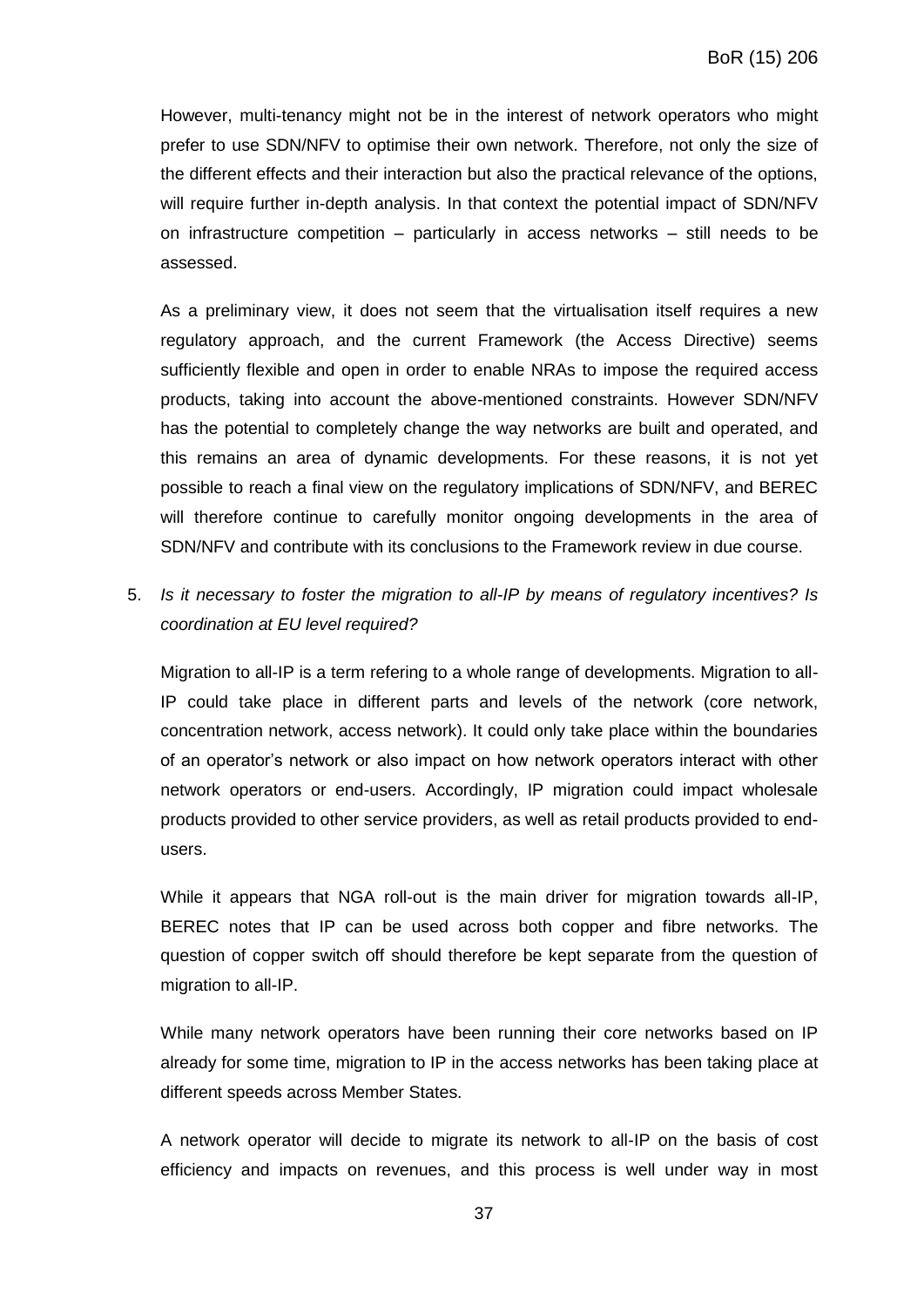Member States. There is therefore no need to impose regulatory incentives to foster all-IP migration, as cost efficiency will be the most important incentive, and in most countries all-IP migration is already taking place because operators have an interst in doing so. For this reason too, migration will take places at different times according to different national circumstances, and no coordination at the EU level is needed. Indeed, the principle of technology neutrality dictates that all-IP migration should not be further pushed through regulation.

All-IP refers mainly to the way voice telephony services are offered, here via broadband networks using IP-technology or otherwise via the PSTN. The migration to all-IP is a result of the network operator's decision to offer its customers the voice services they demand in an effective way and at a quality comparable to that of the PSTN.

#### **Wholesale services**

Under the current regulatory regime, NRAs can ensure that wholesale IPinterconnection products for voice services are available. Generally, with migration to IP-interconnection, the number of hand-over points will be dramatically reduced. Depending on the modern equivalent asset (MEA) underlying NRAs' pricing calculations, this could create incentives for migration.

Any impact of full IP migration on carrier pre-selection should also be evaluated.

## **Implications for end-users**

For the end user there are only a few differences in functionality between telephony services provided via all-IP or via the PSTN. When the provider migrates to all-IP the end-user might sometimes also have to invest in new routers. Some operators prefer to migrate to IP up to the multi-service access node (MSAN) in order to avoid having to replace end-user equipment. In terms of the consumer's interest, there is generally no reason to actively promote all-IP migration.

NRAs do, however, have to ensure that the market has visibility over and is wellinformed about when and how IP migration takes place.

It is important to remember the key success criteria in migrating to all-IP, namely the continued availability of all existing products (residential and non-residential products)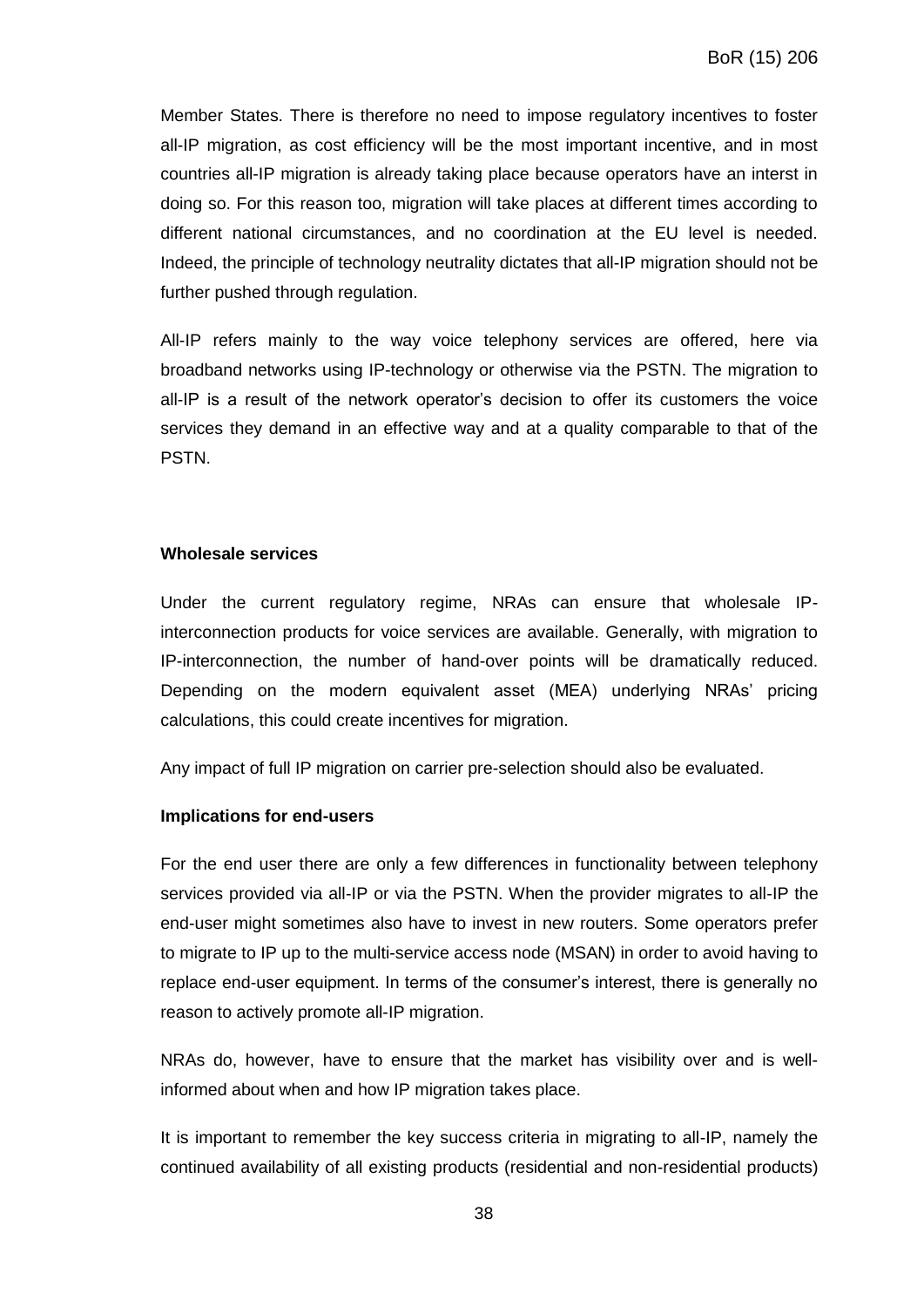over IP and a smooth transition process in practice. Thus, while regulatory incentives to promote migration to all-IP might not be necessary, the Framework should nonetheless allow for some regulatory measures to be taken in order to mitigate any transition problems in practice which might be identified at the end-user level.

#### **II. e) Scope of services regulation and scope of corresponding rights and obligations**

Following IP convergence and a demand shift from voice to data traffic, traditional electronic communications service (ECS) providers are increasingly competing with IP- and softwarebased business models. Over-the-top (OTT) services such as VoIP, messaging and also social networks<sup>22</sup> are more and more used by end-users as substitutes for traditional ECS such as voice telephony and SMS. There is some evidence for a chain of functional substitutability encompassing traditional ECS, OTT communication services and OTT applications with a communication element. Such OTT services, however, are at this stage not subject to the telecoms regulatory regime, as the current scope of the EU regulatory framework is centred on the definition of ECS. As a consequence, telecom operators have argued they are the only actors of the digital value chain required to comply with various sector-specific obligations, leading to a lack of level playing field. This would mean that it is more difficult for telecom operators to generate service revenues to finance investment in the upgrade and expansion of modern network infrastructures. The emergence of substitutable OTT services therefore calls for a review of the existing provisions, with the objective of achieving a situation where providers of competing or comparable services would be subject to the same obligations and would also enjoy the same rights. At the same time, the communications sector has seen important technological and commercial innovations which may also require a modernisation of the applicable regulatory framework.

Against this background the review pursues a two-fold goal with regard to communications services: firstly, the REFIT exercise will evaluate to what extent the currently applicable provisions are still fit for purpose and how they need to be amended or removed in order to respond to current and future challenges. Secondly, because of the recent emergence of new types of players offering communications services, the scope of the regulatory regime for the future should create a level regulatory playing field for functionally substitutable and competing services. Such a level playing field is expected to incentivise investment by all actors of the value chain and enable innovation while modernising the safeguards for endusers and thereby boosting the demand for communications services.

#### *Questions:*

 $\overline{a}$ <sup>22</sup> Twitter, Facebook, LinkedIn.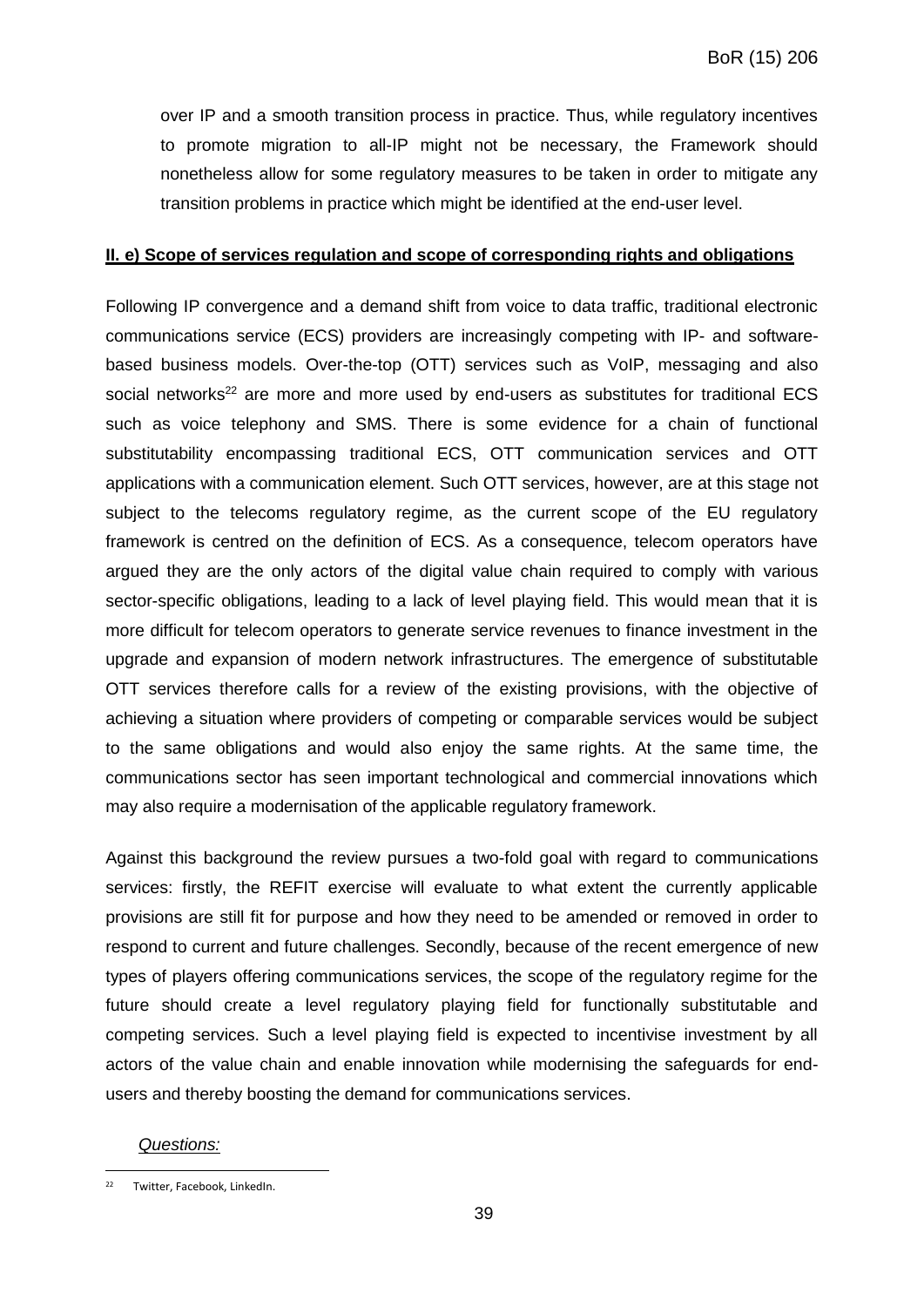*1. To what extent, given the ongoing market and technological developments, does safeguarding end-user interests require sector-specific regulation in the future? Have you identified areas of end-user protection which could be covered by general consumer protection rules?*

General consumer protection rules cover a wide range of consumer protection measures; in particular it is worth mentioning the updated European Directive on Consumer Rights (2011/83/EU), which was required to be implemented in national law by 13 June 2014, and the Unfair Commercial Practices Directive (2005/29/EC).

These rules have been laid down in these general consumer protection provisions in order to support end users effectively in making well-informed choices in any market, and to protect them from unfair behaviours when concluding contracts. However, there are a range of end-user rules derived from the Framework which address forms of harm specific to the sector. Indeed, building on the Framework, several NRAs have adopted innovative rules targeting a range of ever-changing commercial practices used by operators in different countries, and tailored to the specific needs of their national end users. For example, among the initiatives taken by some NRAs, it is worth recalling anti-bill shock measures extended to beyond intra-EU roaming, quality-related obligations outside the scope of Universal Service and anti lock-in provisions.

Any changes to end-user protection rules should ensure that European consumers and other end users are not inadvertently made worse off. General consumer law could play a more relevant role, but sector-specific rules should continue to be used when necessary to ensure end-user protection.

As already publicly argued when commenting on the Commission's proposal for the TSM Regulation, sector-specific regulation enables Member States and NRAs to innovate in order to meet the evolving needs of their respective markets and national end users in what is a highly technical and specified market segment. Furthermore, telephony as well as internet access, are almost necessities of life and consumers need to be able to use those service at all times. These are the services that are also subject to the universal service obligation, and therefore require specific regulation to ensure continuity, quality of service, access to emergency services. Their special nature also justifies the protection of the relevant users in the case of change of contract conditions; although the new consumer protection rules address this issue to some extent, the protection level in electronic communications services is higher and should not be reduced. Furthermore, in particular in the new digital ecosystem, it is increasingly important to take into account the protection of switching end users, and

40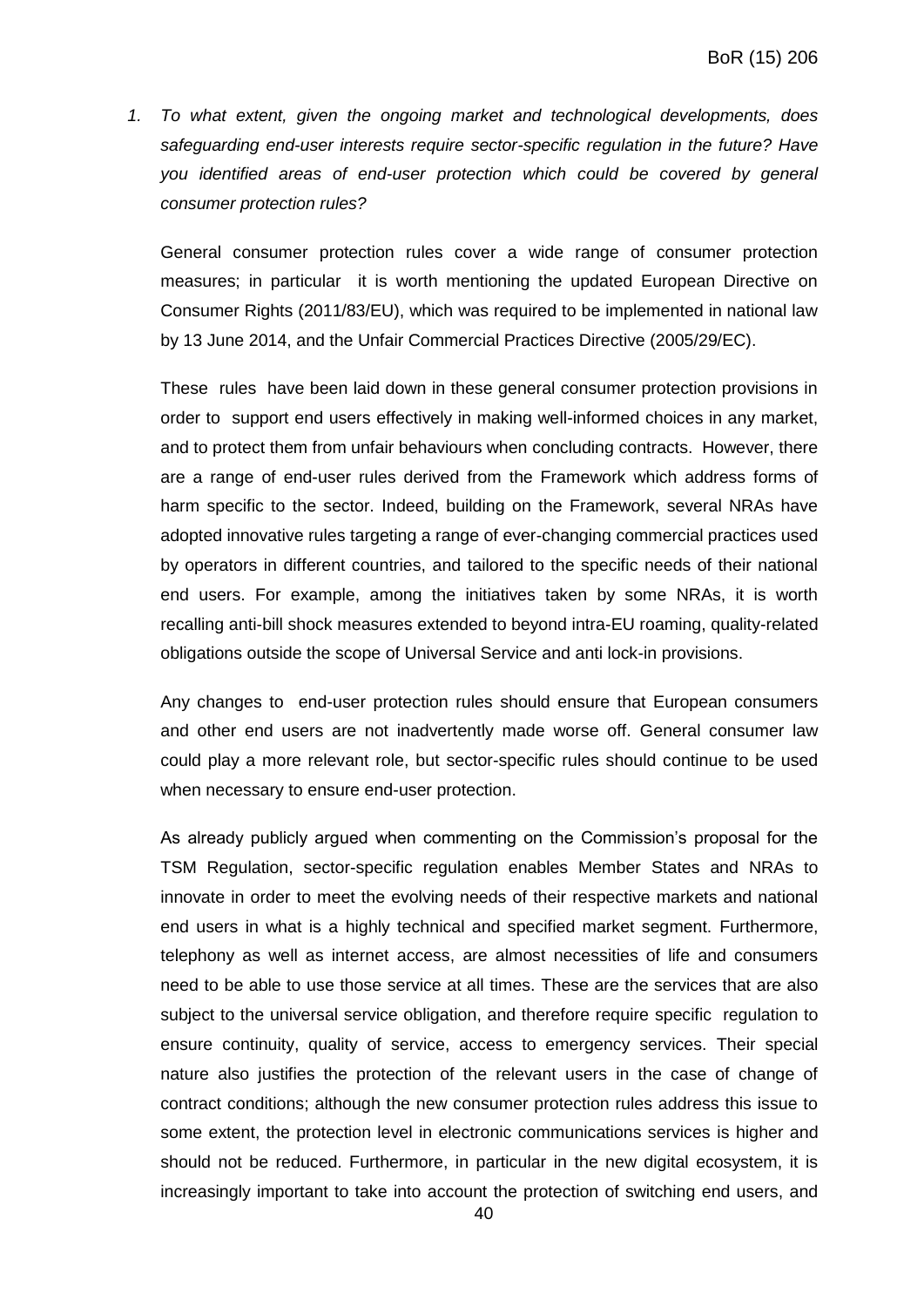the prevalence of service bundles resulting from fixed-mobile convergence on the one hand, and telco-media convergence on the other. Finally, these issues also affect the level and effectiveness of competition in electronic communications markets. For example, number portability and rules on contract term and termination are aimed at reducing the cost of switching to end users, lubricating competition between market players and reducing an important barrier to entry in electronic communications markets.

It is also worth noting that general consumer protection measures do not specifically target business users and in particular SMEs. It is therefore likely to be appropriate to ensure sector-specific protection of small business end users where business users have a comparable (lack of) buying power to consumers.

Finally, BEREC believes that the effectiveness of sector-specific regulation in adequately protecting end-users' interests through the adoption of effective and proportionate interventions requires a clear allocation of the relevant institutional tasks to a body with substantial sector expertise. This means that it is fundamental that enduser protection-related competences in the electronic communications sector are entrusted to the independent regulator for the sector (this aspect is further discussed in section g) below).

*2. In this regard, is it appropriate to make a distinction between Internet Access services and other communications services? Does this require amending the definition of "electronic communications services" and, if so, how? Which services should be covered by the amended definition? Furthermore, should a distinction be made between interpersonal communications services and machine-to-person and machineto-machine communications?*

In light of the answer provided to the general question about the scope of the reviewed Framework (see question II.a)1), BEREC considers that the current ECS definition should be clarified and the scope of any future regulation should be assessed on an obligation-by-obligation basis. It might well be that some obligations only apply to a limited set of services – for example, the net neutrality rules recently adopted apply to Internet Access Services only<sup>23</sup>.

 $\overline{a}$ 

<sup>&</sup>lt;sup>23</sup> Regulation EU) 2015/2120 of the European Parliament and the Council laying down measures concerning open internet access and amending Directive 2002/22/EC on universal service and users' rights relating to electronic communications networks and services and Regulation (EU) No 531/2012 on roaming on public mobile communications networks within the Union.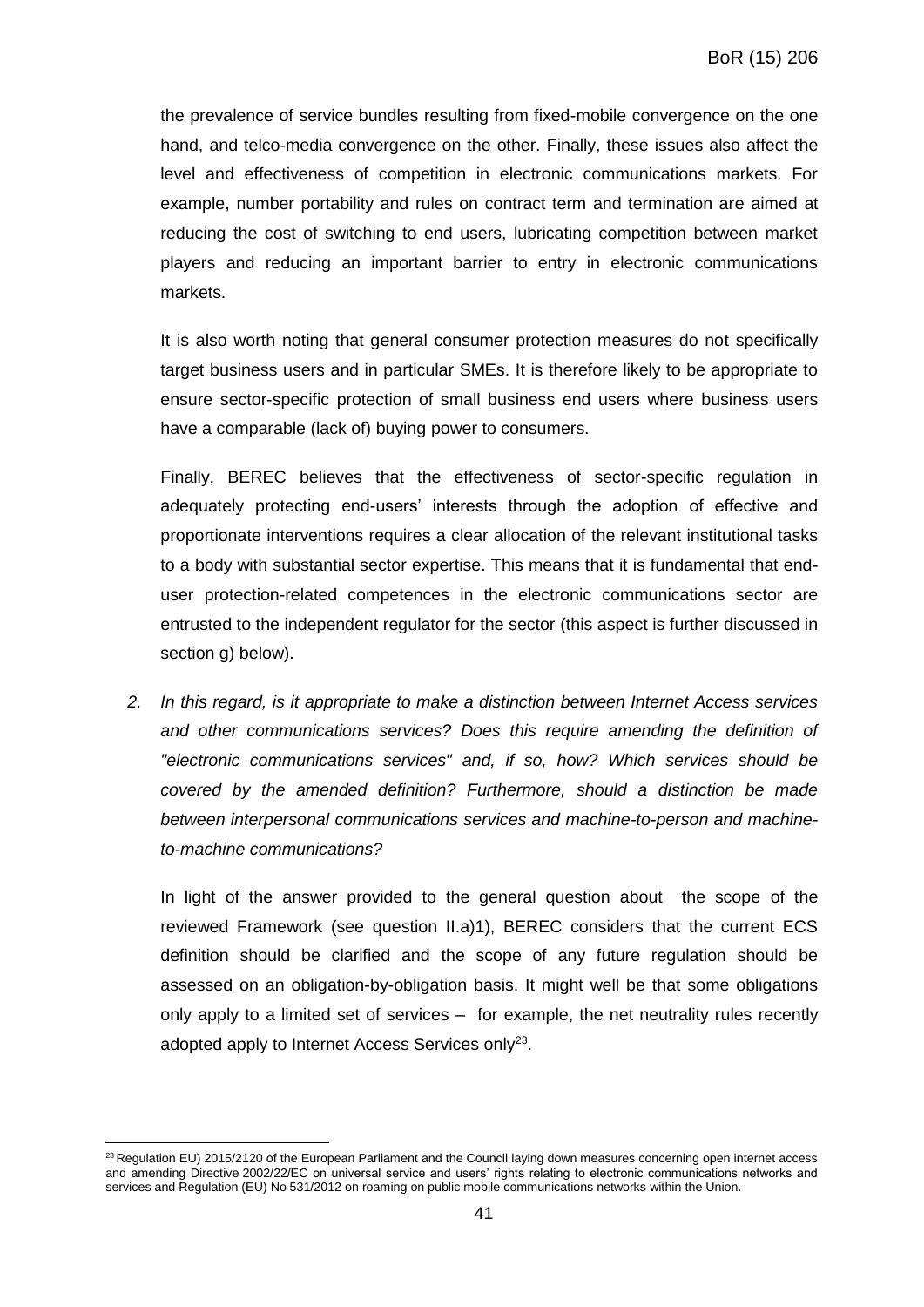Turning to M2M/IoT services, it should be assessed whether and, if so, to what extent the existing rules which were primarily designed for voice telephony are relevant to M2M communications. At this stage, BEREC has identified several areas where there might be a need for special treatment of M2M communication (e.g. roaming, number portability, switching of connectivity service provider) and for an amendment of the existing rules (e.g. Roaming Regulation and/or separate regulatory set; Article 30 USD).<sup>24</sup> For a more detailed answer, reference is made to Annex II. d) 2.

*3. Are there any new end-user protection issues specific to communications services (provided by ECS or OTTs) resulting from recent technological or market developments which should be addressed in the review? Please explain these issues and how they could be addressed.*

Under question II.a)1 BEREC has already described how each current provision (including those relating to end-user protection) should be looked at in turn to determine what the scope of that provision should be, and then decide how to best define that scope.

Some new end-user protection concerns can be reasonably anticipated in relation to some of the digital services being provided over the Internet. For instance, looking at the ECS-substitute services only, questions of access to emergency services<sup>25</sup>, network resilience, cyber security and interoperability might arise between different digital services, as well as concerns around data retention, cloud data and email portability (especially for SMEs), and new forms of online advertising. Such issues come into play in the wider digital ecosystem, even beyond the traditional ECS world and BEREC's remit.

Regardless of what the EU legislator decides on the perimeter of the current obligations, or any new obligations that it might consider necessary to introduce with respect to the provision of digital services, it is important to highlight the existence of these potential new digital end-user concerns, even though the implementation of any relevant obligation might fall outside BEREC's remit and that of its member NRAs, depending on how the scope of the revised Framework is defined.

 $\overline{a}$ 

<sup>&</sup>lt;sup>24</sup> BoR (15) 141 Draft Report on Enabling the Internet of Things, p. VI

 $25$  With reference to such obligation and its imposition on new service providers, it might be appropriate to consider alternative systems to implement it on OTT1, looking at alternative means of sending an emergency signal.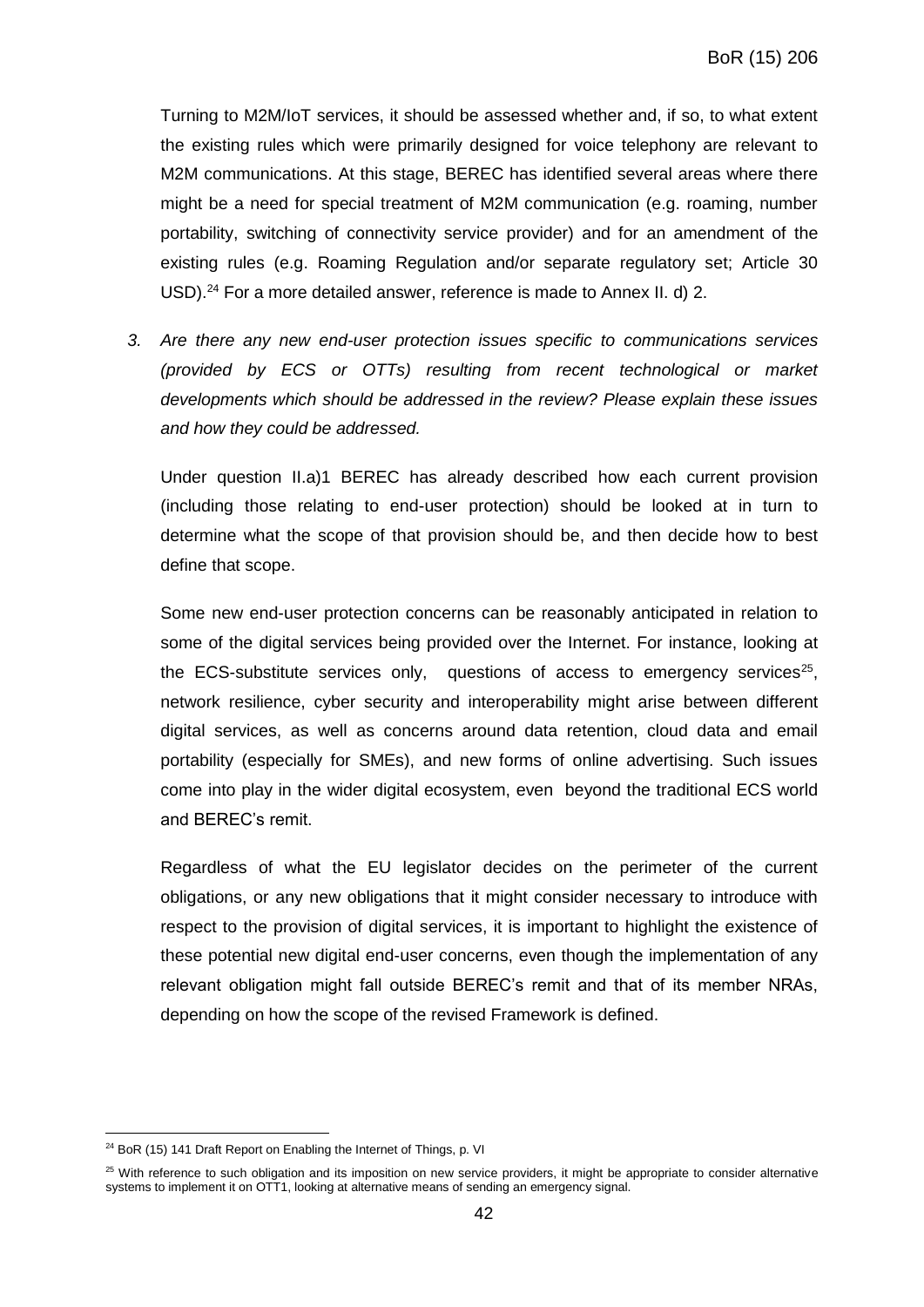*4. If, in your opinion, there are sector-specific obligations that should apply to OTTs, should OTTs then also benefit from certain rights (e.g. access to numbering resources for their own services, portability and interconnection)?*

The imposition of any obligation on OTTs depends on the results of the exercise described under question II.a)1 and, more specifically, on whether and if so which obligations should be applied to services provided over the internet. Should any obligations be applied to OTT services, it seems reasonable that these services should also benefit from related rights, such as the examples mentioned in this question.

As explained in the draft BEREC report on OTT services, before extending to ECSsubstitute services certain sectoral provisions, it is important to check both market and end-users' needs, as the "level-playing field" goal (on the regulatory treatment of players in the same markets), should be considered in conjunction with all the other regulatory principles enshrined in the Framework, including proportionality.

Adjusting the ECS definition, as suggested in the above-mentioned report, does not necessarily imply that all players that qualify as an ECS would be subject to the same rules (rights and obligations).Rather, it will be important to ensure that any rules that apply are necessary, proportionate and fair.Indeed, while in certain respects the OTT world is sufficiently different from the traditional world that some sectoral obligations might not be necessary, it does raise brand-new challenges in other respects, as mentioned under question 3.

In addition to considering the applicability of the current sector-specific obligations to OTT services, we should also reflect on the horizontal rules that might need to apply in order to ensure consistent end-user protection throughout the digital ecosystem, e. g. and data treatment rules which might also be applicable to non ECS-substitutes, as briefly described under question 3 above.

*5. Should any revised end-user provisions be based on minimum harmonisation (to give flexibility to Member States) or on full harmonisation (to facilitate cross-border service provision and a digital single market)? Can the two approaches be reconciled, and if so on what grounds?*

Turning the minimum harmonisation approach endorsed by the current sectoral framework into a "fully harmonised" end users' protection framework would prevent Member States and NRAs from maintaining or introducing any additional consumer protection provisions, thus lowering the level of consumers' protection and welfare.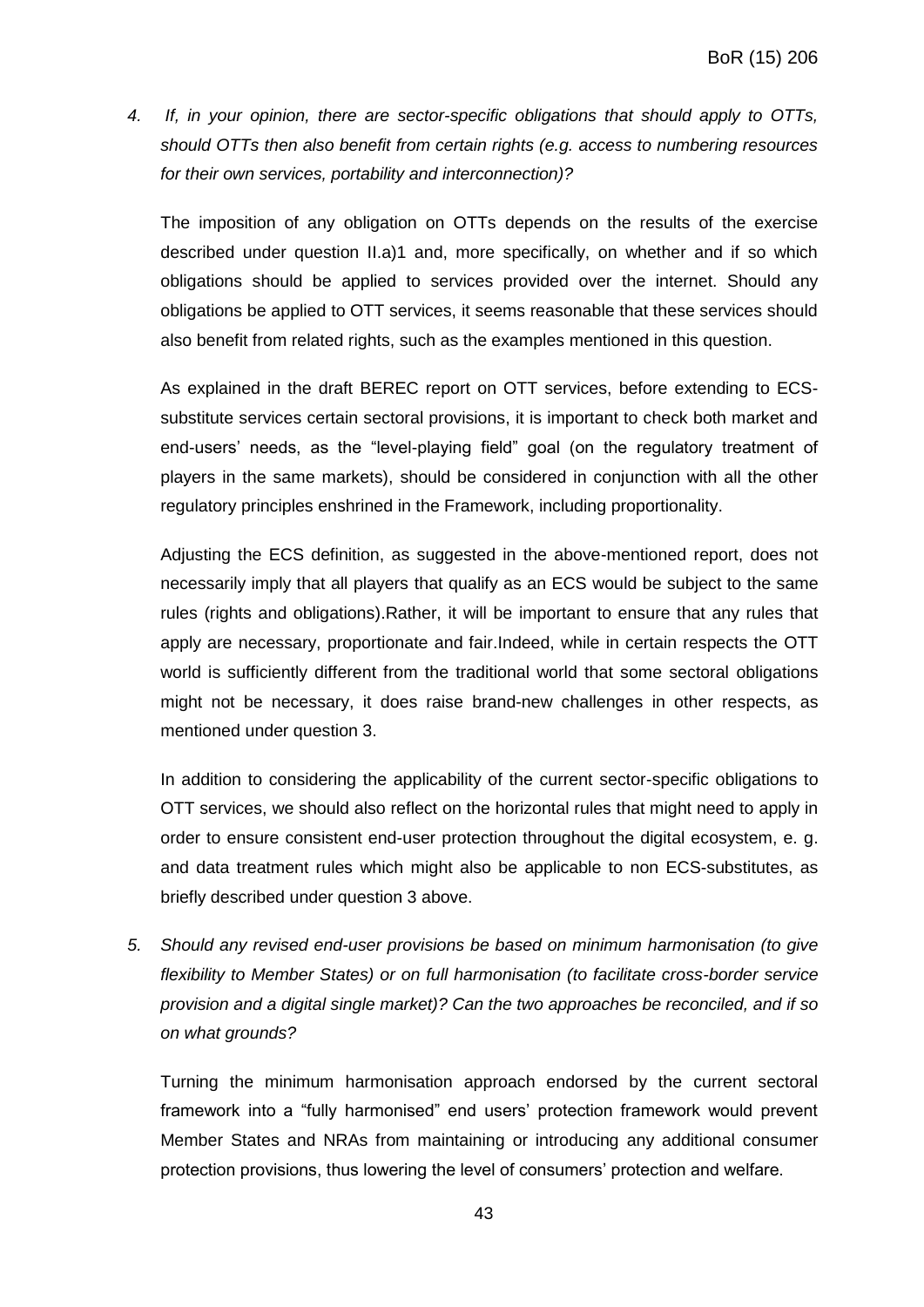Responding to the changing needs of their respective markets and national end users (by introducing new obligations, changing existing obligations or lifting obligations) would not be possible in a full harmonisation system. Member States and NRAs would be unable to react flexibly to the differentiated and continually evolving commercial practices used by operators in different countries, and could result in a "lowest common denominator" approach which would risk reducing consumer protection in many countries. Regulatory innovation, including identifying and implementing best practices, would also be limited by a fully harmonised regulatory framework.

## **II. f) Universal service - scope of obligations, emergency services and 112, and numbers for services of social value**

The objective of the universal service rules under the EU regulatory framework is to make available a minimum set of electronic communications services at a specified quality to all users independently of their geographical location and, in the light of specific national conditions, at an affordable price, while minimising competition distortions. The underlying presumption behind the set of minimum services is that market forces alone would not lead to the delivery of the required availability, affordability, and accessibility levels without a public intervention, and that certain end-users could thus face a risk of social exclusion. Historically, universal service obligations are a characteristic accompanying element to liberalisation processes which brought state monopolies to an end, which could previously address such objectives through cross-subsidised network and service provision. To the extent that there are still risks of sub-optimal market delivery to all, the concept of universal service should evolve to reflect advances in technology, market developments and changes in user demand.

High-speed broadband access to the Internet is a prerequisite for end-users to exploit the full potential of digital services. All digital services – from personal communications to entertainment, e-commerce, cloud computing, public e-services or e-Health – rely on fast and effective broadband connections. Access to the Internet through a broadband connection has thus become an essential platform over which a number of services are being used by a majority of end-users. It can be reasonably expected that, in future, the role of broadband as an enabler of access to services will become even more prominent.

Significant developments have been achieved both in broadband coverage and take-up in recent years. 78.3% of EU households had at least a basic broadband connection in 2014, although the number of connected households in rural areas is substantially lower. As regards coverage, the "basic broadband for all" target identified in the Digital Agenda for Europe has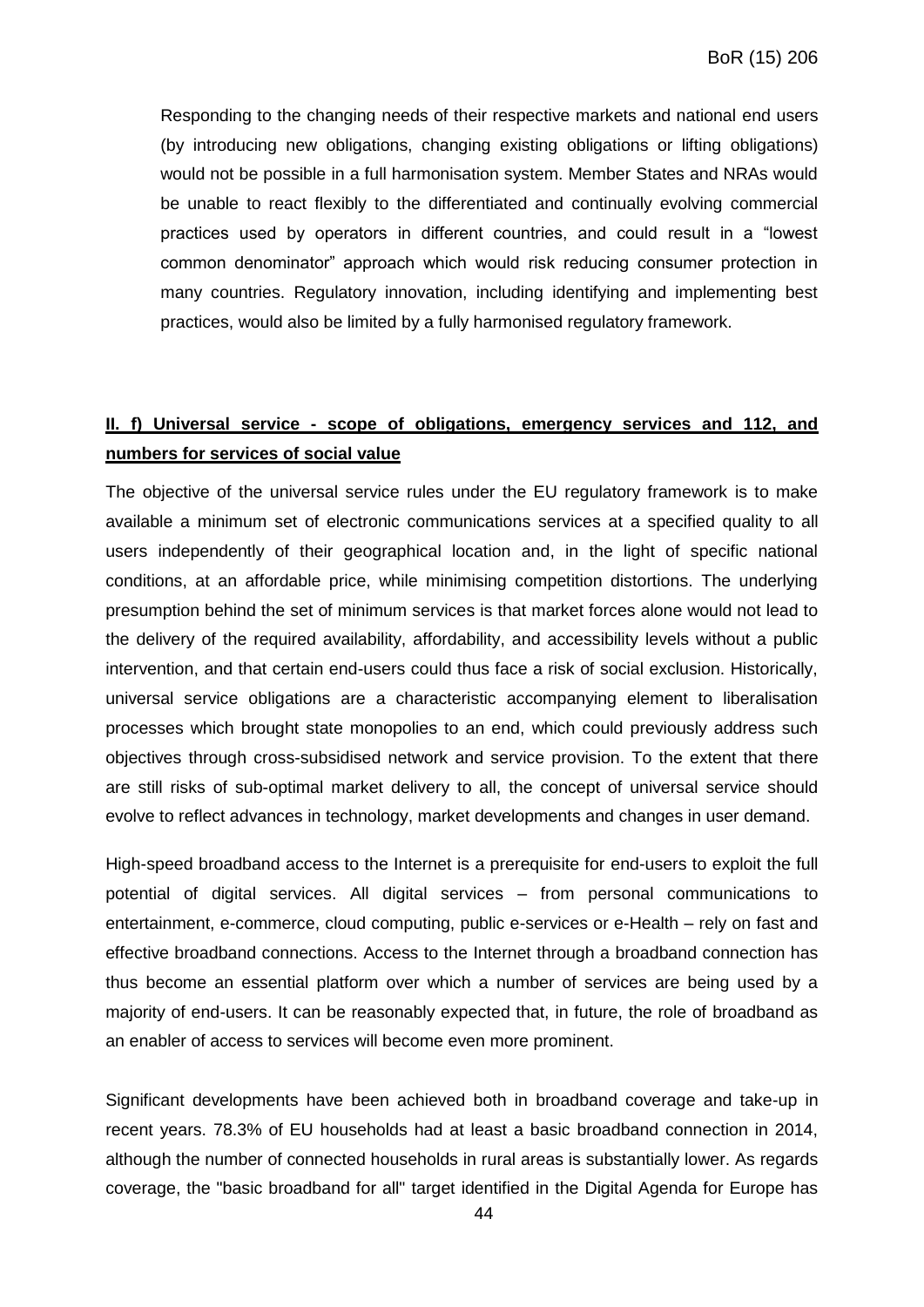been reached through a mixture of terrestrial fixed, wireless and satellite technologies in 2013. At the same time, many urban and some suburban areas are experiencing very significant advances in fixed and wireless speeds. A further increase in availability of higher capacity broadband networks, both due to the deployment of mobile solutions (especially 4G) and further expansion of fixed networks is expected up to and beyond 2020. However, some areas, such as very low density areas and places with very difficult geographical conditions, are likely not to benefit from these developments. At the same time, very broad sectors of the economy – online providers of content, application and services – as well as public authorities stand to benefit from the ubiquitous connectivity and accessibility of the population.

Certain places of specific public interest such as schools, libraries, education centres, digital community centres, research hubs and health-care centres are at the forefront of the development of the digital society, enabling the development of digital skills and boosting research, education and access in general. Access to high-speed broadband for these types of places may however prove difficult in less dense and rural areas in particular.

Emergency and harmonised free numbers for services of social value in the European Union proved to be a useful development across the Union as confirmed by users. The functioning of these services should be assessed in light of impact of OTT applications and all IP migration on the access to and provision of 112 and 116 services.

#### *Questions:*

*1. Is the current concept of the universal service regime, based on availability, affordability, and accessibility of defined basic universal services, an appropriate policy tool to ensure that certain end-users are safeguarded from the risk of social exclusion? Does universal service have a role in future to provide a safety net for disabled end*users? In your opinion, what would be the most efficient mechanism for funding *universal service?*

Over the last two decades , Universal Service (US) has ensured that some basic electronic communications services are available to everyone, helping to guarantee social inclusion and to avoid a digital divide across Europe. The US provisions are part of a flexible framework which enables Member States to impose US obligations (USO) on (a) designated undertaking(s) and oblige specific undertakings (the sector or the State) to finance these obligations. By limiting the scope of USO and defining how they are financed, the US regime has achieved the twofold objective of connecting everyone to basic services without harming competition.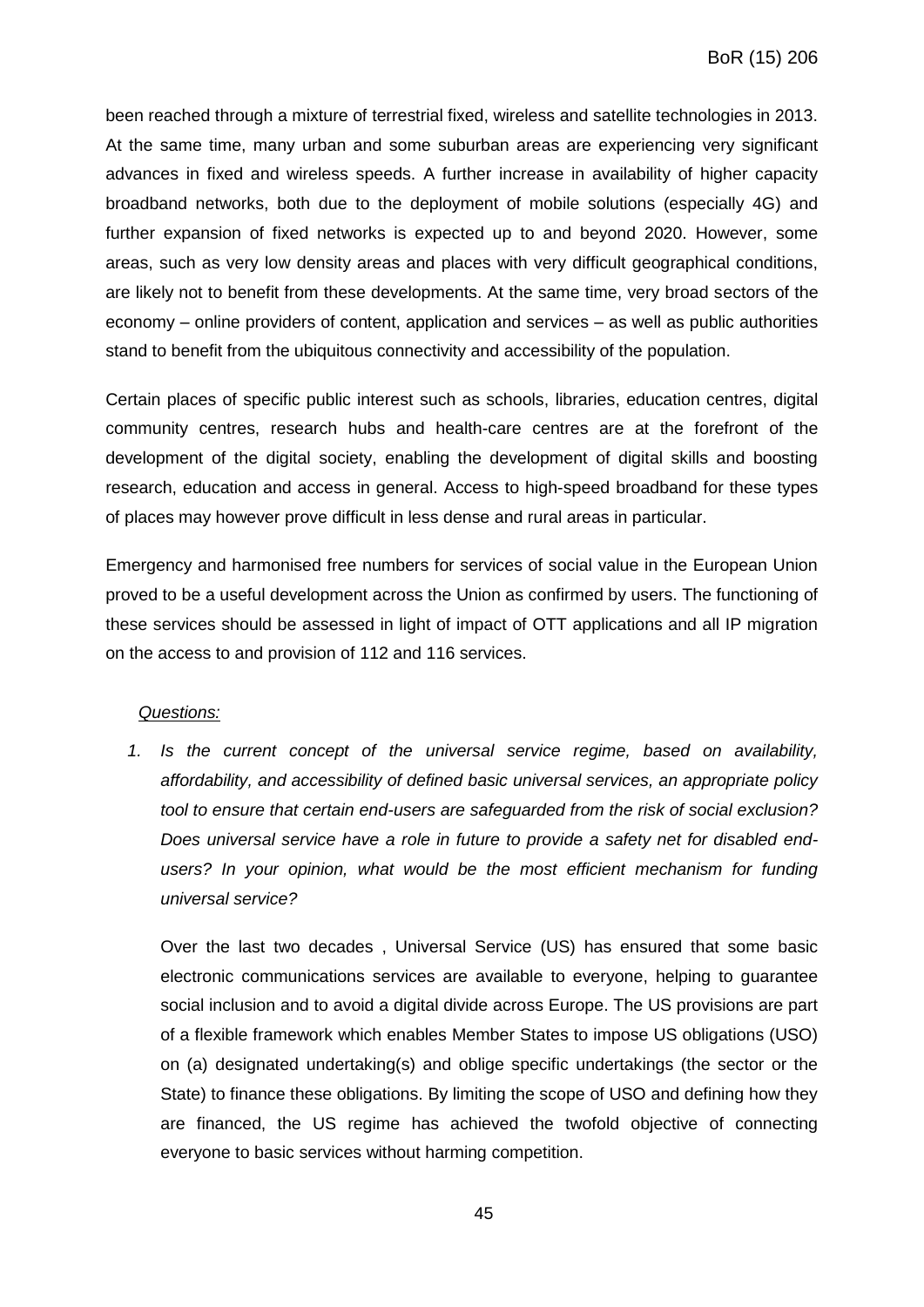The policy goal to avoid any digital divide and social exclusion will remain relevant in the future, and the Framework should retain sufficient flexibility to adapt the concept and features of US, to reflect not only ever evolving market and technological circumstances, but also the specific national needs, enabling Member States to continue to ensure all users have affordable access to the minimum set of basic services that are already available to a vast majority of users.

The central point of US should remain to ensure that access is available to everyone. The services that might be provided thanks to this access should not be necessarily pre-determined in a legislative instrument. Member States should also retain the ability to remove certain declining services from the scope of USO in their country.

The purpose of US should still be to enable access to at least one public communications network whatever the technology used (whether copper, fibre or mobile) at an affordable price, in all parts of the territory, for all users (including those with low incomes) and at a specified quality of service. The USO should remain technologically neutral in order to enable wireless solutions, since these can offer the same end-user experience and might constitute a substitute in those cases where a wireline network cannot be rolled out at an acceptable cost. These provisions already exist in the recitals of the Universal Service Directive, but they could be clarified in the Articles of the Directive.

In terms of **measures for disabled users**, the Universal Service Directive gives NRAs the power to ensure "equivalence in access and choice for disabled end-users" (Article 23a). Imposing equivalence of choice and access for disabled end-users for all kinds of electronic communications services is a target already set in the Framework, on which everyone can agree. Furthermore, specific provisions for disabled end-users are already included in the national regulatory frameworks of many Member States. Measures included in the Directives should therefore continue to be flexible enough to adapt to the situation of each country.

The existing **funding mechanisms** for USO remain relevant and the current flexibility should be retained, allowing Member States to choose the appropriate mechanism.

In today's Framework, Member States already have the flexibility (and they have used it) to designate one or several undertaking(s) to cover the US obligation(s) according to their national needs and to optimise the provision of the different components of the US. Member States have also been ableto use the **designation mechanism** they consider most appropriate, in accordance with the principles established in the

46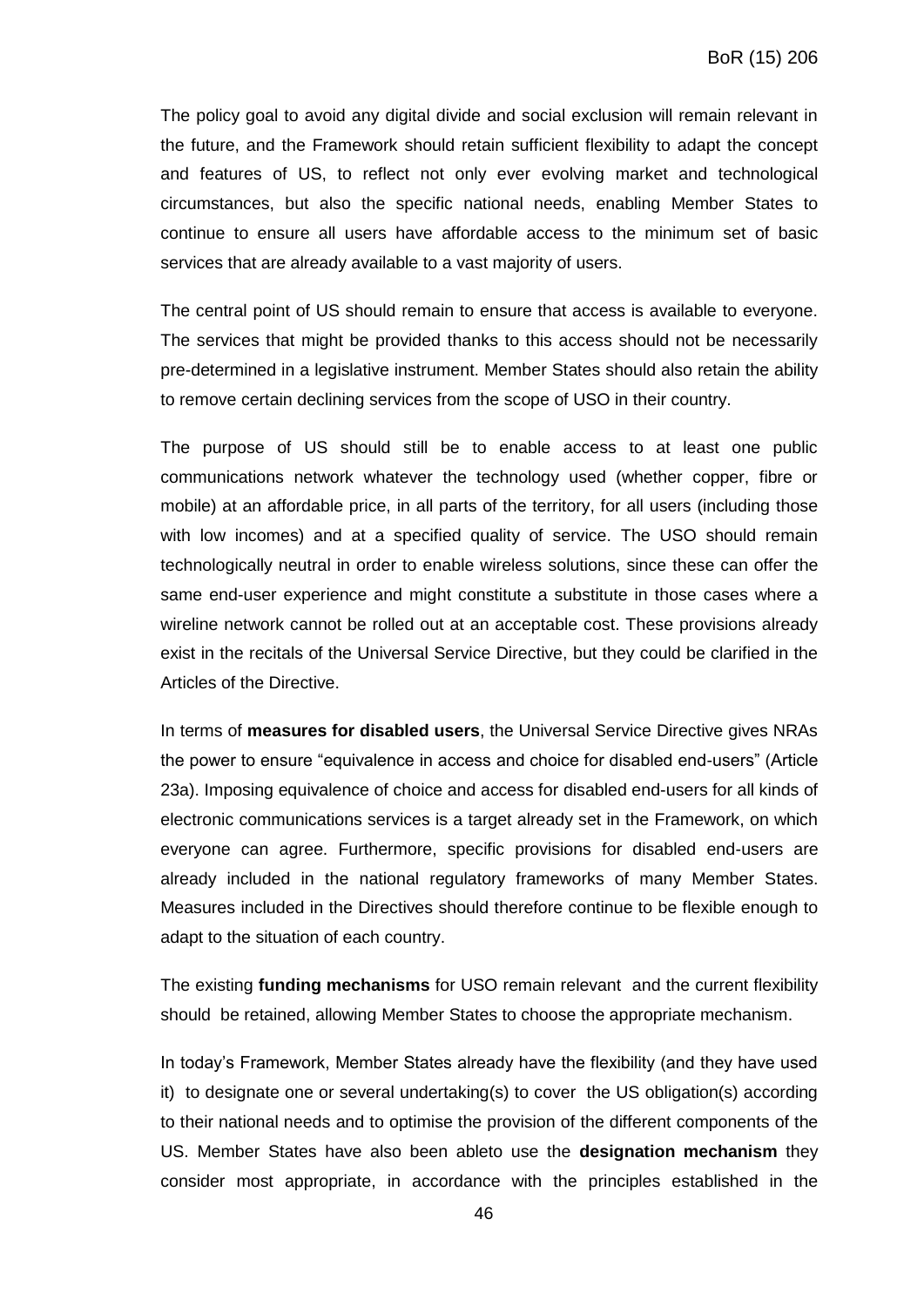Universal Service Directive, to designate the US provider(s). In 2010, BEREC noted that three types of designation mechanisms –designation with or without public consultation and public tenders  $-$  have been used in a "fairly balanced manner"<sup>26</sup>.

*2. Is the current scope of universal service adequate in light of market, technological and social developments? What is the relevance of such developments for the funding base of universal service?* 

Considering the development of services and of network roll-out, the scope of USO can evolve idifferently depending on the market developments in each country.

## **Payphones**

According to Article 6 of the Universal Service Directive, "Member States shall ensure that NRAs may impose obligations on undertakings" to provide access to payphones. Nowadays, payphones are less and less used in the European Union mainly due to the roll-out of mobile services (97.1% of households were covered with HSPA in 2013). The cost of payphone maintenance is increasingly burdensome for either the US provider or the compensation fund. It could also become very expensive to upgrade current payphones in order to adapt them to the evolution of networks. However, in various Member States payphones are still included in the scope of USO because they are still relevant for some segments of the population (e.g. low income groups, people with no access to mobile services). Indeed, in response to a European Commission consultation on  $US^{27}$  conducted in 2014, 21 out of the 34 respondents replied that they did include payphones within the scope of USO. Member States should thus retain the flexibility to include this service in the USO according to their specific national needs.

## **Directories**

According to Article 5 of the Universal Service Directive, Member States shall ensure the provision of directory enquiry services and directories. The development of competition has made available a number of electronic directories and telephone directory enquiry services, and has therefore reduced the demand for printed directories. However, for certain segments of the population, this service might still be relevant, (e.g. the eldery population or those who cannot easily access electronic directories). Member States should therefore be able to remove this obligation, in part

 $\overline{a}$ <sup>26</sup> BEREC, "Report on Universal Service – reflections for the future", BoR (10) 35, 14 June 2010, p. 30.

<sup>&</sup>lt;sup>27</sup> BEREC, "EC questionnaire on the implementation and application of the universal service provisions, a synthesis of the results", BoR (14) 95, 2 July 2014.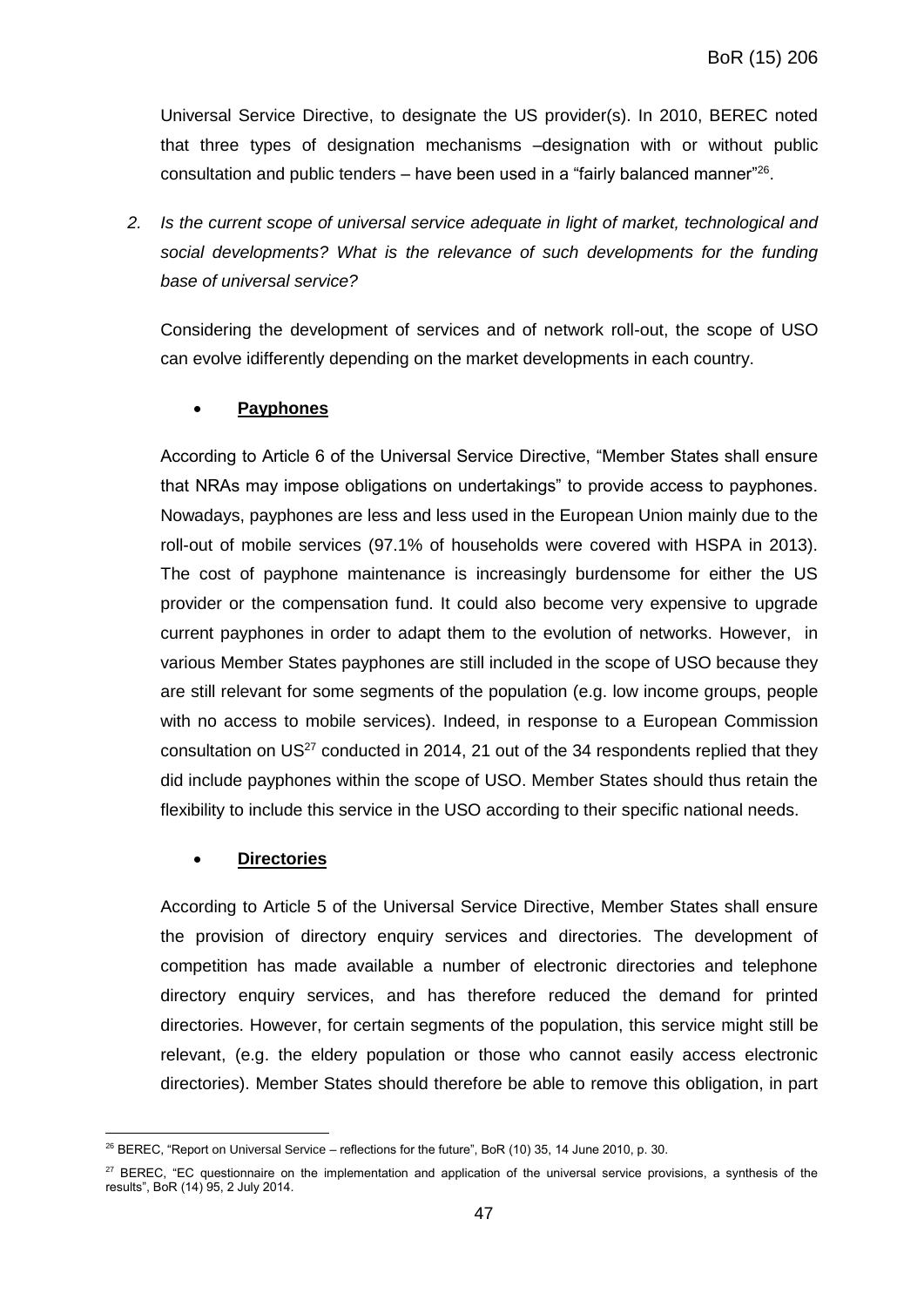or in full, from the scope of their national US if this is deemed appropriate in their country, or to change it to accommodate an opt-in mechanism.

## **Provision of access at a fixed location and provision of telephone services**

Access and provision of telephone services at a fixed location remain useful to ensure that all users, including those located in remote areas, have access to affordable basic communications services, the delivery of which should be technologically neutral (copper, cable, fibre or wireless technology). The Framework should thus enable Member States to adapt this component of the US to their national needs. In particular, Member States should have the flexibility to adapt the scope of the services mentioned in Article 4.3 of the Universal Service Directive, for instance to include internet access services.

With reference to such national flexibility, as well as to the technologically neutral approach to US mentioned above, given recent jurisprudence of the European Court of Justice, it would be helpful if the Universal Service Directive were amended so as to clarify that mobile operators are entitled to provide Universal Service.

## **Social tariffs**

Even if the development of competition has made services less and less expensive for consumers and has thus also reduced the number of users without access to electronic communication services, social tariffs remain a useful tool to help avoid social exclusion. Article 9.2 of the Universal Service Directive foresees a special tariff obligation (options or packages) to guarantee that users with low income or special needs can benefit from the services covered by the US. This should be retained.

*3. Could universal service contribute to ensuring that every end-user in the EU is connected at an affordable price by extending the universal service scope to broadband? If so, what should be the parameters, set at EU or national level?* 

The development of digital content has made internet access a key commodity product. As a result, in 2014, 81% of European households had access to Internet at home<sup>28</sup> and this share is still increasing. Fixed broadband was available to 97.2% of households at the end of 2013 and this percentage was above 99% in 12 Member States.

 $\overline{a}$ 

<sup>&</sup>lt;sup>28</sup> Figures have been extracted from the Digital agenda for Europe [website.](http://ec.europa.eu/digital-agenda/en/digital-agenda-scoreboard)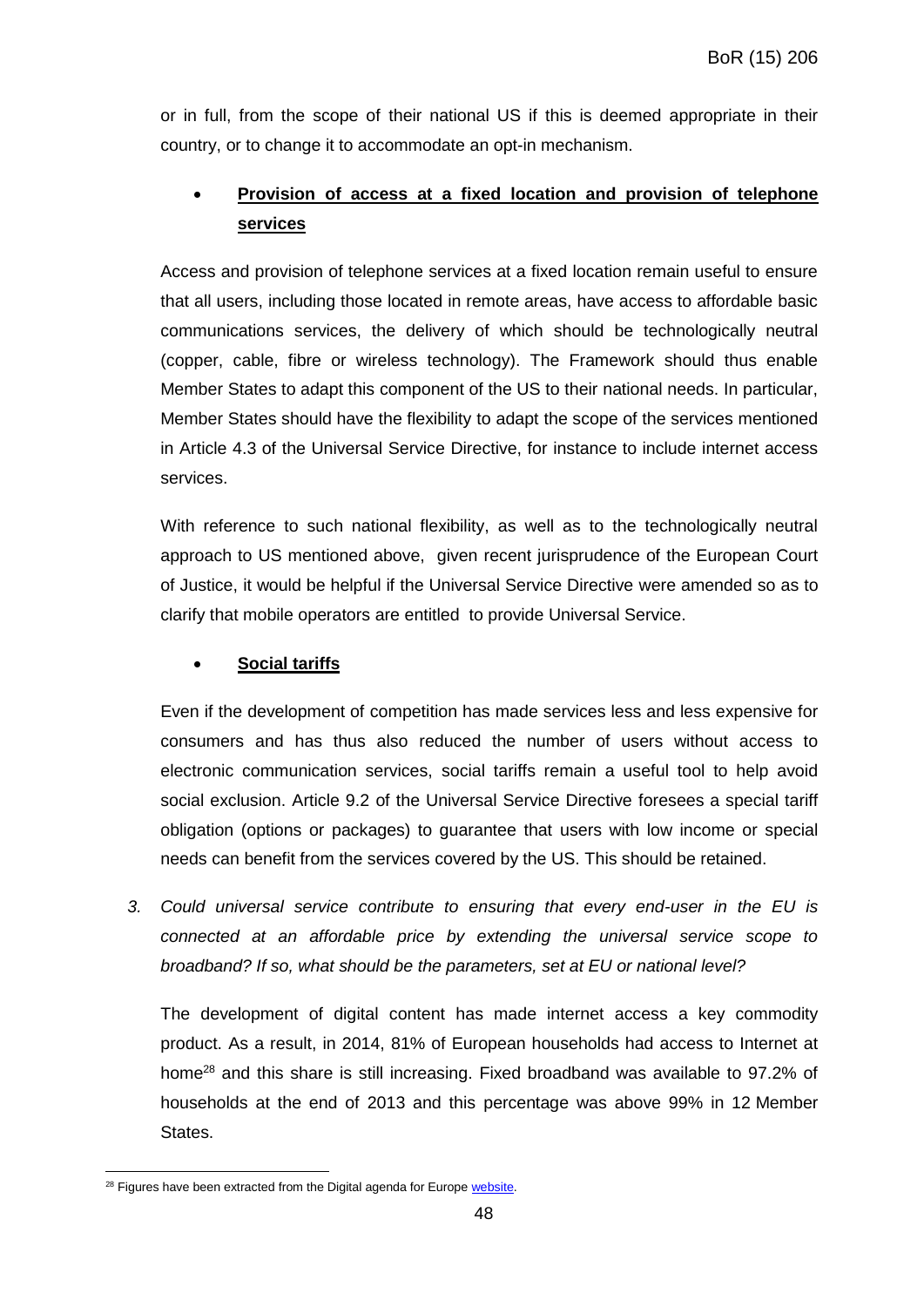Few Member States have included broadband accessin the scope of USO. In a 2014 BEREC consultation on US, only six countries reported having included broadband in the scope of US, and one of them restricted this obligation to disabled end-users.

Other tools are available to enhance global broadband connectivity and mobility, such as state aid for network deployment in rural areas, National Broadband Plans, and mobile coverage obligations imposed during licence awards or revision. In this regard, the Commission stated in a 2011 document that "*Basic broadband access can therefore be part of USO at national level in justified cases, particularly where market forces and other policy tools and financing instruments have not led to universal broadband coverage. To minimise market distortions, Member States should take full account of public intervention tools other than USO to ensure broadband availability*."<sup>29</sup> It should therefore remain up to each country to decide whether broadband access should be included in the scope of their US and, where it is included, to set the specific requirements for the universal broadband service.

In BEREC's opinion, with regard to the objective of providing access to every end-user, there is no clear advantage in explicitly extending the current scope of the US to include broadband services, as the scope is technologically neutral and flexible enough to allow Member States to adapt it to their respective national situations. Indeed, the Framework already sets out the conditions under which broadband can be included among the USO at national level. Having said that, it could be helpful to make explicit that the reference to"functional internet access" in the Universal Service Directive does not preclude the inclusion of broadband within the scope of US.

*4. Should the future role of universal service be adapted to help realise public policy objectives such as roll-out of networks to provide high-capacity connectivity to public buildings (e.g. community centres, libraries), schools and university/research hubs? What other mechanisms could be used to realise such public policy objectives?* 

The current US framework is not necessarily the most appropriate tool to reach these public policy objectives (including coverage goals). Indeed, each public policy objective is specific and should thus be addressed with the most appropriate measures. Indeed, the objective of US interventions is to provide a basic minimum service affordably and at a certain quality, whereas public policy goals associated with coverage tend to be

 $\overline{a}$ <sup>29</sup> European Commission, "Universal service in e-communications: report on the outcome of the public consultation and the third periodic review of the scope in accordance with Article 15 of Directive 2002/22/EC", 23 November 2011, COM(2011) 795 final, p. 12.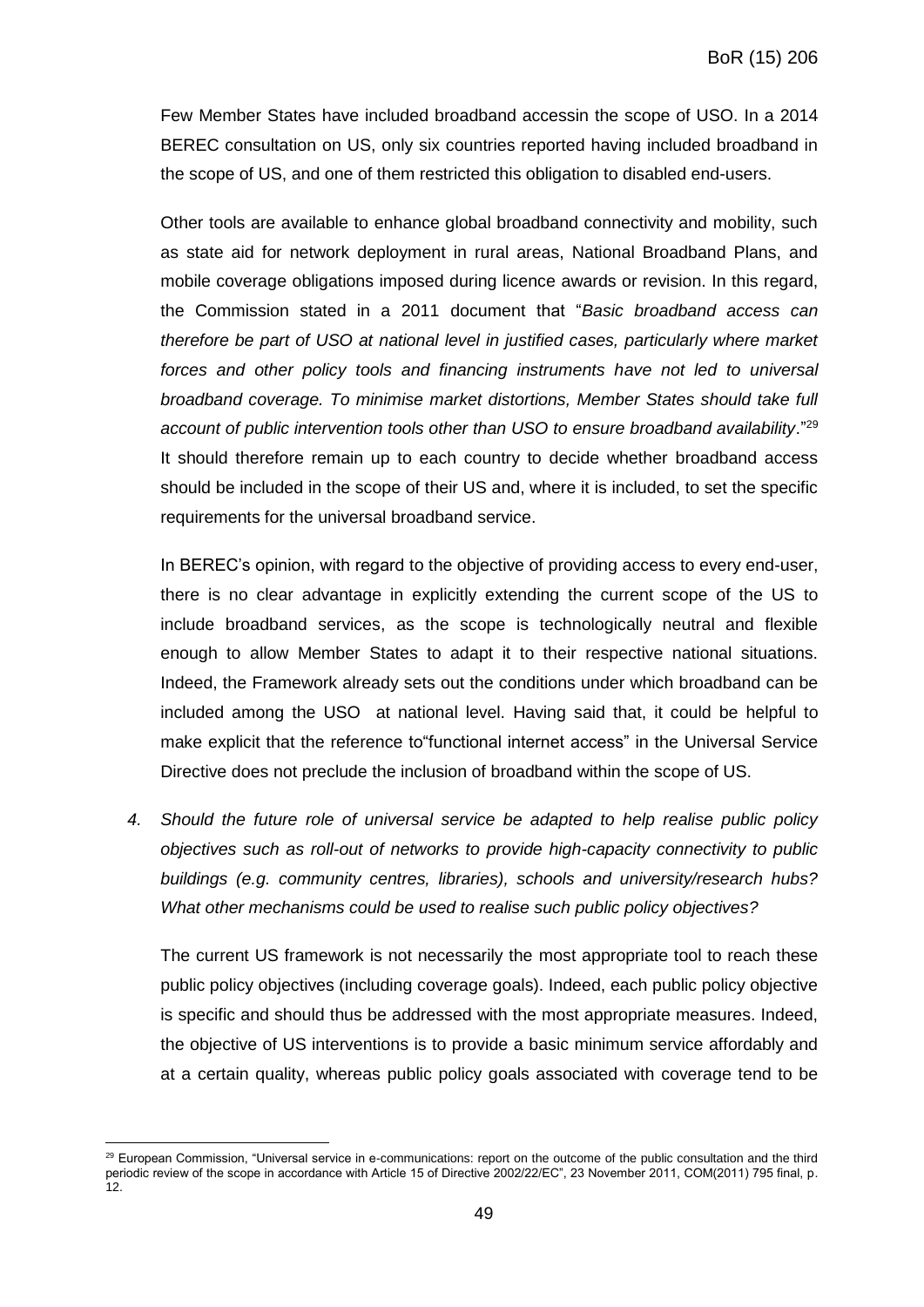focused on higher-capacity services. To apply US interventions to meet high-capacity coverage objectives would turn the logic of US on its head.

Having said that, public structures, like schools or libraries, can already ask operators (and the US provider(s)) for access to electronic communications services through public tendering.

*5. In the light of technological and market developments and their effects on the way end users access 112 and 116 services, is the current regulatory approach to 112 and 116 numbers fit for purpose?*

With the 2009 revision of the regulatory Framework, the scope of the obligation to provide access to emergency services has already been extended from PATS providers to ECS which provide originating calls to numbers in the national numbering plan. This regulatory approach remains fit for purpose.

#### However, two difficulties remain:

Firstly, some undertakings providing a service for originating calls to numbers in the national numbering plan have argued that they do not provide electronic communications services and therefore do not comply with the obligation to route emergency calls.

As stated above (cf.  $Q$  II.a) and II.e)1), there is currently a lack of clarity in the definition of ECS that does not allow a straightforward delimitation of the services included in this definition. This lack of clarity is particularly important in relation to relatively new players that provide their services over the internet (so-called OTTservices).

Secondly, all-IP technologies bring some difficulties related to the location of the caller: multi-location companies with an IP network with only one or few interconnection points to the public telephone network make it difficult for operators to locate callers, and thus to correctly route emergency calls. In those cases, the companies would need to provide operators with updated information on the location of their employees. This issue mostly affects small national and regional SMEs, for whom an obligation to do ensure access to 112 could represent a substantial regulatory burden, assuming it was even technically feasible for them to comply (which it will not always be). Still, there are various initiatives currently underway to develop technical solutions to this, within ETSI, and EEC (CEPT), as well as in standards bodies at the national level. Given the currently evolving technical and standardisation landscape, it is best to wait for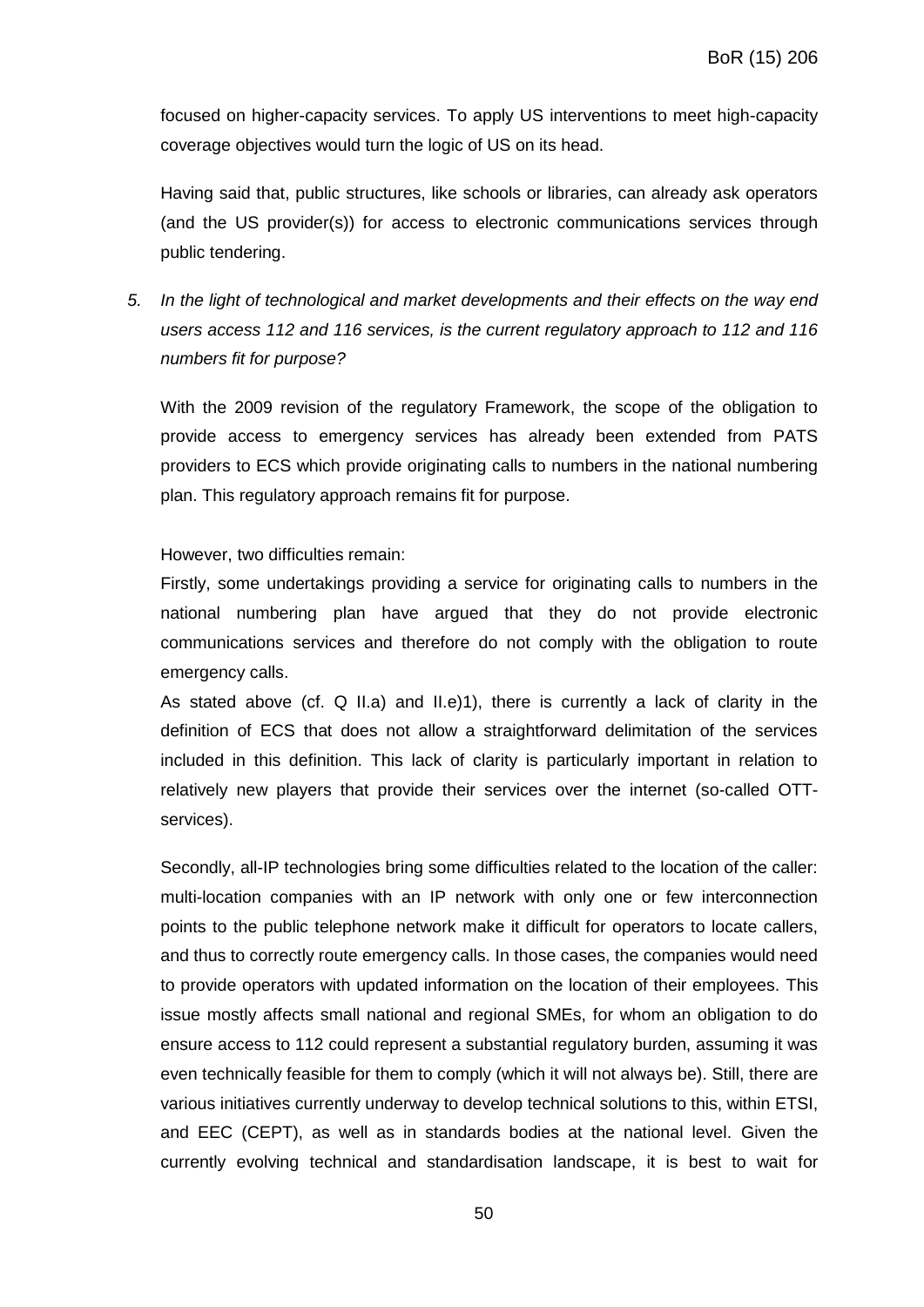concrete technical solutions before considering any changes to the regulatory Framework.

Regarding user access to 116 services, no specific issue has been identified on the way end users access 116 services, despite technological and market developments. Although the usage of 116 varies among Member States, greater harmonisation can already be pursued under the existing regulatory Framework, through appropriate Commision initiatives.

#### **II. g. Institutional set-up and governance**

 $\overline{a}$ 

A study for the European Parliament assessing the achievements and failures of the current framework has shown that Europe's telecoms sector remains fragmented along national lines<sup>30</sup>. This lack of integration represents a significant missed opportunity.<sup>31</sup> One study<sup>32</sup>, for example, estimates the indirect benefits which could be achieved from policies fostering a consistent regulatory approach for business communications alone at up to EUR 90 billion per year. The lack of consistency in the regulatory approach taken at national level appears to be attributable – to a degree at least – to the institutional set-up and the way the various institutional players (i.e. mainly the NRAs, BEREC and the Commission) interact and can influence the regulatory outcome.

Whilst consistency across the EU is not a primary goal in itself, diverging regulatory practices in the individual national markets can reduce investment predictability, increase compliance costs and have a significant effect on cross-border business conditions and, thus, on the development of a Single Market in electronic communications. It may also seriously distort competition across the EU by "unlevelling" the EU-wide playing-field.

The EU regulatory framework has been designed with flexibility in mind in order to allow NRAs to take account of national circumstances. Whilst it seems appropriate to continue to allow for

<sup>30</sup> http://www.europarl.europa.eu/RegData/etudes/etudes/join/2013/518736/IPOL-ITRE\_ET(2013)518736\_EN.pdf

<sup>&</sup>lt;sup>31</sup> With regard to the implementation of SMP remedies, consistency is necessary in order to provide similar conditions in different markets so as to encourage operators to expand from one market to another. However, whilst there has been a relative improvement over the past year regarding the treatment of termination rates across Europe, less success was had with regard to a key aim of the 2009 framework revision, i.e. to achieve a consistent approach to fostering competition and investment in next generation and the controller controller access the controller controller controller controller controller studies [\(http://www.wik.org/index.php?id=studiedetails&L=1&tx\\_ttnews%5Bpointer%5D=2&tx\\_ttnews%5Btt\\_news%5D=1411&tx\\_ttnews](http://www.wik.org/index.php?id=studiedetails&L=1&tx_ttnews%5Bpointer%5D=2&tx_ttnews%5Btt_news%5D=1411&tx_ttnews%5BbackPid%5D=85&cHash=faa66cf28a16361c5df48e2e56ba3a8f) [%5BbackPid%5D=85&cHash=faa66cf28a16361c5df48e2e56ba3a8f\)](http://www.wik.org/index.php?id=studiedetails&L=1&tx_ttnews%5Bpointer%5D=2&tx_ttnews%5Btt_news%5D=1411&tx_ttnews%5BbackPid%5D=85&cHash=faa66cf28a16361c5df48e2e56ba3a8f) have found that approaches towards the regulation of NGA-based networks continue to differ widely even where circumstances appear relatively similar.

<sup>&</sup>lt;sup>32</sup> WIK for ECTA and INTUG "Business communications, economic growth and the competitive challenge", January 2013, [http://www.ectaportal.com/en/upload/File/Reports/ecta\\_businesscustomers\\_final\\_5\\_clean.pdf](http://www.ectaportal.com/en/upload/File/Reports/ecta_businesscustomers_final_5_clean.pdf)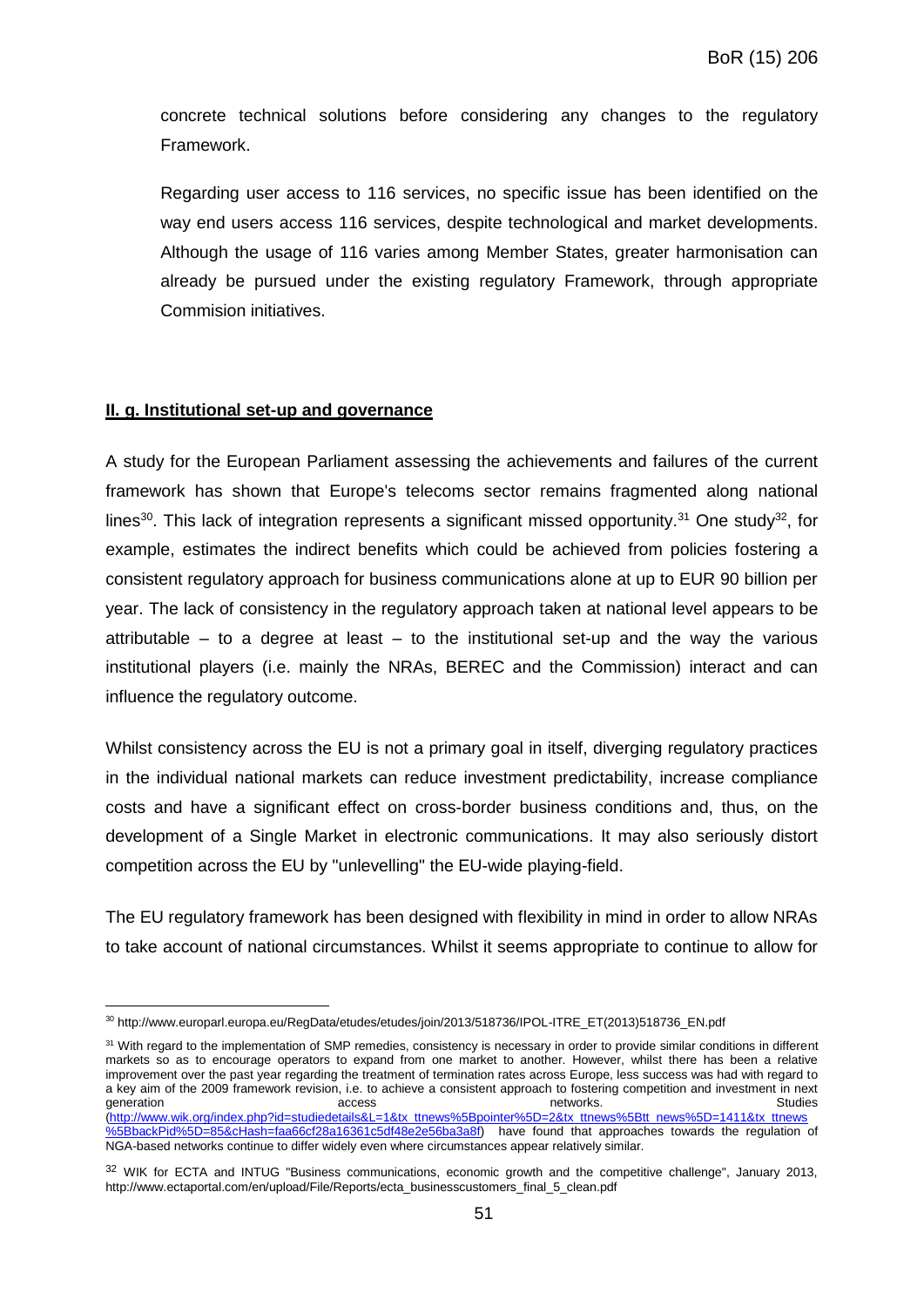a sufficient degree of flexibility in this respect, the Commission has repeatedly pointed out<sup>33</sup> that many differences in the national regulatory approaches cannot be sufficiently explained by varying national circumstances. The inconsistency witnessed is exacerbated by the fact that the procedural and institutional set-up currently in place appears to be ill equipped to ensure a more consistent approach in similar circumstances<sup>34</sup>.

One can identify two particular areas in which increased consistency would contribute greatly to further integration *en route* to a true Single Market: market regulation and the management of scarce resources. With regard to both areas there may be various sub-themes<sup>35</sup>, which would benefit more broadly from an institutional set-up that was geared more thoroughly towards ensuring consistency.

First, concerning market regulation, one area in relation to which a more consistent approach is particularly important is the choice and design of access remedies. Unfortunately, it is especially in this area where there is the most notable divergence across the EU. Whilst competition still predominantly takes place at the national level, EU-wide consistency in designing access remedies is increasingly considered important, in particular by pan-European operators, in order to provide a level playing field, favouring entry and competition across national markets whilst ensuring efficient investments and innovation and also in order to provide the best practice outcomes for consumers and citizens in terms of product offerings, price, choice and value across an EU-wide Single Market. In addition to access remedies, fragmentation of other regulatory conditions (e.g. authorisation conditions) may also represent an obstacle to market entry and cross-border provision of services<sup>36</sup>.

Secondly, with regards to the management of scarce resources, in particular the allocation of spectrum, the existing governance structures focus on the harmonisation of technical parameters but may not allow for sufficient consistency of the timing of effective assignment and other related conditions. The current governance model in this areas falls short of ensuring consistent assignment conditions throughout the Union.

 $\overline{a}$ 

<sup>&</sup>lt;sup>33</sup> [http://ec.europa.eu/priorities/digital-single-market/docs/dsm-swd\\_en.pdf](http://ec.europa.eu/priorities/digital-single-market/docs/dsm-swd_en.pdf)

<sup>34</sup> Section 3.7.1 in the study on "How to build a ubiquitous EU Digital Society" referred to in footnote 5.

<sup>35</sup> For example, issues surrounding the independence and funding of NRAs, the constitutional set-up of BEREC, the design of the EU consolidation process under Article 7, the Commission's powers to adopt harmonisation measures under Article 19, standardisation, rights of way, numbering, spectrum management, naming and addressing.

<sup>&</sup>lt;sup>36</sup> The negative impact a fragmentation of conditions has on the provision of connectivity services has been widely reported by BEREC in "BEREC report on the public call for contributions on possible existing legal and administrative barriers with reference to the provision of electronic communications services for the business segment" (BoR (11) 55), by WIK (for ECTA and INTUG) in "Business communications, economic growth and the competitive challenge" referred to in footnote 7, and in two studies for the EP, i.e. "Mapping the cost of non-Europe, 2014-19" (PE 510.983), and "How to build a ubiquitous EU Digital Society" referred to in footnote 5 (in particular pages 42 and 107).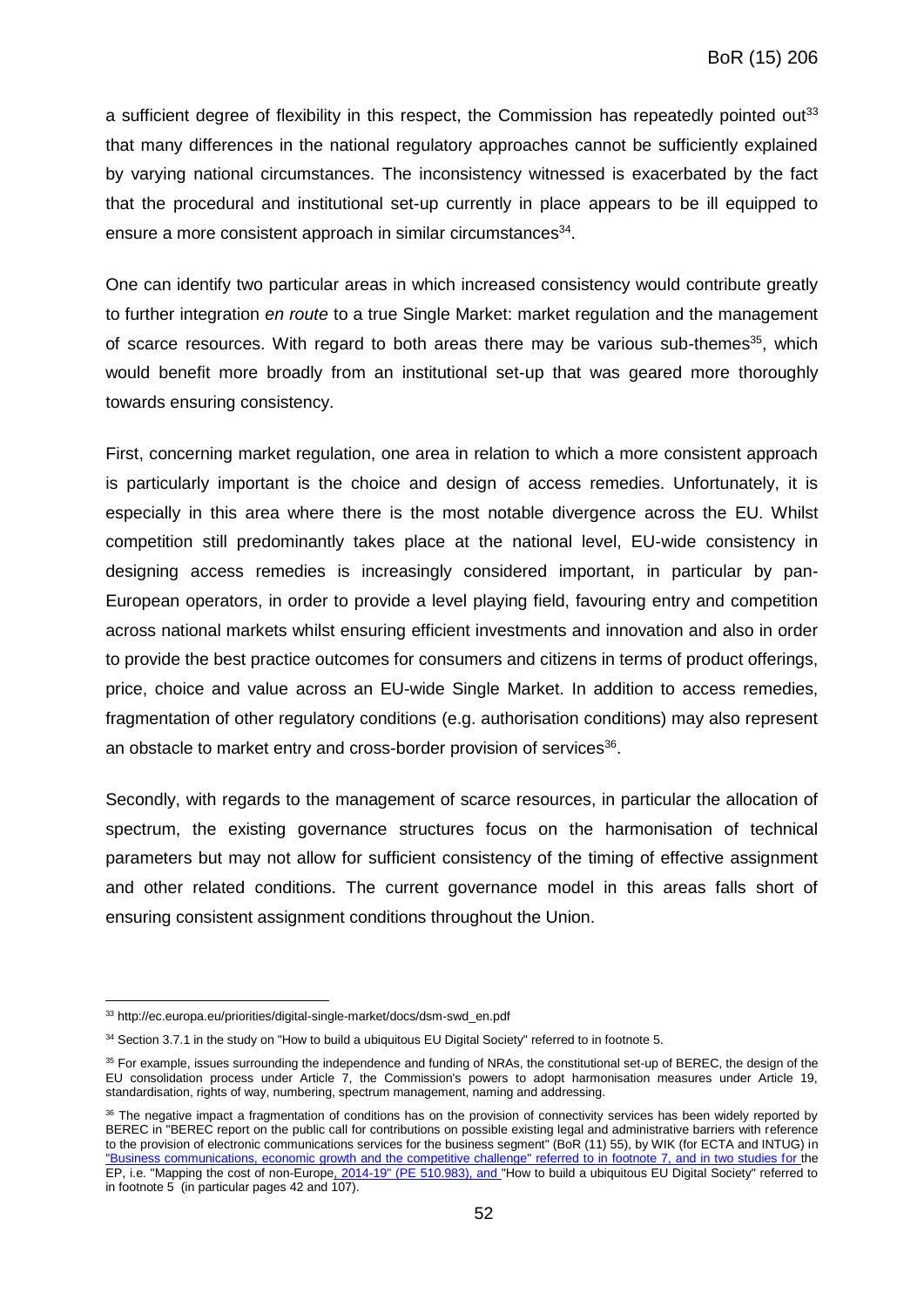An increased coordination of spectrum management procedures and conditions could not only reduce the administrative burden at national level but also increase the predictability sought by investors. Better investments could also mean more revenue – directly in fees and indirectly by increased added economic value for national administrations. These revenues would remain exclusively with Member States.

In addition, a level playing field and a common regulatory approach becomes more and more relevant with regard to the use of numbering resources, the scarcity of which is likely to increase in the future, for instance due to the advent of M2M and OTT services.

As a body formally charged with contributing to the better functioning of the internal market, BEREC has long been considering the question of regulatory consistency, and in particular the arguments that there is insufficient regulatory consistency that are the basis of the Commission's questions around the institutional set-up in the sector.

The identification and addressing of unwarranted regulatory fragmentation is one of the pillars orienting BEREC's own work., BEREC believes that both the level of sectoral regulatory fragmentation and its potential impact on the achievement of the telecoms single market are overestimated<sup>37</sup>. National Regulatory Authorities have long been clear that harmonisation for harmonisation's sake can undermine rather than enhance the quality of regulation in national markets and, consequently, market outcomes. As already described in the previous sections, it is vital to begin with a substantiated problem definition, and a clear understanding of the roots of the problem, before considering potential solutions.

In this respect, the preface to the Commission's questions asserts a continued regulatory fragmentation along national lines, described as a "*lack of integration*", and suggests that the lack of regulatory consistency "*appears to be attributable – to a degree at least – to the institutional set-up and the way the various institutional players interact and can influence the regulatory outcome*."

The Commission does note that consistency is not a goal in and of itself, and explains that greater consistency can improve investment conditions and cross-border business opportunities, and reduce compliance costs. It also suggests that the lack of consistency can lead to serious distortions of competition "across the EU" (which we take to mean "between Member States").

 $\overline{a}$ 

<sup>&</sup>lt;sup>37</sup> See BEREC document n. BoR (13) 142, bearing "BEREC views on the proposal for a Regulation "laying down measures to complete the European single market for electronic communications and to achieve a Connected Continent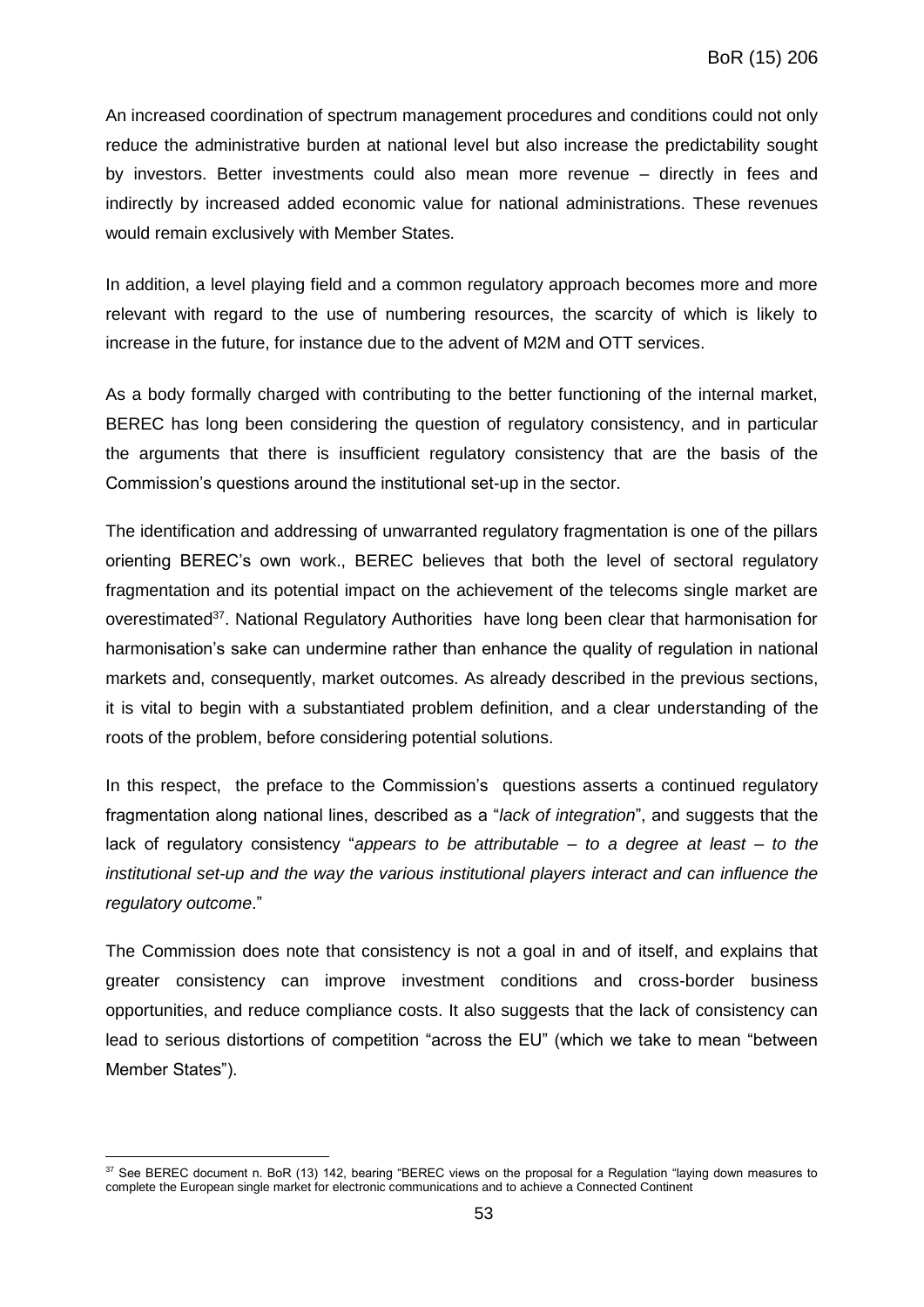BEREC does not disagree with this statement of principle, though we would also point out that differences in approach can be beneficial where they allow experimentation and innovation (leading to the discovery of new best practices). It is also not clear that either the cause of or the solution to this perceived problem lies in the institutional set-up.

The Commission goes on to identify two particular areas of insufficient consistency - market regulation (including access remedies and authorisation conditions) and the management of scarce resources (timing and conditions of spectrum assignments, numbering resources) and notes that in both cases "there may be various sub-themes which would benefit more broadly from an institutional set-up that was geared more thoroughly towards ensuring consistency. The Commission cites as "sub-themes" issues surrounding the independence and funding of NRAs, the constitutional set-up of BEREC; (by which we understand its institutional status and governance arrangements); the design of the Article 7 process (by which we understand the respective roles and powers of the Commission and BEREC in relation to economic regulation), and the Commission's powers under Article 19 (by which we interpret a desire by the Commission for greater harmonisation powers).

These are not so much "sub-themes" but rather potential answers to a problem definition. The Commission also lists several policy areas (standardisation, rights of way, numbering, spectrum management (repeated), naming and addressing) where, we deduce, the Commission believes there is greater scope for harmonisation. Therefore, trying to identify the core of the Commission's problem definition, we are left with:

- *insufficient consistency in access remedies* BEREC has long argued that access markets are intrinsically local, that the nature of competition is not homogeneous either for supply (given network topology/market structure) or demand (given consumer preferences, language) reasons. At the same time, where a service requires access in multiple markets, there is likely to be a benefit associated with harmonisation, e.g. businesses operating on a pan-EU basis might benefit from greater harmonisation of supply conditions, and progress on mobile roaming could depend on greater harmonisation of termination rates. This year BEREC produced a report on common characteristics of Layer 2 wholesale access products, and in 2016 is planning to develop this into a common position.
- *insufficient consistency in authorisation conditions* As already stated in the BEREC's opinion on the TSM Regulation, BEREC, BEREC believes that there is indeed a likely benefit to a common approach to authorisation for those operators operating in more than one Member State. But the Framework already prohibits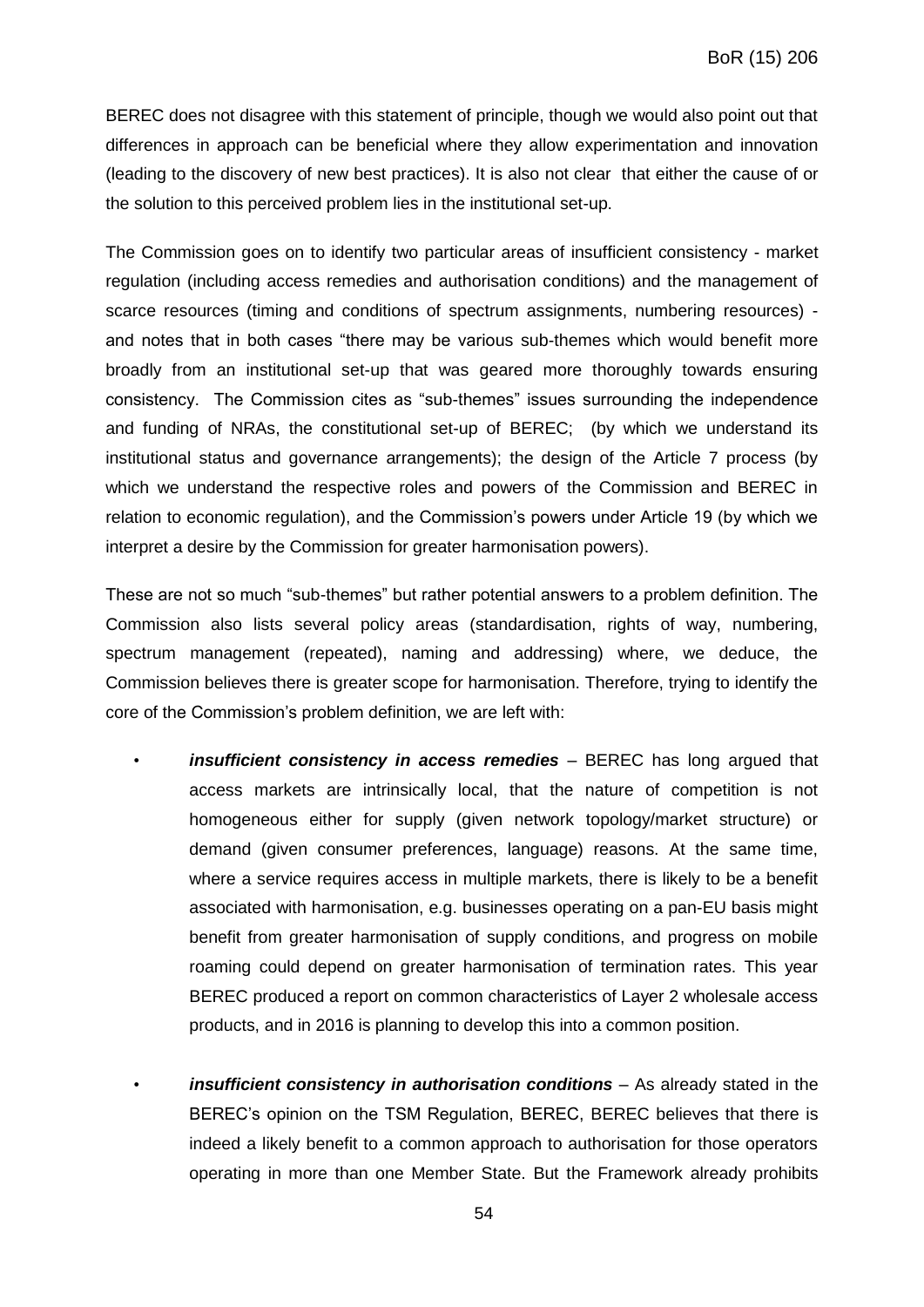Member States from requiring anything more than a notification from an operator before it is able to start its activity. Furthermore, BEREC believes there are benefits to be achieved by straightforward process improvements without the need for a single authorisation framework or any institutional change. BEREC has already developed a standardised notification template which could be used in those Countries where a notification requirement exists (26 out of 28). The obstacles to further harmonisation are constitutional/administrative requirements at Member State level, outside the scope of NRAs or sectoral regulation, and the Framework (in Article 3 of the Authorisation Directive) already provides for a harmonised system limiting the notification requirements that Member States may put on undertakings..

- *insufficient consistency in approaches to right of way regulation*  Undeniably, planning issues can be important, given the impact of planning on the cost of network deployment. However, the European co-legislators have recently addressed this issue by means of the Cost Reduction Directive. The Directive has been adopted but has yet to be transposed, so it would be premature to take any further legislative action before having the possibility of an evidence-based evaluation of its effect.
- *insufficient consistency around the management of numbering resources* to the extent this is about M2M/IoT (as potential cross-border services), BEREC's views are set out above. The challenge here is a potential shortage of numbers, rather than a lack of harmonisation, coordination or management.
	- *insufficient consistency in the timing/conditions of spectrum assignments* **–** BEREC's views on this have already been set out in question II.c) above.

The Commission also cites insufficient consistency in other areas, e.g. naming and addressing (which we note are not the competence of NRAs in any event), and standardisation (without suggesting what role NRAs could possibly play in what is and should remain an industry-led activity).

As a general point, it is worth stressing that sectoral regulation is not a panacea for the achievement of the digital single market, and that the drivers of the digital single market lie mostly outside the electronic communications Framework (including the financial condition of operators and their access to financing, national administrative and commercial law frameworks, national constitutional law and relevant judicial review systems, national tax regimes, labour costs and actual market demand). These factors must be considered alongside any improvements in sector regulation, in the pursuit of the Digital Single Market.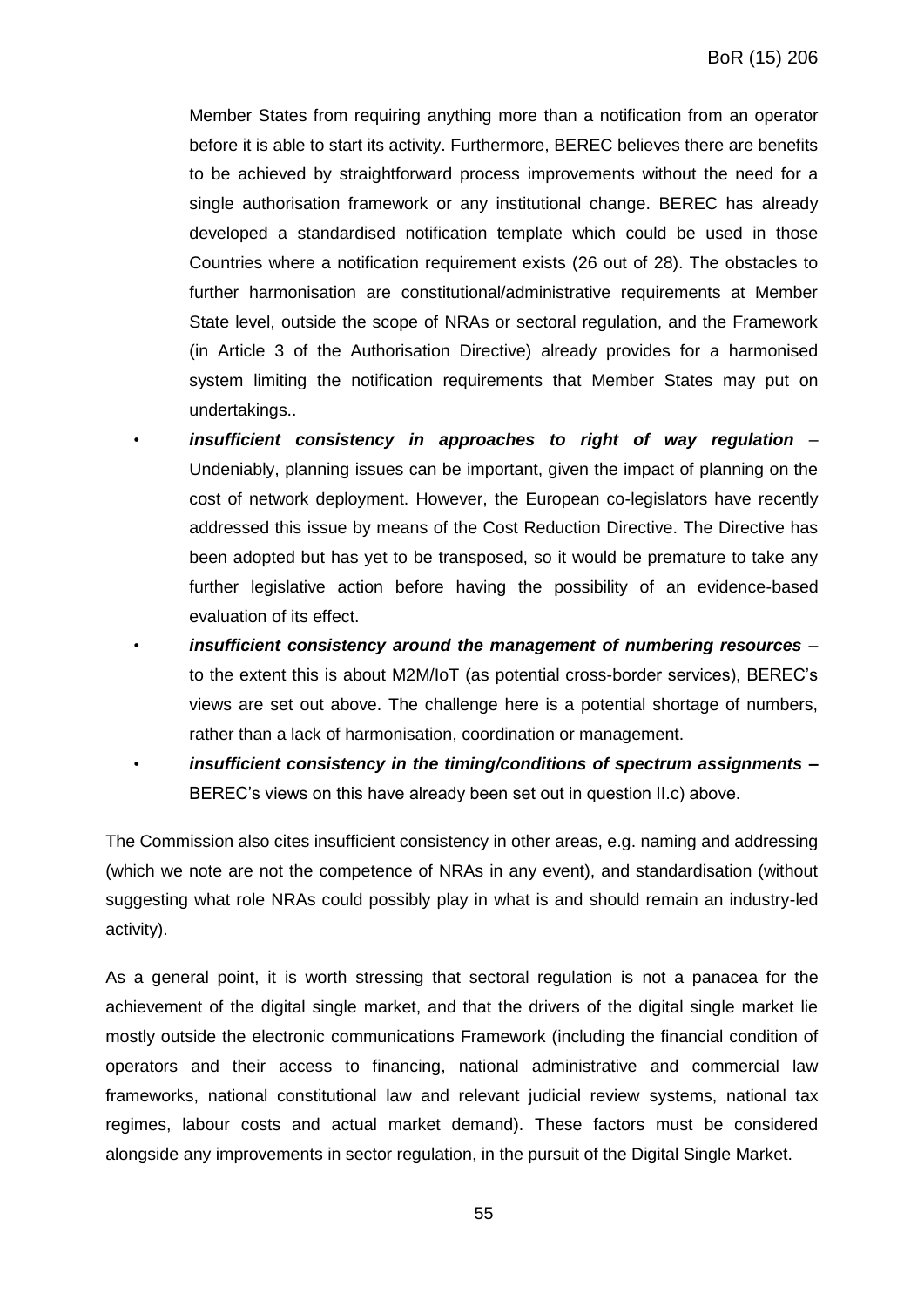Regarding the causal link that the Commission asserts between insufficient consistency and the current institutional set-up, BEREC believes that the current institutional design, in particular the respective roles of the institutional players involved and, in particular, BEREC's role within the Framework, is balanced, innovative and has been effective at promoting regulatory consistency in Europe<sup>38</sup>. Indeed, the BEREC system received a positive overall evaluation in the Commission's own 2013 evaluation report: BEREC performed well in its role as advisor to both the Commission and individual NRAs within Article 7 and 7a proceedings, acting within the statutory timeframes, and independently from its member NRAs to promote consistent high-quality market regulation in the pursuit of the internal market. Indeed, despite scepticism from some parts that BEREC would reflexively defend its members, its track record over the last 5 years shows it has not hesitated in challenging its members when necessary.

As described above, the Commission has not made the case for tinkering with the current sectoral institutional set-up in order to solve an alleged fragmentation problem. There is nonetheless scope to strengthen BEREC's effectiveness in the face of the rapidly evolving digital ecosystem as an engine of the single market. This is particularly timely given the demands made on BEREC over the last year (including its advisory role in the context of the TSM Regulation and, presently, the review of the Framework, as well as its duties stemming from the TSM Regulation).

We note that the Commission's 2013 evaluation report had already identified some potential areas for improvement, particularly around the relationship between BEREC and the BEREC Office, and that many of these have since been taken forward.

In the meantime, however, it is worth highlighting that the success of the sectoral regulatory mechanisms relies on the independence of both BEREC and its constituent NRAs, and on the alignment of competences between them.

Currently under the Framework there is a misalignment between the competences of BEREC and the (more narrowly defined) competences of its constituent independent NRAs. This misalignment undermines BEREC's effectiveness as an engine of the single market, depriving it of a full set of 28 national voices on all the subjects for which it is responsible. At the same time, it undermines BEREC's effectiveness as the disseminator of best practices, on those topics where competences are not held by its members. It is therefore worth considering identifying a common set of sectoral competences that should be entrusted to independent NRAs and their aligning them to BEREC's own institutional competences. This would

 $\overline{a}$ 

<sup>38</sup> BEREC first expressed its support for the current "bottom-up" institutional set-up in the document BoR (13) 74 " BEREC preliminary informal views on MEP Catherine Trautmann's set of questions".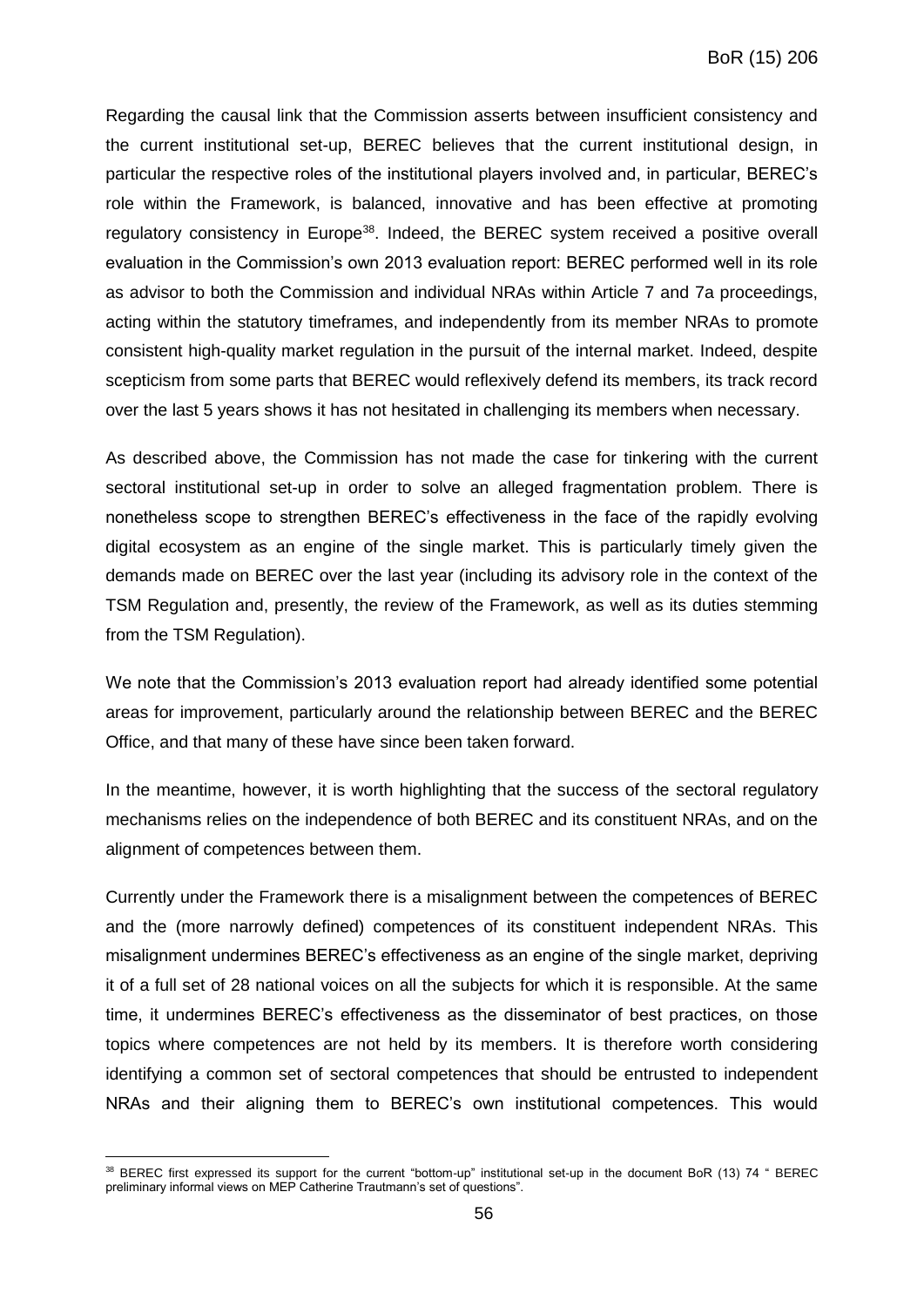significantly improve BEREC's ability to promote regulatory consistency in all the areas of the Framework under its competence.

## *Questions:*

*1. Could the principle of NRA independence as currently expressed in the regulatory framework be improved or complemented and, if so, how? Are there any provisions in the current regulatory framework which act as an impediment/obstacle to ensuring NRA independence?*

The formalisation of the requirement of NRA independence, as set out in Article 3 of the Framework Directive, has significantly improved NRAs' independence with respect to their national Governments, compared to the guarantees in place prior to the 2009 legislative reform.

The comprehensive formulation of the provision, covering the status of NRA Heads and their collegiate bodies, the availability of adequate financial and human resources, including sufficient capacity to participate in BEREC activities, has made it a benchmark for several other regulatory contexts.

However, recent spending reviews and national government or legislative interventions in several Member States have substantially impacted on NRAs' independence in practice. In some Member States, legislative initiatives aimed at spending cuts have resulted in the removal of the independent NRA's Head, or in the re-allocation of sectoral regulation competences among different national bodies (sometimes not fully independent from national Governments), and in a reduction of the NRA's' autonomy in terms of its allocation and management of its financial and human resources, with an impact on their ability to recruit and keep staff with the necessary expertise and also on its capacity to fully participate in BEREC activities, as prescribed by the Framework.

Given the recent increase in the workload of BEREC (and, by extention, the workload of its constituent members), coinciding with recent national spending reviews in some countries which have resulted in substantial cuts to NRA budgets, it has become increasingly important to ensure that Member States comply with their requirement to ensure NRAs are adequately resourced, in order to contribute to the work of BEREC; there is indeed a particular risk that the understandable desire of national governments to reduce public spending results in an inappropriate degree of government influence on how NRAs operate.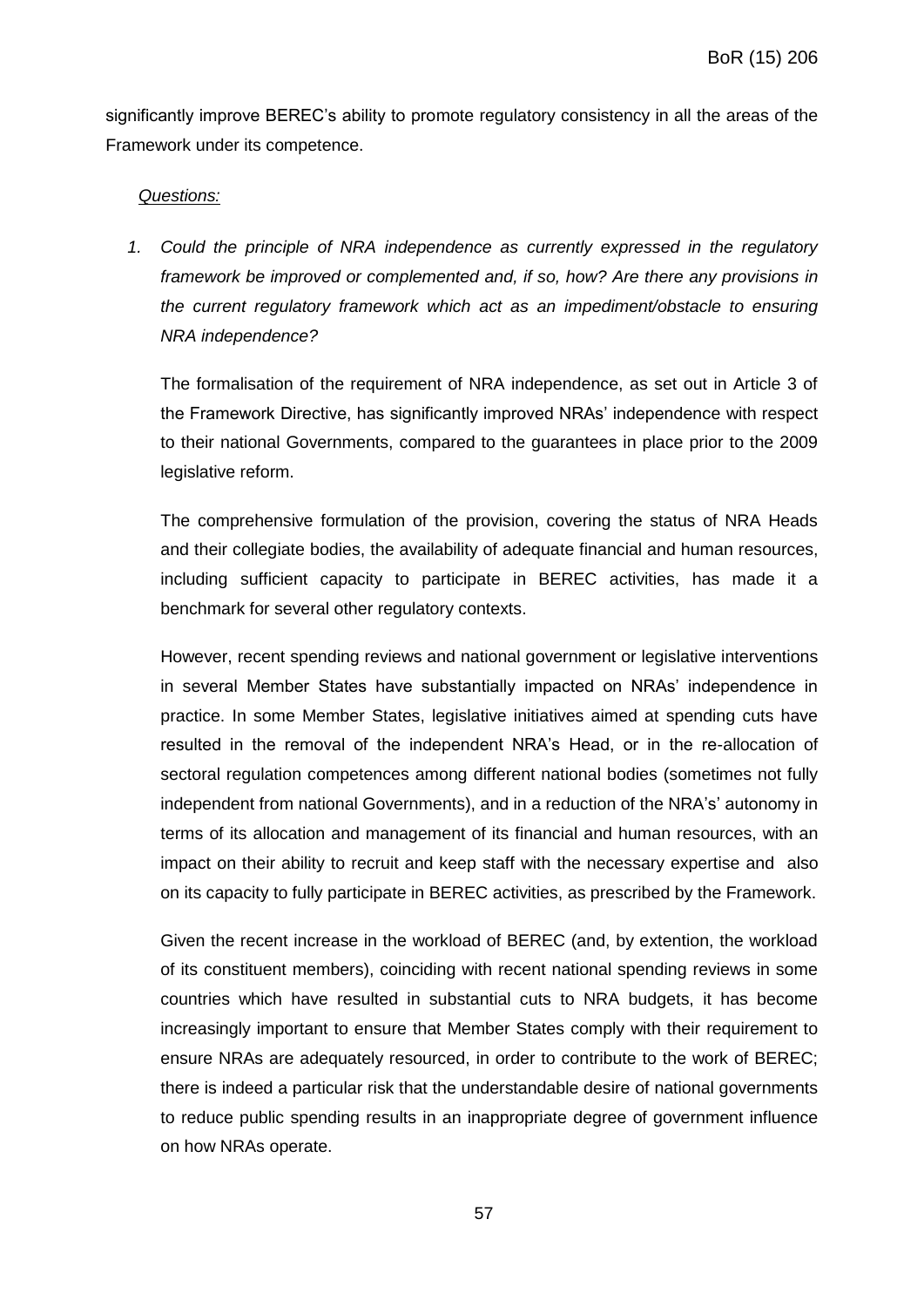In this respect, the provisions relating to NRAs' financial autonomy should be further strenghtened in order to ensure NRAs' independence in practice, not only in the elaboration of their budget, but also in its allocation, which is key to preventing any external influence on NRAs' decision-making. In this respect, the scope of NRAs' activities whose costs could be covered via administrative charges could also be more explicitly defined, with a view to increasing NRAs' certainty about the resources on which they can rely. Closely linked to the issue of financial autonomy is the availability of sufficient and competent human resources which is also fundamental to the NRAs' ability to act independently and effectively. In the same vein, and without prejudice to any legitimate accountability mechanism and requirements according to constitutional law, the Framework should also ensure that independent NRAs are empowered to take decisions concerning their internal organization autonomously, i.e. without intervention of external bodies.

More explicit legal guarantees are needed in this field, in order to ensure the proper implementation of a requirement (which is already in place) ) that Member States ensure that their NRAs have adequate financial and human resources to actively participate in and contribute to the work of BEREC. In this respect, BEREC would also encourage the Commission to consider the European Parliament's first reading resolution on the TSM Regulation, where it proposed strengthening the legal safeguards to NRAs' independence by explicitly identifying the full set of competences that should be entrusted to independent NRAs. Such competences would not be limited to ex ante regulation and dispute resolution (as in the current formulation of Article 3 of the Framework Directive), but would instead cover all the tasks in the sectoral legislative framework, and reflect the competences of BEREC.

Indeed, as already described above, there is a misalignment between the competences of BEREC and those of its constituent NRAs. In particular, there is a misalignment between NRA competences which are legally required to be pursued independently (on the one hand) and BEREC's competences (all of which are subject to an independence requirement). In order to ensure that BEREC members are not limited in their involvement in, and ability to contribute to, the essential work of BEREC (and to ensure their ability to comply with BEREC regulatory guidance and common position which NRAs are required to take utmost account of), it is important to ensure that the functions for which BEREC is responsible are properly reflected at national level in an independent NRA. While aligning the set of tasks to be entrusted to sectoral independent NRAs to those of BEREC, it would also be important to explcin the scope

58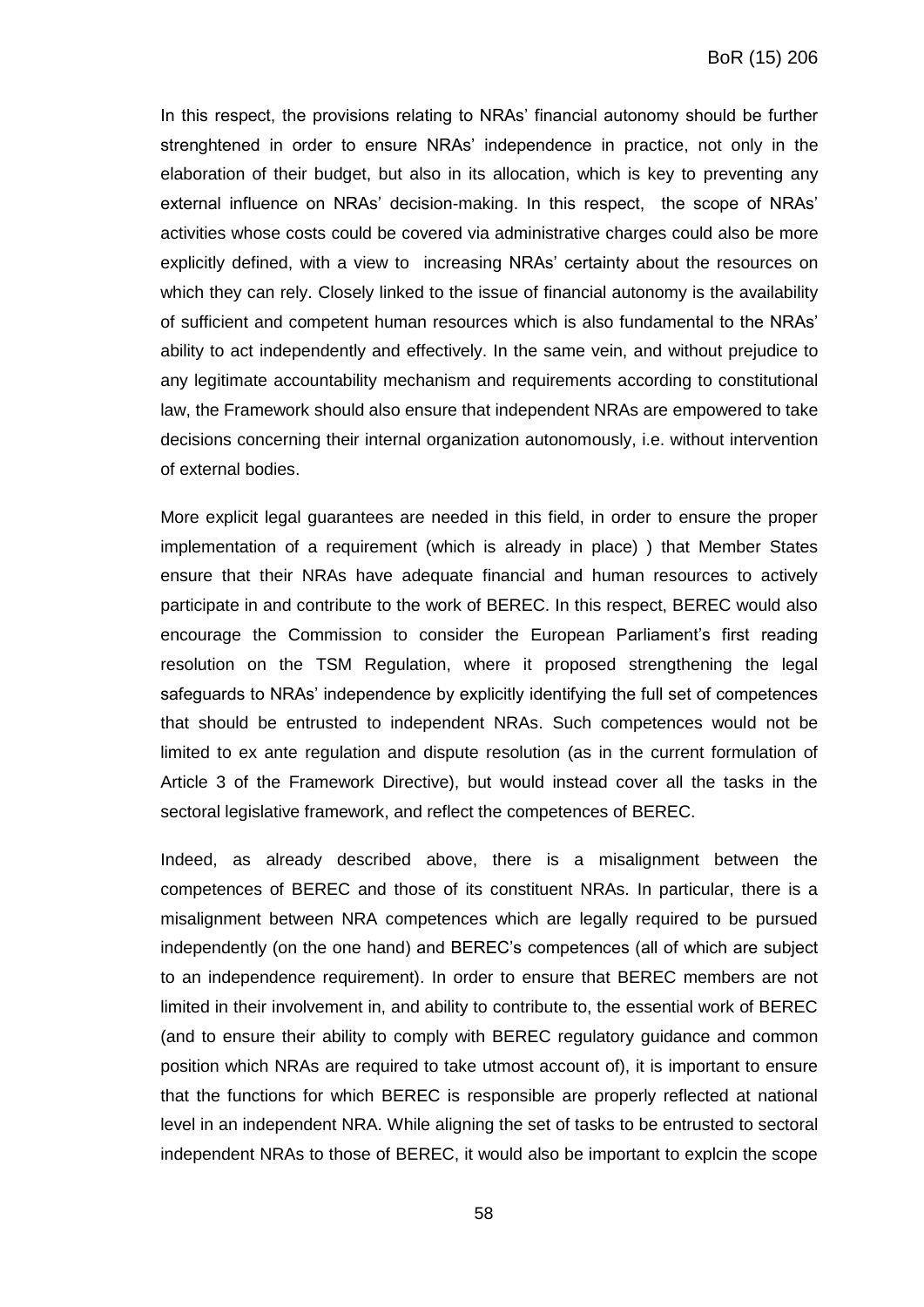of "ex ante market regulation", which has not been consistently implemented to date across the EU (e.g. to clarify that it includes the application of symmetric regulation).

A further point is that an NRA's independence is affected by its ability to enforce regulation. The Framework generally leaves enforcement provisions to national legislators to develop, but this can lead to huge disparities in terms of NRAs' ability to take effective deterrent action, for instance through the application of proportionate sanctions through penalties and orders without having to resort to national courts. For instance, Article 10 of the Authorisation Directive gives Member States the discretion to empower the relevant national authority to impose "dissuasive financial penalties where appropriate". The Directive should be amended to confirm that this power should be given to the sectoral NRA $^{39}$  .

*2. How do you foresee BEREC's future role in contributing to the development of the single market for electronic communications? More precisely, how could the current governance structure of BEREC be improved in order to help it achieve its main objective, i.e. contributing to the development and better functioning of the internal market for electronic communications networks and services by aiming to ensure a consistent application of the EU regulatory framework for electronic communications? Have you identified new areas where you would see particular added value for BEREC to be involved (for example issues of cross-border nature) or areas where there is no longer need for BEREC intervention?*

In reflecting on possible improvements to BEREC's set-up and activity, any change should therefore be responsive to clearly defined need.

Beyond the tasks with which it is already entrusted, and the positive results achieved so far in terms of regulatory consistency, there are additional areas where BEREC could play a greater role to further the development of the internal market. These include:

 BEREC could be entrusted with a stronger advisory role in the European regulatory processes, through an enhancement of the status of its Opinions. Whereas the Commission is already required to take utmost account of BEREC opinions, (e.g. under Article 7/7a and Article 19 of the Framework Directive, whether solicited or unsolicited), it could also usefully be required to provide a reasoned justification where it decides not to follow BEREC's

 $\overline{a}$ <sup>39</sup> See also the case of the Electricity (2009/72/EC) and Gas Directives (2009/73/EC)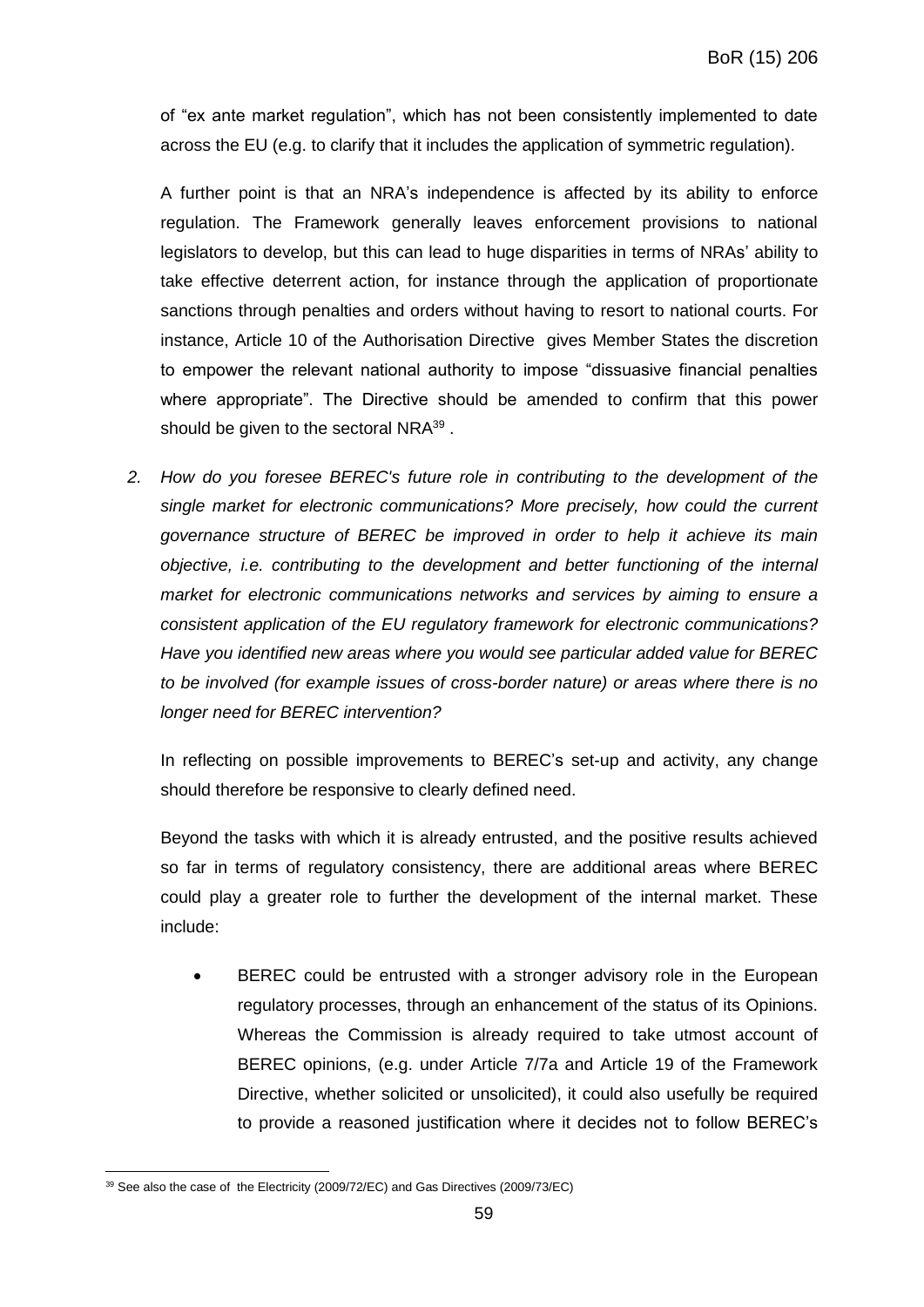advice. This would reflect NRAs' obligations vis a vis Commission recommendations, and increase the transparency of European decisionmaking, which would be in everyone's interest.

- Still within the European regulatory processes, the scope of BEREC Opinions under Article 7 and 7a of the Framework Directive could be broadened compared to their currently narrow perimeter (which is limited to the Commission's own serious doubts) so that BEREC would be able to (but not necessarily have to) opine beyond the specific concerns raised by the Commission where relevant to respond to the Commission's serious doubts, thus identifying any matter relating to the NRA's proposed measures and further contributing to the adoption of appropriate regulatory measures. For the avoidance of doubt, this should not constitute an assessment of the NRA's full market notification.
- BEREC's advisory role should be extended beyond Article 19 to include a formal role advising the Commission in relation to proposed draft legislation prior to it being tabled<sup>40</sup>. This would involve both an obligation on the Commission to seek BEREC advice ahead of any legislative proposals and an obligation on the Commission to take utmost account of BEREC's advice<sup>41</sup>.
- In relation to BEREC's role on issues of a cross-border nature, BEREC is already entrusted with specific powers under Article 3 of the BEREC Regulation as well as under Article 21 of the Framework Directive, and notes that, apart from international roaming, there has been no significant request for assistance on other cross-border matters. However, and as already stated by BEREC in the context of the TSM Regulation, there could be scope for BEREC to play a role in collecting notifications from undertakings active in more than one Member State. In addition, BEREC could play an enhanced role in cross-border cases of fraud and misuse of numbering resources, falling within the scope of Article 28(2) of the Univeral Service Directive; BEREC has already developed guidelines on this provision and,

 $\overline{a}$ <sup>40</sup> It is worth tlokking at the European Parliament's proposal within the TSM legislative process. In its legislative resolution of 3 April 2014 on the proposal for a regulation of the European Parliament and of the Council laying down measures concerning the European single market for electronic communications and to achieve a Connected Continent, the European Parliament proposed to amend article 3 of the BEREC regulation introducing the additional task for the Body to "support the development of Union policy and law in the field of electronic communications, including by delivering opinions to the Commission with respect to any planned initiative".

<sup>41</sup> In the meantime, prior to any formal extension of BEREC's advisory role, BEREC would urge the Commission to seek its input on its legislative proposals prior to tabling them, in order to help ensure that what is ultimately presented to Council and Parliament is as robust position as possible, so that legislative negotiations can be focused and progress quickly.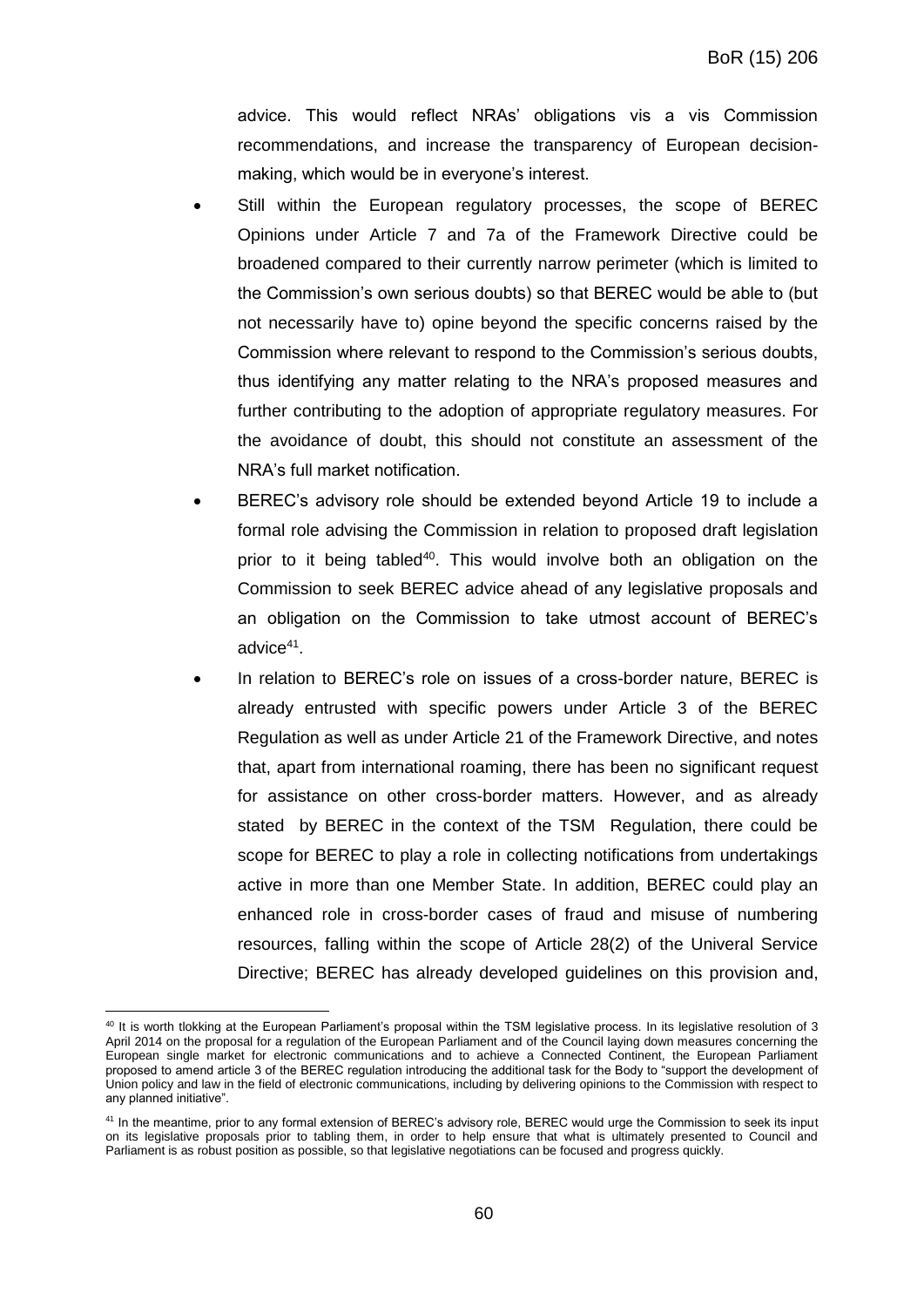considering the increasing incidence of cross-border PRS services and relevant malpractices, believes some clarification and strengthening of that provision would be useful

 Also, the objective of defending an open internet, as instituted by the newly adopted Regulation, requires performance indicators for Internet Access Services that would, among other things, show whether end users could access various kinds of online services. BEREC could therefore play an active role in benchmarking the quality of Internet Access Services at European level.

In addition to these improvements to BEREC's role, we have also identified operational improvements, some of which can be pursued internally, some of which might require legislative change. These are discussed under question 5 below.

Any changes to BEREC's competences or functions must not undermine its independence or that of its constituent members, in relation to both EU and national institutions, as well as stakeholders.

BEREC's independence is achieved not only through its governance arrangements but also, and critically, through its rootedness in its member NRAs. Indeed, this is BEREC's "unique selling point" and distinguishes it from other experts – BEREC's output is informed by "on the ground" knowledge and experience of its constituent NRAs. Whereas the Commission is the guardian and promoter of the single market vision, BEREC is there to ensure that its proposals are grounded in the reality of the day-to-day regulation of electronic communications markets (and therefore to maximise their chances of success in practice). It also performs this role as advisor to the Council and the European Parliament, ensuring that legislation is informed by and grounded in national realities. This partnership is key to the success of this regulatory ecosystem, and a degree of tension between the two forces (single market vs national autonomy) is not only normal but desirable.

*3. How could the regulatory framework (including the BEREC Regulation No 1211/2009) be improved in order to help BEREC ensure that individual NRAs comply with its opinions and guidance? Where do you see the current shortcomings of BEREC developing and disseminating regulatory best practice among its members and in ensuring adherence? Bearing in mind the possibility of a new institutional set-up, could BEREC be given more executive tasks or binding powers in specific areas?*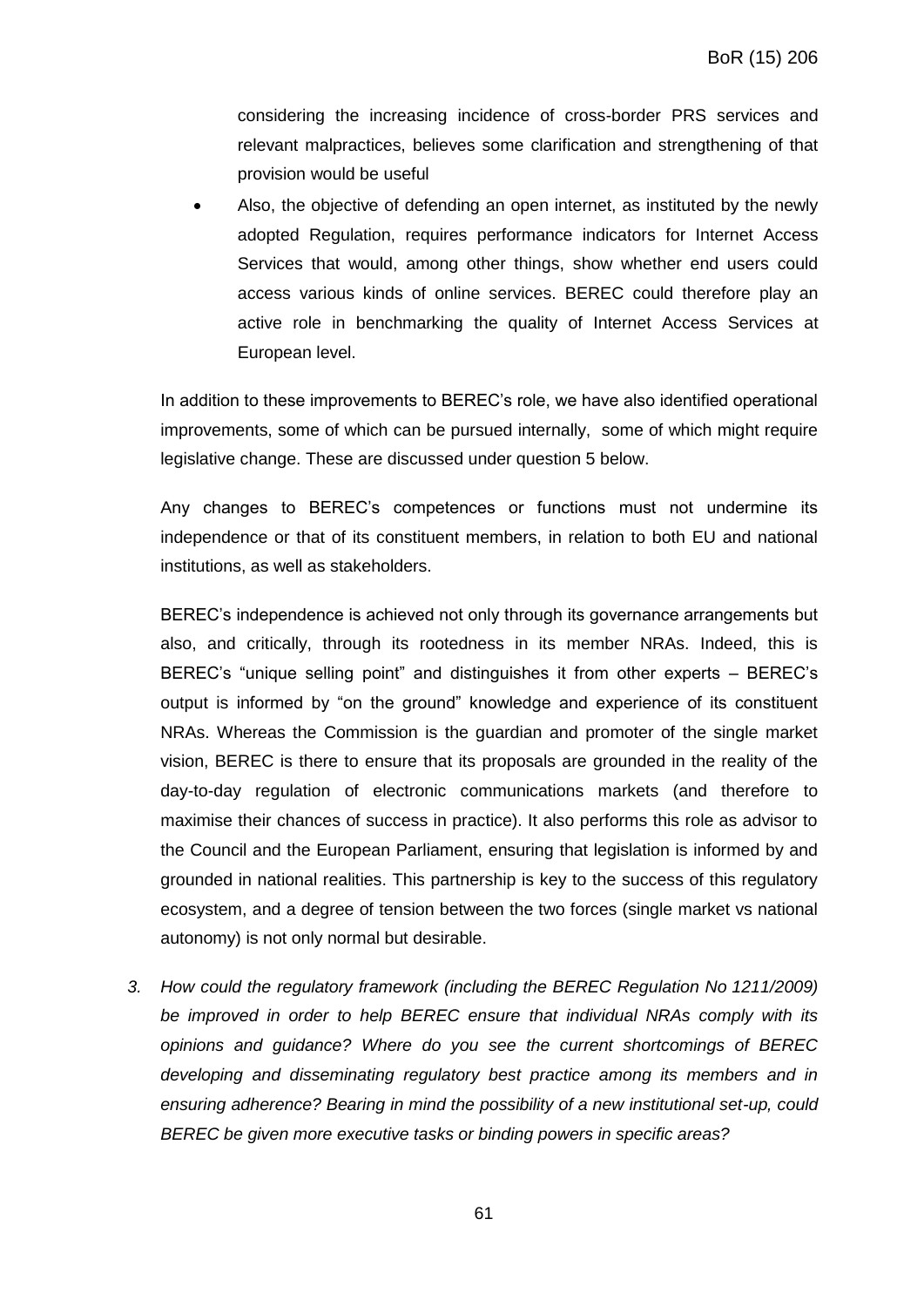BEREC does not have significant concerns about NRA compliance with its opinions and guidance (nor, as mentioned earlier, with its ability to challenge its members). Over the last five years BEREC has complemented its production of common positions with a periodic monitoring exercise, where NRAs are required to disclose the manner in which they have taken the common positions into account, exposing where and why they have not followed its recommendations. As further discussed in question 6 below, these internal disciplines, together with the "double scrutiny" to which NRAs are subject under Articles 7/7a, have helped to surface both the legitimate national differences justifying particular regulatory solutions, as well as any national obstacles to adherence to European best practices, which might be outside the realm of sectoral regulation. For instance, it should be recalled that, in recent cases, it was national courts/constitutions which prevented the NRA from following a Commission recommendation:

In any event, it is important to remember that the multi-year cycle of market reviews means that regulatory convergence will necessarily take place gradually and incrementally, as markets come up for reconsideration across Member States on a staggered timetable. While we should certainly not be complacent, it is nonetheless important to bear in mind that the most sustainable form of regulatory convergence is one that is based on experience and best practices, rather than top-down diktats, and as such takes time. This is further discussed in question 6 below.

The sectoral legislative review is also a good opportunity to consider the specific challenges that have faced the **EEA/EFTA countries**. The EEA EFTA States are part of the internal market through the EEA Agreement and are expected to implement EU legislation in the same manner as EU Member States. In order to be applicable in the EEA/EFTA states, EEA-relevant EU acts (such as the Framework) have to be incorporated into the EEA Agreement by means of Joint Committee Decisions (JCDs). In most cases EU acts can be incorporated into the EEA Agreement without any adaptation. However, in some cases adaptations are needed due to the particular features of the EEA Agreement.

The 2002 Framework is part of the EEA Agreement and has been legally transposed in the EEA/EFTA States, but the amendments to the Framework in 2009, and the BEREC Regulation, have not to date been able to be incorporated in the EEA Agreement.

In fact, the EEA/EFTA States submitted two draft EEA Joint Committee Decisions (JCD) to the Commission (first in March 2011 and then in October 2012), proposing a standard EEA adaptation. However, the Commission rejected both adaptation texts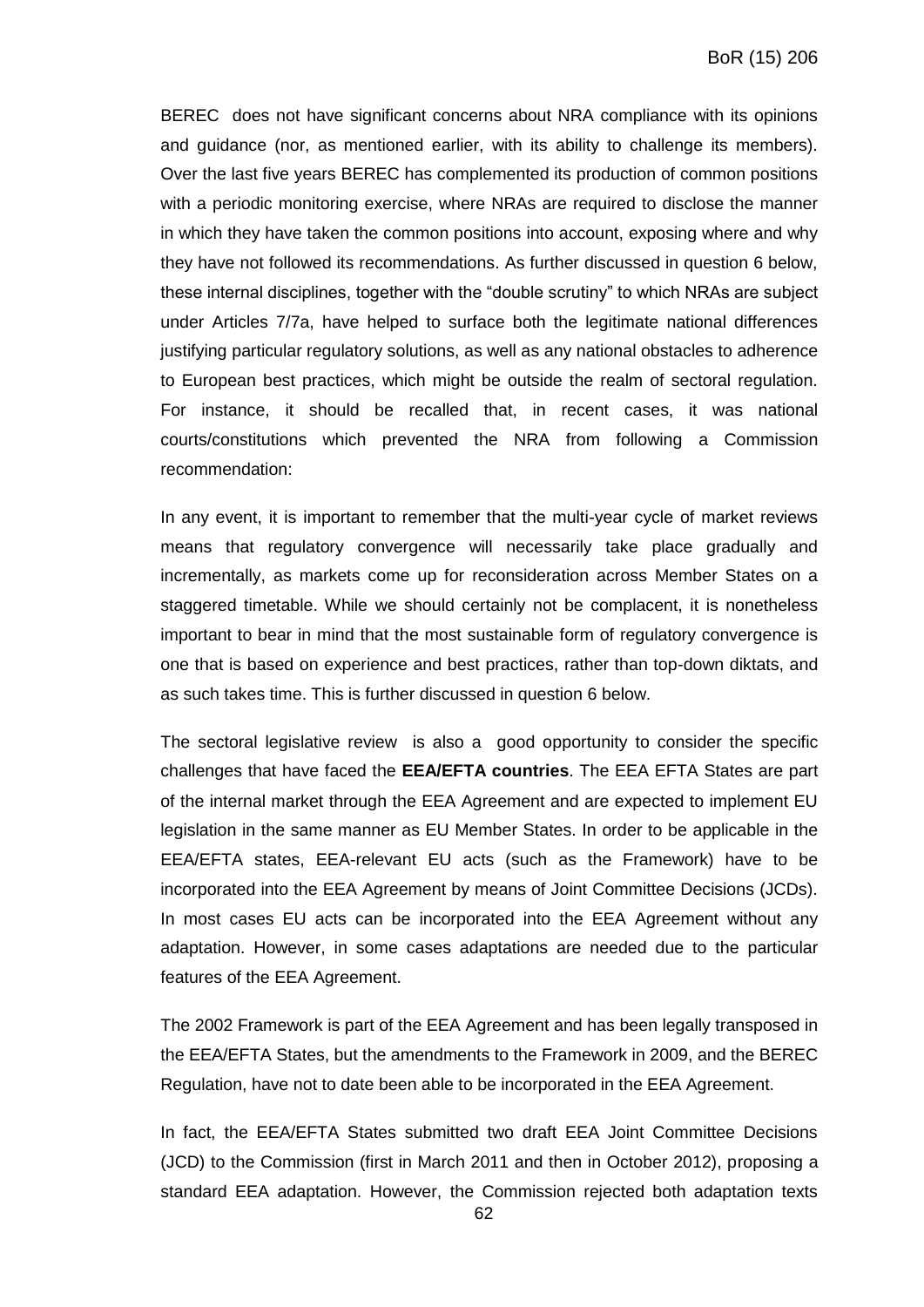proposed by the EEA EFTA States, with the EEA/EFTA States and the Commission unable to agree on the terms of the adaptation.

The imminent review of the Framework provides the opportunity to address this stalemate and, also considering the relevance of an EEA-wide regulatory harmonisation to the ends of the Digital Single Market objectives, BEREC would urge the Commission to work closely with the EEA/EFTA States to agree the necessary adaptations to enable the 2009 Framework and the BEREC Regulation, as well as any further amendments to either that might be agreed over the coming years, to be properly incorporated into the EEA Agreement.

If effective regulatory convergence is the objective, then it is also worth looking more closely at the operation of the Framework from the Commission's point of view. Under the current legislative Framework, NRAs and the Commission are required to take utmost account of any BEREC opinion. However, while NRAs are required to provide reasoned justifications for departing from a Commission opinion or recommendation (under Articles 7a and 19 of the Framework Directive), this is not the case for the Commission. As already noted above, BEREC believes that it would increase the quality of European decision-making if the Commission were required to formally provide evidence about the manner in wchih it takes account of BEREC Opinions.

Finally, the recent experience of the TSM Regulation shows that it is already possible for the development of technical guidelines to be entirely delegated to BEREC, as in that Regulation, BEREC is responsible for developing guidelines on the implementation of the net neutrality provisions.. BEREC would therefore encourage the Commission to consider such a role for BEREC in future.

*4. In view of the market, user and technology developments, what should be, in your opinion, the institutional set-up at EU level in the future? If possible, please identify examples of institutional set-ups which could be used as a reference.*

As further described throughout this document, BEREC believes that the current institutional set-up at EU level is broadly correct, representing an appropriate balance between the Commission's legitimate role as the guardian and promoter of the single market, on the one hand, and NRAs' legitimate role in representing the reality of the national markets that collectively make up Europe, on the other. This "co-regulatory" balance of power has its roots in the 2002 Framework, and is based on NRAs and the Commission being in a steady state of tension moving forward incrementally, ensuring that the initiatives of the European institutions are informed by and based on fact and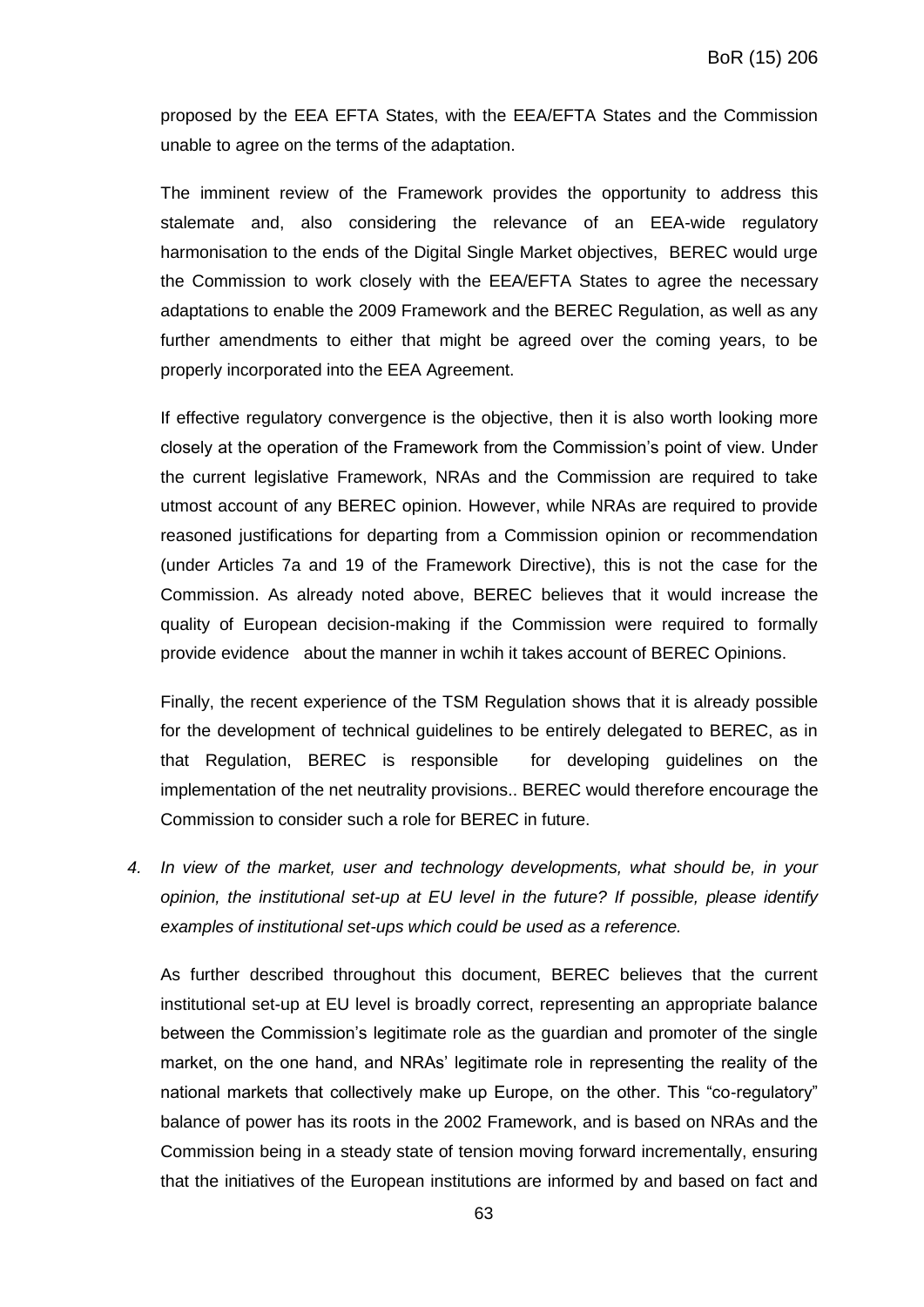an understanding of how regulation works in practice, and thereby helps to ensure their effectiveness.

BEREC is aware that the Commission has been actively considering regulatory models in other sectors, such as financial services, and BEREC has also carried out its own investigations as it shares the Commission's desire to ensure that the regulatory ecosystem for the sector is as efficient and effective as possible.

So far BEREC has identified the need to strengthen the cooperation with other networks of regulators established in adjacent economic sectors, also with a view to exchanging ideas with them and understanding the specificities of their regulatory cooperation patterns; such exchanges are ongoing.

*5. Should the provisions related to BEREC and the BEREC Office be revised in terms of i) set-up (structure, composition, etc.), ii) mandate (objectives, roles, tasks, sunset clause, etc.), iii) deliverables (powers, format, content, timely delivery, etc.) and iv) functioning (procedures, working methods, internal rules, etc.)?*

The objective of any revision of the current BEREC and BEREC Office set-up is ultimately to ensure that BEREC (comprising NRAs acting collectively) is able to fulfil its statutory objectives and roles and perform its statutory duties, and to serve as an effective engine of regulatory consistency in Europe. The BEREC Office is integral to BEREC's ability to meet this objective

Prior to, and since the Commission's evaluation of the BEREC system in 2013, BEREC and BEREC Office have been working closely together to effectively fulfil their respective tasks under the BEREC Regulation and other relevant Union legislation. Broadly speaking the relationship is working well, within the limits of the resources available to both the BEREC Office and BEREC members.

However, as already discussed above, the combination of new (current and potential future) functions and national spending cuts are already putting pressure on BEREC, and it will need to be proactive in order to avoid facing difficulties in the future. Looking ahead, therefore, BEREC has begun to consider this question, including possible adjustments to its working practices and we note the importance of ensuring that the competences of BEREC members are aligned to those of BEREC itself.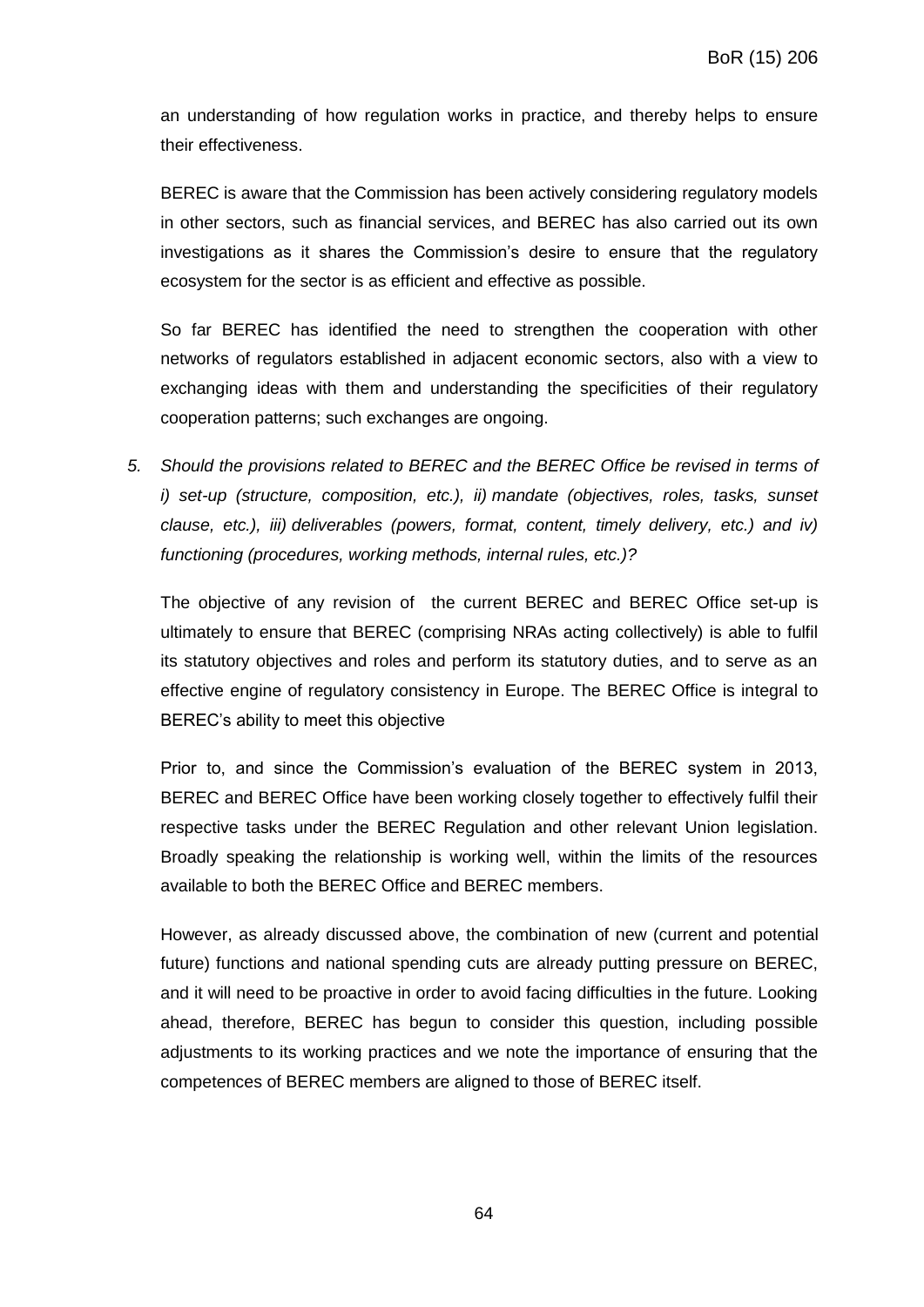## **i. set up (structure, composition)**

BEREC has a "bottom up" structure, and its resources are provided by the independent NRAs, reflecting the principle of "rootedness" described in question 2. The BEREC Office is separate to this. With a maximum number of staff of 27, the BEREC Office is now fully operational, and its role is to provide professional support to BEREC.

The BEREC Office staff numbers are limited by the multi-annual staffing plan, which in turn reflects EU-level staff limits applicable to EU agencies. However, it is important to make clear that the solution to BEREC's resource constraints will never lie (solely) with the BEREC Office. Most of the work of BEREC's expert working groups is policyfacing, requiring the participation and specialist input of national experts who regulate the relevant markets on a day-to-day basis. Indeed, as described in question 2, tapping and collecting this national expertise is the value that BEREC adds to the European regulatory ecosystem. So while greater support from the BEREC Office might be helpful, ultimately the "engine" of the BEREC system will (and should) always be powered by NRA experts.

This makes it important not only to address the issue at the national level (as discussed in question 1 above in relation to the provisions on NRAs' independence and financial ability to perform their duties, including actively contributing to BEREC work), but also for BEREC to constantly check that it is deploying its resources in the most efficient way. Already over the last two years it has introduced a series of changes to this end. For instance, it has introduced a better division of labour between members of the governing board (not only rationalising the workload but also having the side effect of exposing a greater number of NRA Heads to the "European" side of their jobs). It has also made greater use of "A" items in meetings, and introduced a requirement that expert working groups have two co-chairs rather than a single chair, However, there are further areas where improvements can be sought, some of which might require legislative change:

 Under Article 10(3) of the BEREC Regulation, one of the BEREC Vice-Chairs is identified as the "appointing authority" under the Staff Regulations. Given the nature of this role in practice (including the approval of business-as-usual staff leave requests), BEREC would like to consider the scope for delegating this function . This would free up the Vice-Chair to provide greater support to the professional work of BEREC.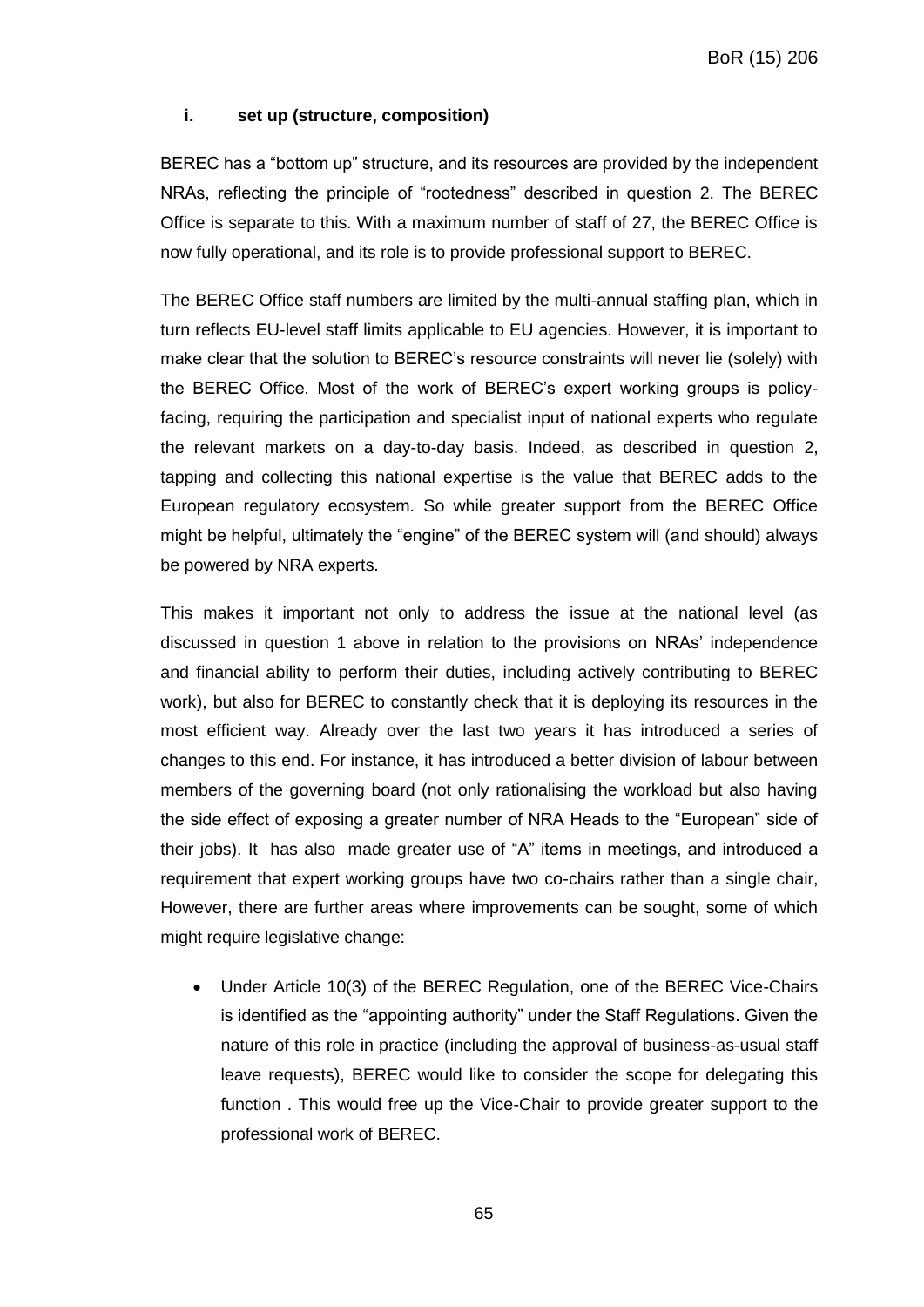Related to this, BEREC would also like to consider the scope for reducing the administrative burden on the 28 NRAs in their role as members of the Management Committee (the governing body of the BEREC Office). For example (and following the model of the European Supervisory Authorities in the financial sector), the BEREC Regulation could be amended to redefine the membership of the Management Committee, such that it can be composed of only a sub-group of NRAs Heads. At a minimum, Article 7(1) of the BEREC Regulation could be amended so as not to require the Management Committee to meet four times a year, as is currently the case. Both of these changes would significantly release NRA resource, not only at Heads level but at the working level, which could be redeployed in the substantive work of BEREC.

## **ii. mandate (objectives, roles, tasks, sunset clause, etc.)**

As already described above under II.g)2), there is scope for extending BEREC's advisory functions, and potentially a role for the BEREC Office in relation to notifications from operators active in more than one Member State.

Furthermore, the new digital ecosystem and the Digital Single Market targets point to a complex system of intersecting industry sectors which are currently under different European legislative frameworks, covering network security, audiovisual and on-line content, spectrum, e-commerce and information society services, to name just a few. It would be prudent and indeed important for the relevant regulatory networks active in these fields to have open dialogues and the ability to cooperate effectively.

## **iii. deliverables (powers, format, content, timely delivery, etc.)**

BEREC's experience with the current Article 7/7a process has made clear that the time-frames for the provision of a BEREC opinion, negotiated in haste in the last days of the review of the Framework back in 2009, can be excessively tight. Currently, time begins to elapse upon the issuing of a Serious Doubts letter from the Commission. However, it can take an average of up to 5 days from notice of the serious doubts for a BEREC expert working group to be convened, particularly as the relevant national experts are likely to have to be taken off national projects in order to participate in the expert working groups. An adjustment to these time frames should therefore be considered.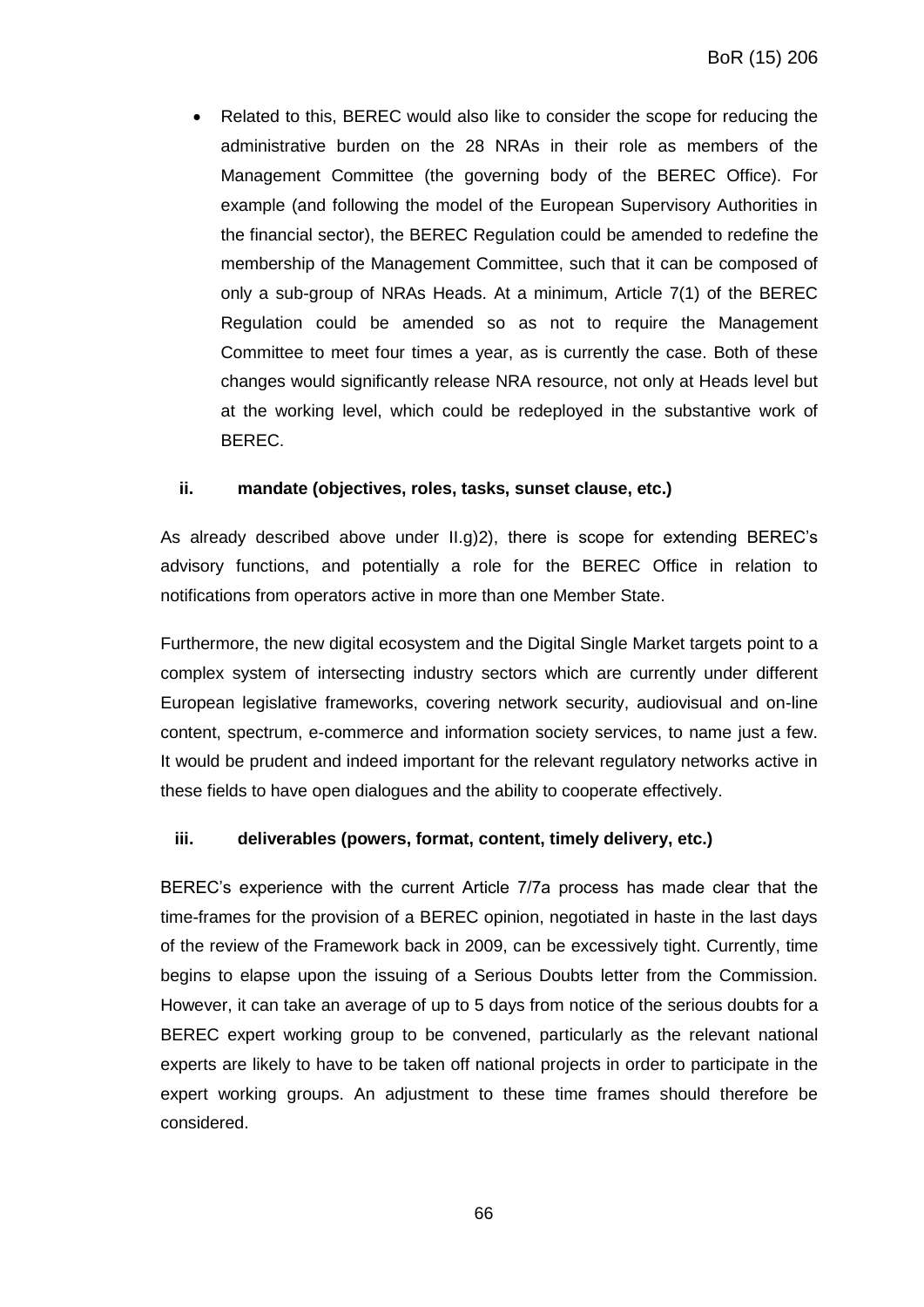## **iv. functioning (procedures, working methods, internal rules, etc.)**

BEREC current working structure (Board of Regulators, Contact Network, Expert Working Groups) and methods are fit for purpose, requiring only fine tuning (most of which does not, in any event, require legislative change). We have already raised the possibility of streamlining the Management Committee of the BEREC Office, in subparagraph (i) above.

We have also already noted that as BEREC's role and functions incease, this will present an ever increasing challenge for NRAs, not least in terms of their human resources (some of them are already working *de facto* nearly full time for BEREC) and budgets, in particular (but not exclusively) for smaller NRAs. In sub-paragraph (i) above, we have considered the benefits of increasing staff numbers in the BEREC Office in order to increase the level of professional support available to BEREC, but we have also explained how it is key that NRAs, in the first instance, are endowed with the necessary range of competences and resources, in view of the challenges ahead of the sector.

In this respect it will be important to ensure the continued ability of the BEREC Office to attract highly qualified staff.

*6. How could the inter-institutional co-operation between the NRAs, BEREC and the European Commission be improved in order to ensure a consistent application of the regulatory framework across the EU? How do you see the Commission's powers as regards general guidance and harmonisation and its role in individual cases notified by NRAs? Where do you see weaknesses in the current procedures and processes?* 

BEREC believes that what has previously been called the "co-regulatory" model is the appropriate means of promoting the consistent application of the Framework across the EU, though there is scope for improving the processes (e.g. timetable for BEREC opinions, regularity of market reviews) and scope (e.g. of BEREC's role under Article 19, or of its opinions under Articles 7/7a).

On the one hand, this "co-regulatory" framework holds NRAs to account and incentivises them to be proactive and more ambitious in respect of the promotion of the internal market (through a combination of BEREC common positions/monitoring, BEREC opinions, Commission recommendations and decisions, and Commission scrutiny of individual cases). On the other hand, it recognises that there are some intractable differences between national markets ( and ensures that NRAs are able to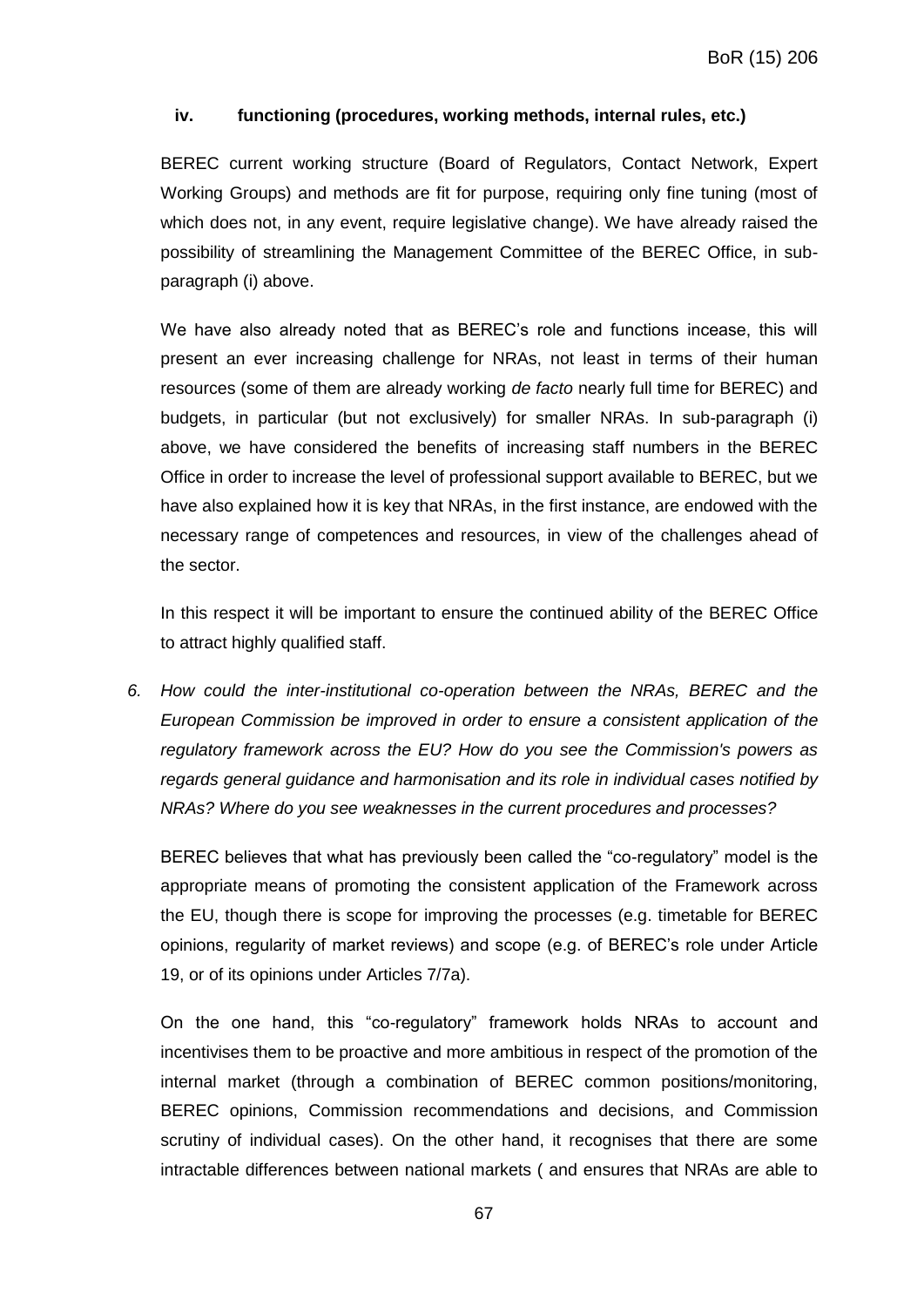address the specific needs of their national markets within the broader internal market framework).

We understand that there might well be frustration around the pace of convergence of regulatory approaches, particularly in those areas where harmonisation measures have already been adopted and yet where discrepancies remain. However, we should not assume that the discrepancies are necessarily the result of stubbornness or the absence of a binding legal obligation. As described above, Europe is not a single country but the collection of 28 different sets of legacy networks, consumer profiles, and national/constitutional frameworks. Furthermore, differences in approach can be beneficial, particularly in a sector as fast-changing as ours, where they allow experimentation and innovation (leading to the discovery of new best practices).

There is benefit associated with all NRAs having a common toolkit, and flexibility to determine which tools to use (and whether or not to use them). Indeed, one of the reasons why flexibility is important is that sometimes the threat of intervention is sufficient, and there is no need for an actual intervention. A particular intervention might be necessary in one national market, but disproportionate (potentially undermining investment, e.g.) in another. The more complex the sector becomes, the more important it will become for regulators to share a common principled approach, while retaining the flexibility to respond to problems if and as they might arise in their respective national markets.

*7. If spectrum management is to be co-ordinated more closely at European level, which governance structure would you consider appropriate and which role should BEREC (the NRAs) take in this respect? In addition, how can it be ensured that more coordination at EU level in this respect does not lead to a lowest common denominator approach and does not unduly increase the administrative burden for the actors involved?*

As already discussed in section II.c), this question presumes the need for greater European "coordination" of spectrum management.

As explained above, however, the EU already benefits from substantial coordination and harmonisation processes around spectrum management, and no further EU-level coordination procedures are necessary. Indeed, there is a real risk that they would instead undermine efficient frequency management at the national level and increase regulatory costs.